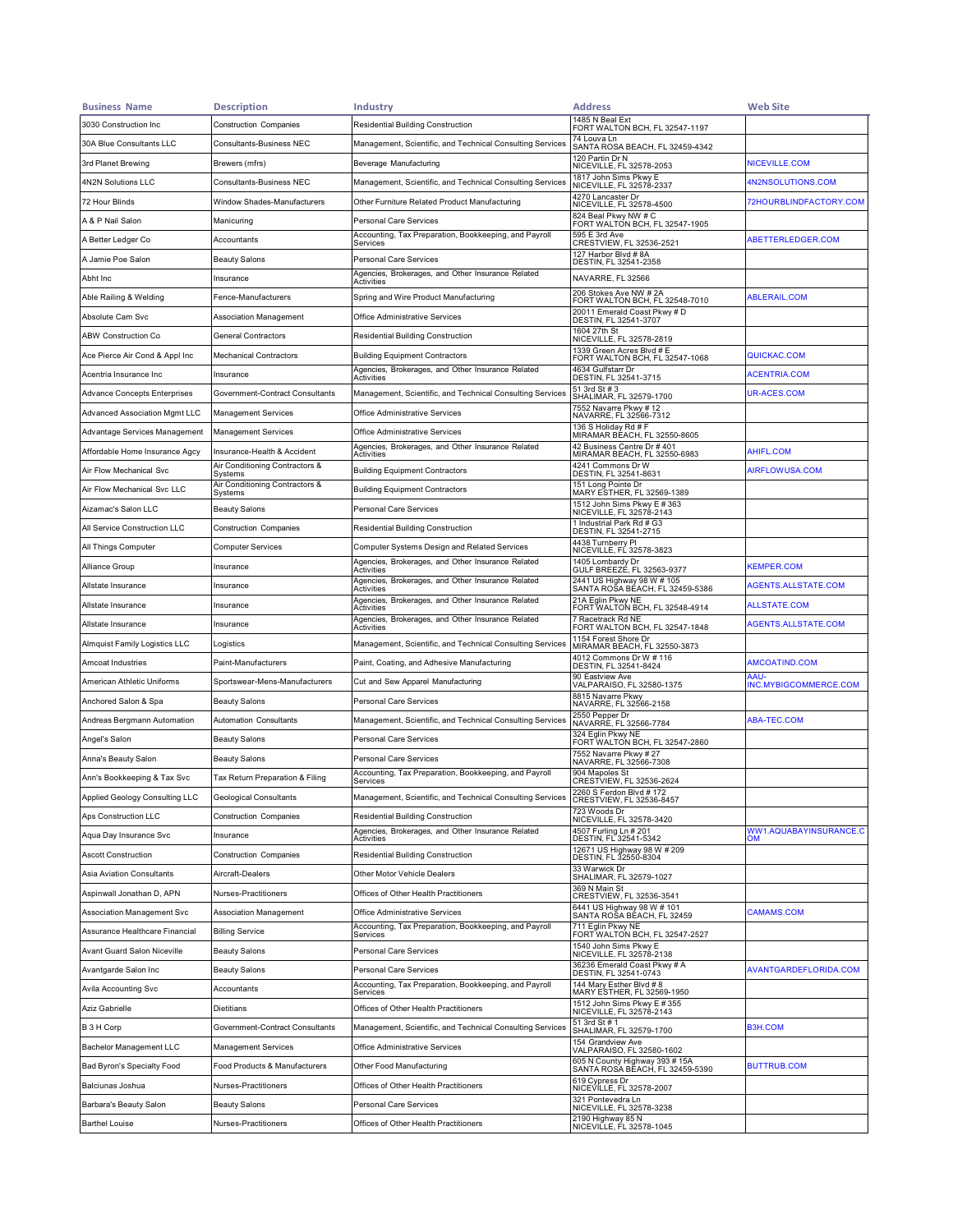| 120 John King Rd<br>Bayou Mechanical Inc<br><b>Plumbing Contractors</b><br><b>Building Equipment Contractors</b><br>CRESTVIEW, FL 32539-8306<br>208 Government Ave<br>Boat Dealers Sales & Service<br>Other Motor Vehicle Dealers<br><b>Bayous's Best Marine</b><br>NICEVILLE, FL 32578-1807<br>225 Main St # 9<br>Cut and Sew Apparel Manufacturing<br>Bayshore<br>Shirts-Manufacturers<br>DESTIN, FL 32541-2550<br>4077 Drifting Sand Trl<br>Beach Management Holdings LLC<br>Management Services<br>Office Administrative Services<br>DESTIN, FL 32541-3365<br>1798 Lewis Turner Blvd<br>Bearden Construction Co Inc<br>Electrical Consultants<br>Management, Scientific, and Technical Consulting Services<br>FORT WALTON BCH, FL 32547-1248<br>7552 Navarre Pkwy # 53<br>Agencies, Brokerages, and Other Insurance Related<br>BEARMANINSURANCE.COM<br>Bearman Insurance Agent LLC<br>Insurance<br>NAVARRE, FL 32566-7305<br>Activities<br>Nurses-Practitioners<br>Offices of Other Health Practitioners<br>NICEVILLE, FL 32578<br>Berry Ruth Naomi<br>Agencies, Brokerages, and Other Insurance Related<br>CRESTVIEW, FL 32536<br>Billing & Insurance<br>Insurance<br>Activities<br>906 Palm Blvd S<br>Bird Hector D, PA<br>Physicians Assistants<br>Offices of Other Health Practitioners<br>NICEVILLE, FL 32578-2603<br>13 Memorial Pkwy SW<br><b>BITWIZARDS.COM</b><br>Bit-Wizards<br>Computer Consultants<br>Computer Systems Design and Related Services<br>FORT WALTON BCH, FL 32548-6532<br>1178 N Eglin Pkwy<br><b>BITWIZARDS.COM</b><br>Bit-Wizards Custom Software<br>Computer Related Services NEC<br>Computer Systems Design and Related Services<br>SHALIMAR, FL 32579-1227<br>548 Mary Esther Cut Off NW #3<br>Accounting, Tax Preparation, Bookkeeping, and Payroll<br>Accounting & Bookkeeping General<br>Blu Jean Bookkeeping Inc<br>FORT WALTON BCH, FL 32548-4064<br>Svc<br>Services<br>151 Regions Way # 6B<br>Accounting, Tax Preparation, Bookkeeping, and Payroll<br><b>BLUEPOINTCPA.COM</b><br><b>Bluepoint Financial</b><br>Accountants<br>DESTIN, FL 32541-5113<br>Services<br>290 Yacht Club Dr<br>BLUEWATERBAYYACHTS.CO<br>Bluewater Bay Boats & Yachts<br>Yachts<br>Other Motor Vehicle Dealers<br>NICEVILLE, FL 32578-7122<br>201 Highland Ave<br>SANTA ROSA BEACH, FL 32459-3672<br>Bmb Marketing & Bus Solutions<br>Marketing Programs & Services<br>Management, Scientific, and Technical Consulting Services<br>626 Anchors St NW<br>BOEING.COM<br>Aerospace Product and Parts Manufacturing<br>Boeing Co<br>Aircraft-Manufacturers<br>FORT WALTON BCH, FL 32548-3861<br>Accounting & Bookkeeping General<br>Accounting, Tax Preparation, Bookkeeping, and Payroll<br>4758 Davis Ln<br><b>Bookkeeping Basics</b><br>CRESTVIEW, FL 32539-6311<br>Svc<br>Services<br>981 Highway 98 E<br>Bormon Construction Inc<br><b>Construction Companies</b><br>Residential Building Construction<br>DESTIN, FL 32541-2584<br>Accounting, Tax Preparation, Bookkeeping, and Payroll<br>36474 Emerald Coast Pkwy # 330<br>Bowyer Kevin D, CPA<br>Accountants<br>DESTIN, FL 32541-4711<br>Services<br>495 Grand Blvd # 206J<br>Bpo Automation Group LLC<br><b>BPO-AUTOMATION.COM</b><br>Automation Consultants<br>Management, Scientific, and Technical Consulting Services<br>MIRAMAR BEACH, FL 32550-1706<br>NAVARRE, FL 32566<br><b>Branik Construction</b><br><b>Construction Companies</b><br>Residential Building Construction<br>7680 Sandstone St<br><b>Branik Construction</b><br>Home Improvements<br>Residential Building Construction<br>NAVARRE, FL 32566-7622<br>916 Lido Cir E<br><b>Brooks Construction</b><br><b>Building Contractors</b><br>Nonresidential Building Construction<br>NICEVILLE, FL 32578-4403<br>1005 College Blvd W<br>Accounting, Tax Preparation, Bookkeeping, and Payroll<br>Burke Darlene, CPA<br>Accountants<br>NICEVILLE, FL 32578-1053<br>Services<br>705 Ashley Dr<br>Cad Concepts<br>Cad Systems & Services<br>Computer Systems Design and Related Services<br>CRESTVIÉW, FL 32536-9231<br>103 Yacht Club Dr SE<br>Accounting & Bookkeeping General<br>Accounting, Tax Preparation, Bookkeeping, and Payroll<br>Cain Consolidated Inc<br>FORT WALTON BCH, FL 32548<br>Svc<br>Services<br>Agencies, Brokerages, and Other Insurance Related<br>7287 Navarre Pkwy<br>Caitlin Love-State Farm Ins<br>Insurance<br>NAVARRE, FL 32566-7307<br>Activities<br>Agencies, Brokerages, and Other Insurance Related<br>2200 Highway 87<br>NAVARRE, FL 32566-3215<br>M.CARPENTERINSURANCEIN<br>Carpenter Insurance<br>Insurance<br>C.COM<br>Activities<br>Accounting, Tax Preparation, Bookkeeping, and Payroll<br>4100 Legendary Dr<br><b>CRICPA.COM</b><br>Carr Riggs & Ingram LLC<br>Accountants<br>DESTIN, FL 32541-8601<br>Services<br>4300 Legendary Dr # 214<br>CARTOBLUE.COM<br>Cartoblue<br>Marketing Programs & Services<br>Management, Scientific, and Technical Consulting Services<br>DESTIN, FL 32541-8605<br>495 Grand Blvd # 206<br>Caster Marketing Inc<br>Marketing Programs & Services<br>Management, Scientific, and Technical Consulting Services<br>MIRAMAR BEACH, FL 32550-1897<br>56 Spires Ln<br>Cavanaugh Macdonald Consltng<br><b>Business Management Consultants</b><br>Management, Scientific, and Technical Consulting Services<br>SANTA ROSA BEACH, FL 32459-8710<br>Manufacturers-Agents &<br>583 Armstead Ln<br><b>CERTIFIEDMFG.COM</b><br>Certified Manufacturing Inc<br>Miscellaneous Durable Goods Merchant Wholesalers<br>HOLT, FL 32564-9166<br>Representatives<br>20 E Shady Oaks Ln # 6<br>Cerulean Publications-Consltng<br><b>Consulting Services</b><br>Management, Scientific, and Technical Consulting Services<br>SANTA RÓSA BEACH, FL 32459-8630<br>625 Harbor Blvd # 1<br><b>CESTLAVIESALON.COM</b><br>C'Est La Vie Salon<br><b>Beauty Salons</b><br>Personal Care Services<br>DESTIN, FL 32541-2470<br>4507 Furling Ln # 112<br>Change Hair Salon LLC<br><b>Beauty Salons</b><br>Personal Care Services<br>DESTIN, FL 32541-5341<br>9139 Ridge Dr<br>Computer-Software Developers<br>Computer Systems Design and Related Services<br><b>Chariot Enterprises</b><br>NAVARRE, FL 32566-1187<br>186 Eglin Pkwy NE<br>CHATTERBOXSALONFWB.CO<br>Personal Care Services<br>Chatter Box Salon<br><b>Beauty Salons</b><br>FORT WALTON BCH, FL 32548<br>212 Hollywood Blvd NW<br>CHERRYWEALTHADVISORS.C<br>Consultants-Business NEC<br>Management, Scientific, and Technical Consulting Services<br>Cherry Wealth Advisors<br>FORT WALTON BCH, FL 32548<br>OM<br>144 Horseshoe Ln<br>Choctawhatchee Bay Piling<br><b>Business Management Consultants</b><br>Management, Scientific, and Technical Consulting Services<br>CHOCTAWBAY.COM<br>FREEPORT, FL 32439-2882<br>CHRISCOCONSTRUCTION.CO<br>General Contractors-Residential<br>6120 E Bay Blvd<br>GULF BREEZE, FL 32563-9727<br>Chrisco Construction<br>Residential Building Construction<br>Bidgs<br>915 Scenic Gulf Dr<br>Clint J Douglas Management LLC<br><b>Management Services</b><br>Office Administrative Services<br>MIRAMAR BEACH, FL 32550-4052<br>228 Harbor Blvd<br>Agencies, Brokerages, and Other Insurance Related<br>COAST2COASTINS.COM<br>Coast 2 Coast Insurance Agency<br>Insurance<br>DESTIN, FL 32541-7398<br>Activities<br>902 Palm Blvd S # C<br>Accounting, Tax Preparation, Bookkeeping, and Payroll<br>Coastal Accounting-Nw Florida<br>Tax Return Preparation & Filing<br>NICEVILLE, FL 32578-2603<br>Services<br>2441 US Highway 98 W # 102<br>Coastal Foot & Ankle<br>Podiatrists<br>Offices of Other Health Practitioners<br>SANTA ROŠA BĖACH, FL 32459-5386<br>507 Mary Esther Cut Off NW<br>Motorcycles & Motor Scooters-<br><b>COASTAL</b><br>Other Motor Vehicle Dealers<br>Coastal Powersports Inc<br>POWERSPORTS.COM<br>FORT WALTON BCH, FL 32548-4024<br>Dealers<br>200 Business Centre Dr<br>Cocard Pbs<br>COCARDPBS.COM<br>Marketing Programs & Services<br>Management, Scientific, and Technical Consulting Services<br>MIRAMAR BEACH, FL 32550-7171<br><b>CCSCONSTRUCTIONDESIGN.</b><br>Comprehensive Construction<br>Residential Building Construction<br>DESTIN, FL 32541<br>General Contractors<br><b>COM</b><br>774 John Sims Pkwy E<br>Website Design Service<br>Computer Systems Design and Related Services<br>COMPUTERTECHSUPP.COM<br>Computer Tech Support<br>NICEVILLE, FL 32578-2032<br>Agencies, Brokerages, and Other Insurance Related<br>550 N Main St # B<br>CONNELLINSURE.COM<br>Connell Insurance<br>Insurance<br>CRESTVIEW, FL 32536-3506<br>Activities<br>12 Pembrooke Ct<br>CONSTRUCTIONCONTRACTS<br>Residential Building Construction<br><b>Construction Cntract Specists</b><br><b>Construction Companies</b><br>NICEVILLE, FL 32578-3931<br>PECIALISTS.COM<br>675 W James Lee Blvd<br>Commercial and Industrial Machinery and Equipment<br>Construction Sales & Svc<br>Tractor-Repairing & Service<br>(except Automotive and Electronic) Repair and Maintenance<br>CRESTVIEW, FL 32536-5130<br>17 Old Ferry Rd<br>Management, Scientific, and Technical Consulting Services<br><b>BIZTECHSTRATEGY.COM</b><br>Consultants Inc<br>Consultants-Business NEC<br>SHALIMAR, FL 32579-1212<br>74 Garden St<br>COOPERFENCEANDDECK.CO<br>Cooper Fence & Deck<br>Spring and Wire Product Manufacturing<br>Fence-Manufacturers<br>SANTA ROSA BEACH, FL 32459-4044 | Bay Area Psychological Consint | Psychologists | Offices of Other Health Practitioners | 1417 Partin Dr N # 1<br>NICEVILLE, FL 32578-1426 | BAYAREAPSYCHCONSULT.CO |
|-----------------------------------------------------------------------------------------------------------------------------------------------------------------------------------------------------------------------------------------------------------------------------------------------------------------------------------------------------------------------------------------------------------------------------------------------------------------------------------------------------------------------------------------------------------------------------------------------------------------------------------------------------------------------------------------------------------------------------------------------------------------------------------------------------------------------------------------------------------------------------------------------------------------------------------------------------------------------------------------------------------------------------------------------------------------------------------------------------------------------------------------------------------------------------------------------------------------------------------------------------------------------------------------------------------------------------------------------------------------------------------------------------------------------------------------------------------------------------------------------------------------------------------------------------------------------------------------------------------------------------------------------------------------------------------------------------------------------------------------------------------------------------------------------------------------------------------------------------------------------------------------------------------------------------------------------------------------------------------------------------------------------------------------------------------------------------------------------------------------------------------------------------------------------------------------------------------------------------------------------------------------------------------------------------------------------------------------------------------------------------------------------------------------------------------------------------------------------------------------------------------------------------------------------------------------------------------------------------------------------------------------------------------------------------------------------------------------------------------------------------------------------------------------------------------------------------------------------------------------------------------------------------------------------------------------------------------------------------------------------------------------------------------------------------------------------------------------------------------------------------------------------------------------------------------------------------------------------------------------------------------------------------------------------------------------------------------------------------------------------------------------------------------------------------------------------------------------------------------------------------------------------------------------------------------------------------------------------------------------------------------------------------------------------------------------------------------------------------------------------------------------------------------------------------------------------------------------------------------------------------------------------------------------------------------------------------------------------------------------------------------------------------------------------------------------------------------------------------------------------------------------------------------------------------------------------------------------------------------------------------------------------------------------------------------------------------------------------------------------------------------------------------------------------------------------------------------------------------------------------------------------------------------------------------------------------------------------------------------------------------------------------------------------------------------------------------------------------------------------------------------------------------------------------------------------------------------------------------------------------------------------------------------------------------------------------------------------------------------------------------------------------------------------------------------------------------------------------------------------------------------------------------------------------------------------------------------------------------------------------------------------------------------------------------------------------------------------------------------------------------------------------------------------------------------------------------------------------------------------------------------------------------------------------------------------------------------------------------------------------------------------------------------------------------------------------------------------------------------------------------------------------------------------------------------------------------------------------------------------------------------------------------------------------------------------------------------------------------------------------------------------------------------------------------------------------------------------------------------------------------------------------------------------------------------------------------------------------------------------------------------------------------------------------------------------------------------------------------------------------------------------------------------------------------------------------------------------------------------------------------------------------------------------------------------------------------------------------------------------------------------------------------------------------------------------------------------------------------------------------------------------------------------------------------------------------------------------------------------------------------------------------------------------------------------------------------------------------------------------------------------------------------------------------------------------------------------------------------------------------------------------------------------------------------------------------------------------------------------------------------------------------------------------------------------------------------------------------------------------------------------------------------------------------------------------------------------------------------------------------------------------------------------------------------------------------------------------------------------------------------------------------------------------------------------------------------------------------------------------------------------------------------------------------------------------------------------------------------------------------------------------------------------------------------------------------------------------------------------------------------------------------------------------------------------------------------------------------------------------------------------------------------------------------------------------------------------------------------------------------------------------------------------------------------------------------------------------------------------------------------------------------------------------------------------------------------------------------------------------------------------------------------------------------------------------------------------------------------------------------------------------------------------------------------------------------------------------------------------------------------------------------------------------------------------------------------------------------------------------------------------------------------------------------------------------------------------------------------------------------------------------------------------------------------------------------------------------------------------------------------------------------------------------------------------------------------------------------------------------------------------------------------------------------------------------------------------------------------------------------------|--------------------------------|---------------|---------------------------------------|--------------------------------------------------|------------------------|
|                                                                                                                                                                                                                                                                                                                                                                                                                                                                                                                                                                                                                                                                                                                                                                                                                                                                                                                                                                                                                                                                                                                                                                                                                                                                                                                                                                                                                                                                                                                                                                                                                                                                                                                                                                                                                                                                                                                                                                                                                                                                                                                                                                                                                                                                                                                                                                                                                                                                                                                                                                                                                                                                                                                                                                                                                                                                                                                                                                                                                                                                                                                                                                                                                                                                                                                                                                                                                                                                                                                                                                                                                                                                                                                                                                                                                                                                                                                                                                                                                                                                                                                                                                                                                                                                                                                                                                                                                                                                                                                                                                                                                                                                                                                                                                                                                                                                                                                                                                                                                                                                                                                                                                                                                                                                                                                                                                                                                                                                                                                                                                                                                                                                                                                                                                                                                                                                                                                                                                                                                                                                                                                                                                                                                                                                                                                                                                                                                                                                                                                                                                                                                                                                                                                                                                                                                                                                                                                                                                                                                                                                                                                                                                                                                                                                                                                                                                                                                                                                                                                                                                                                                                                                                                                                                                                                                                                                                                                                                                                                                                                                                                                                                                                                                                                                                                                                                                                                                                                                                                                                                                                                                                                                                                                                                                                                                                                                                                                                                                                                                                                                                                                                                                                                                                                                                                                                                                             |                                |               |                                       |                                                  |                        |
|                                                                                                                                                                                                                                                                                                                                                                                                                                                                                                                                                                                                                                                                                                                                                                                                                                                                                                                                                                                                                                                                                                                                                                                                                                                                                                                                                                                                                                                                                                                                                                                                                                                                                                                                                                                                                                                                                                                                                                                                                                                                                                                                                                                                                                                                                                                                                                                                                                                                                                                                                                                                                                                                                                                                                                                                                                                                                                                                                                                                                                                                                                                                                                                                                                                                                                                                                                                                                                                                                                                                                                                                                                                                                                                                                                                                                                                                                                                                                                                                                                                                                                                                                                                                                                                                                                                                                                                                                                                                                                                                                                                                                                                                                                                                                                                                                                                                                                                                                                                                                                                                                                                                                                                                                                                                                                                                                                                                                                                                                                                                                                                                                                                                                                                                                                                                                                                                                                                                                                                                                                                                                                                                                                                                                                                                                                                                                                                                                                                                                                                                                                                                                                                                                                                                                                                                                                                                                                                                                                                                                                                                                                                                                                                                                                                                                                                                                                                                                                                                                                                                                                                                                                                                                                                                                                                                                                                                                                                                                                                                                                                                                                                                                                                                                                                                                                                                                                                                                                                                                                                                                                                                                                                                                                                                                                                                                                                                                                                                                                                                                                                                                                                                                                                                                                                                                                                                                                             |                                |               |                                       |                                                  |                        |
|                                                                                                                                                                                                                                                                                                                                                                                                                                                                                                                                                                                                                                                                                                                                                                                                                                                                                                                                                                                                                                                                                                                                                                                                                                                                                                                                                                                                                                                                                                                                                                                                                                                                                                                                                                                                                                                                                                                                                                                                                                                                                                                                                                                                                                                                                                                                                                                                                                                                                                                                                                                                                                                                                                                                                                                                                                                                                                                                                                                                                                                                                                                                                                                                                                                                                                                                                                                                                                                                                                                                                                                                                                                                                                                                                                                                                                                                                                                                                                                                                                                                                                                                                                                                                                                                                                                                                                                                                                                                                                                                                                                                                                                                                                                                                                                                                                                                                                                                                                                                                                                                                                                                                                                                                                                                                                                                                                                                                                                                                                                                                                                                                                                                                                                                                                                                                                                                                                                                                                                                                                                                                                                                                                                                                                                                                                                                                                                                                                                                                                                                                                                                                                                                                                                                                                                                                                                                                                                                                                                                                                                                                                                                                                                                                                                                                                                                                                                                                                                                                                                                                                                                                                                                                                                                                                                                                                                                                                                                                                                                                                                                                                                                                                                                                                                                                                                                                                                                                                                                                                                                                                                                                                                                                                                                                                                                                                                                                                                                                                                                                                                                                                                                                                                                                                                                                                                                                                             |                                |               |                                       |                                                  |                        |
|                                                                                                                                                                                                                                                                                                                                                                                                                                                                                                                                                                                                                                                                                                                                                                                                                                                                                                                                                                                                                                                                                                                                                                                                                                                                                                                                                                                                                                                                                                                                                                                                                                                                                                                                                                                                                                                                                                                                                                                                                                                                                                                                                                                                                                                                                                                                                                                                                                                                                                                                                                                                                                                                                                                                                                                                                                                                                                                                                                                                                                                                                                                                                                                                                                                                                                                                                                                                                                                                                                                                                                                                                                                                                                                                                                                                                                                                                                                                                                                                                                                                                                                                                                                                                                                                                                                                                                                                                                                                                                                                                                                                                                                                                                                                                                                                                                                                                                                                                                                                                                                                                                                                                                                                                                                                                                                                                                                                                                                                                                                                                                                                                                                                                                                                                                                                                                                                                                                                                                                                                                                                                                                                                                                                                                                                                                                                                                                                                                                                                                                                                                                                                                                                                                                                                                                                                                                                                                                                                                                                                                                                                                                                                                                                                                                                                                                                                                                                                                                                                                                                                                                                                                                                                                                                                                                                                                                                                                                                                                                                                                                                                                                                                                                                                                                                                                                                                                                                                                                                                                                                                                                                                                                                                                                                                                                                                                                                                                                                                                                                                                                                                                                                                                                                                                                                                                                                                                             |                                |               |                                       |                                                  |                        |
|                                                                                                                                                                                                                                                                                                                                                                                                                                                                                                                                                                                                                                                                                                                                                                                                                                                                                                                                                                                                                                                                                                                                                                                                                                                                                                                                                                                                                                                                                                                                                                                                                                                                                                                                                                                                                                                                                                                                                                                                                                                                                                                                                                                                                                                                                                                                                                                                                                                                                                                                                                                                                                                                                                                                                                                                                                                                                                                                                                                                                                                                                                                                                                                                                                                                                                                                                                                                                                                                                                                                                                                                                                                                                                                                                                                                                                                                                                                                                                                                                                                                                                                                                                                                                                                                                                                                                                                                                                                                                                                                                                                                                                                                                                                                                                                                                                                                                                                                                                                                                                                                                                                                                                                                                                                                                                                                                                                                                                                                                                                                                                                                                                                                                                                                                                                                                                                                                                                                                                                                                                                                                                                                                                                                                                                                                                                                                                                                                                                                                                                                                                                                                                                                                                                                                                                                                                                                                                                                                                                                                                                                                                                                                                                                                                                                                                                                                                                                                                                                                                                                                                                                                                                                                                                                                                                                                                                                                                                                                                                                                                                                                                                                                                                                                                                                                                                                                                                                                                                                                                                                                                                                                                                                                                                                                                                                                                                                                                                                                                                                                                                                                                                                                                                                                                                                                                                                                                             |                                |               |                                       |                                                  |                        |
|                                                                                                                                                                                                                                                                                                                                                                                                                                                                                                                                                                                                                                                                                                                                                                                                                                                                                                                                                                                                                                                                                                                                                                                                                                                                                                                                                                                                                                                                                                                                                                                                                                                                                                                                                                                                                                                                                                                                                                                                                                                                                                                                                                                                                                                                                                                                                                                                                                                                                                                                                                                                                                                                                                                                                                                                                                                                                                                                                                                                                                                                                                                                                                                                                                                                                                                                                                                                                                                                                                                                                                                                                                                                                                                                                                                                                                                                                                                                                                                                                                                                                                                                                                                                                                                                                                                                                                                                                                                                                                                                                                                                                                                                                                                                                                                                                                                                                                                                                                                                                                                                                                                                                                                                                                                                                                                                                                                                                                                                                                                                                                                                                                                                                                                                                                                                                                                                                                                                                                                                                                                                                                                                                                                                                                                                                                                                                                                                                                                                                                                                                                                                                                                                                                                                                                                                                                                                                                                                                                                                                                                                                                                                                                                                                                                                                                                                                                                                                                                                                                                                                                                                                                                                                                                                                                                                                                                                                                                                                                                                                                                                                                                                                                                                                                                                                                                                                                                                                                                                                                                                                                                                                                                                                                                                                                                                                                                                                                                                                                                                                                                                                                                                                                                                                                                                                                                                                                             |                                |               |                                       |                                                  |                        |
|                                                                                                                                                                                                                                                                                                                                                                                                                                                                                                                                                                                                                                                                                                                                                                                                                                                                                                                                                                                                                                                                                                                                                                                                                                                                                                                                                                                                                                                                                                                                                                                                                                                                                                                                                                                                                                                                                                                                                                                                                                                                                                                                                                                                                                                                                                                                                                                                                                                                                                                                                                                                                                                                                                                                                                                                                                                                                                                                                                                                                                                                                                                                                                                                                                                                                                                                                                                                                                                                                                                                                                                                                                                                                                                                                                                                                                                                                                                                                                                                                                                                                                                                                                                                                                                                                                                                                                                                                                                                                                                                                                                                                                                                                                                                                                                                                                                                                                                                                                                                                                                                                                                                                                                                                                                                                                                                                                                                                                                                                                                                                                                                                                                                                                                                                                                                                                                                                                                                                                                                                                                                                                                                                                                                                                                                                                                                                                                                                                                                                                                                                                                                                                                                                                                                                                                                                                                                                                                                                                                                                                                                                                                                                                                                                                                                                                                                                                                                                                                                                                                                                                                                                                                                                                                                                                                                                                                                                                                                                                                                                                                                                                                                                                                                                                                                                                                                                                                                                                                                                                                                                                                                                                                                                                                                                                                                                                                                                                                                                                                                                                                                                                                                                                                                                                                                                                                                                                             |                                |               |                                       |                                                  |                        |
|                                                                                                                                                                                                                                                                                                                                                                                                                                                                                                                                                                                                                                                                                                                                                                                                                                                                                                                                                                                                                                                                                                                                                                                                                                                                                                                                                                                                                                                                                                                                                                                                                                                                                                                                                                                                                                                                                                                                                                                                                                                                                                                                                                                                                                                                                                                                                                                                                                                                                                                                                                                                                                                                                                                                                                                                                                                                                                                                                                                                                                                                                                                                                                                                                                                                                                                                                                                                                                                                                                                                                                                                                                                                                                                                                                                                                                                                                                                                                                                                                                                                                                                                                                                                                                                                                                                                                                                                                                                                                                                                                                                                                                                                                                                                                                                                                                                                                                                                                                                                                                                                                                                                                                                                                                                                                                                                                                                                                                                                                                                                                                                                                                                                                                                                                                                                                                                                                                                                                                                                                                                                                                                                                                                                                                                                                                                                                                                                                                                                                                                                                                                                                                                                                                                                                                                                                                                                                                                                                                                                                                                                                                                                                                                                                                                                                                                                                                                                                                                                                                                                                                                                                                                                                                                                                                                                                                                                                                                                                                                                                                                                                                                                                                                                                                                                                                                                                                                                                                                                                                                                                                                                                                                                                                                                                                                                                                                                                                                                                                                                                                                                                                                                                                                                                                                                                                                                                                             |                                |               |                                       |                                                  |                        |
|                                                                                                                                                                                                                                                                                                                                                                                                                                                                                                                                                                                                                                                                                                                                                                                                                                                                                                                                                                                                                                                                                                                                                                                                                                                                                                                                                                                                                                                                                                                                                                                                                                                                                                                                                                                                                                                                                                                                                                                                                                                                                                                                                                                                                                                                                                                                                                                                                                                                                                                                                                                                                                                                                                                                                                                                                                                                                                                                                                                                                                                                                                                                                                                                                                                                                                                                                                                                                                                                                                                                                                                                                                                                                                                                                                                                                                                                                                                                                                                                                                                                                                                                                                                                                                                                                                                                                                                                                                                                                                                                                                                                                                                                                                                                                                                                                                                                                                                                                                                                                                                                                                                                                                                                                                                                                                                                                                                                                                                                                                                                                                                                                                                                                                                                                                                                                                                                                                                                                                                                                                                                                                                                                                                                                                                                                                                                                                                                                                                                                                                                                                                                                                                                                                                                                                                                                                                                                                                                                                                                                                                                                                                                                                                                                                                                                                                                                                                                                                                                                                                                                                                                                                                                                                                                                                                                                                                                                                                                                                                                                                                                                                                                                                                                                                                                                                                                                                                                                                                                                                                                                                                                                                                                                                                                                                                                                                                                                                                                                                                                                                                                                                                                                                                                                                                                                                                                                                             |                                |               |                                       |                                                  |                        |
|                                                                                                                                                                                                                                                                                                                                                                                                                                                                                                                                                                                                                                                                                                                                                                                                                                                                                                                                                                                                                                                                                                                                                                                                                                                                                                                                                                                                                                                                                                                                                                                                                                                                                                                                                                                                                                                                                                                                                                                                                                                                                                                                                                                                                                                                                                                                                                                                                                                                                                                                                                                                                                                                                                                                                                                                                                                                                                                                                                                                                                                                                                                                                                                                                                                                                                                                                                                                                                                                                                                                                                                                                                                                                                                                                                                                                                                                                                                                                                                                                                                                                                                                                                                                                                                                                                                                                                                                                                                                                                                                                                                                                                                                                                                                                                                                                                                                                                                                                                                                                                                                                                                                                                                                                                                                                                                                                                                                                                                                                                                                                                                                                                                                                                                                                                                                                                                                                                                                                                                                                                                                                                                                                                                                                                                                                                                                                                                                                                                                                                                                                                                                                                                                                                                                                                                                                                                                                                                                                                                                                                                                                                                                                                                                                                                                                                                                                                                                                                                                                                                                                                                                                                                                                                                                                                                                                                                                                                                                                                                                                                                                                                                                                                                                                                                                                                                                                                                                                                                                                                                                                                                                                                                                                                                                                                                                                                                                                                                                                                                                                                                                                                                                                                                                                                                                                                                                                                             |                                |               |                                       |                                                  |                        |
|                                                                                                                                                                                                                                                                                                                                                                                                                                                                                                                                                                                                                                                                                                                                                                                                                                                                                                                                                                                                                                                                                                                                                                                                                                                                                                                                                                                                                                                                                                                                                                                                                                                                                                                                                                                                                                                                                                                                                                                                                                                                                                                                                                                                                                                                                                                                                                                                                                                                                                                                                                                                                                                                                                                                                                                                                                                                                                                                                                                                                                                                                                                                                                                                                                                                                                                                                                                                                                                                                                                                                                                                                                                                                                                                                                                                                                                                                                                                                                                                                                                                                                                                                                                                                                                                                                                                                                                                                                                                                                                                                                                                                                                                                                                                                                                                                                                                                                                                                                                                                                                                                                                                                                                                                                                                                                                                                                                                                                                                                                                                                                                                                                                                                                                                                                                                                                                                                                                                                                                                                                                                                                                                                                                                                                                                                                                                                                                                                                                                                                                                                                                                                                                                                                                                                                                                                                                                                                                                                                                                                                                                                                                                                                                                                                                                                                                                                                                                                                                                                                                                                                                                                                                                                                                                                                                                                                                                                                                                                                                                                                                                                                                                                                                                                                                                                                                                                                                                                                                                                                                                                                                                                                                                                                                                                                                                                                                                                                                                                                                                                                                                                                                                                                                                                                                                                                                                                                             |                                |               |                                       |                                                  |                        |
|                                                                                                                                                                                                                                                                                                                                                                                                                                                                                                                                                                                                                                                                                                                                                                                                                                                                                                                                                                                                                                                                                                                                                                                                                                                                                                                                                                                                                                                                                                                                                                                                                                                                                                                                                                                                                                                                                                                                                                                                                                                                                                                                                                                                                                                                                                                                                                                                                                                                                                                                                                                                                                                                                                                                                                                                                                                                                                                                                                                                                                                                                                                                                                                                                                                                                                                                                                                                                                                                                                                                                                                                                                                                                                                                                                                                                                                                                                                                                                                                                                                                                                                                                                                                                                                                                                                                                                                                                                                                                                                                                                                                                                                                                                                                                                                                                                                                                                                                                                                                                                                                                                                                                                                                                                                                                                                                                                                                                                                                                                                                                                                                                                                                                                                                                                                                                                                                                                                                                                                                                                                                                                                                                                                                                                                                                                                                                                                                                                                                                                                                                                                                                                                                                                                                                                                                                                                                                                                                                                                                                                                                                                                                                                                                                                                                                                                                                                                                                                                                                                                                                                                                                                                                                                                                                                                                                                                                                                                                                                                                                                                                                                                                                                                                                                                                                                                                                                                                                                                                                                                                                                                                                                                                                                                                                                                                                                                                                                                                                                                                                                                                                                                                                                                                                                                                                                                                                                             |                                |               |                                       |                                                  |                        |
|                                                                                                                                                                                                                                                                                                                                                                                                                                                                                                                                                                                                                                                                                                                                                                                                                                                                                                                                                                                                                                                                                                                                                                                                                                                                                                                                                                                                                                                                                                                                                                                                                                                                                                                                                                                                                                                                                                                                                                                                                                                                                                                                                                                                                                                                                                                                                                                                                                                                                                                                                                                                                                                                                                                                                                                                                                                                                                                                                                                                                                                                                                                                                                                                                                                                                                                                                                                                                                                                                                                                                                                                                                                                                                                                                                                                                                                                                                                                                                                                                                                                                                                                                                                                                                                                                                                                                                                                                                                                                                                                                                                                                                                                                                                                                                                                                                                                                                                                                                                                                                                                                                                                                                                                                                                                                                                                                                                                                                                                                                                                                                                                                                                                                                                                                                                                                                                                                                                                                                                                                                                                                                                                                                                                                                                                                                                                                                                                                                                                                                                                                                                                                                                                                                                                                                                                                                                                                                                                                                                                                                                                                                                                                                                                                                                                                                                                                                                                                                                                                                                                                                                                                                                                                                                                                                                                                                                                                                                                                                                                                                                                                                                                                                                                                                                                                                                                                                                                                                                                                                                                                                                                                                                                                                                                                                                                                                                                                                                                                                                                                                                                                                                                                                                                                                                                                                                                                                             |                                |               |                                       |                                                  |                        |
|                                                                                                                                                                                                                                                                                                                                                                                                                                                                                                                                                                                                                                                                                                                                                                                                                                                                                                                                                                                                                                                                                                                                                                                                                                                                                                                                                                                                                                                                                                                                                                                                                                                                                                                                                                                                                                                                                                                                                                                                                                                                                                                                                                                                                                                                                                                                                                                                                                                                                                                                                                                                                                                                                                                                                                                                                                                                                                                                                                                                                                                                                                                                                                                                                                                                                                                                                                                                                                                                                                                                                                                                                                                                                                                                                                                                                                                                                                                                                                                                                                                                                                                                                                                                                                                                                                                                                                                                                                                                                                                                                                                                                                                                                                                                                                                                                                                                                                                                                                                                                                                                                                                                                                                                                                                                                                                                                                                                                                                                                                                                                                                                                                                                                                                                                                                                                                                                                                                                                                                                                                                                                                                                                                                                                                                                                                                                                                                                                                                                                                                                                                                                                                                                                                                                                                                                                                                                                                                                                                                                                                                                                                                                                                                                                                                                                                                                                                                                                                                                                                                                                                                                                                                                                                                                                                                                                                                                                                                                                                                                                                                                                                                                                                                                                                                                                                                                                                                                                                                                                                                                                                                                                                                                                                                                                                                                                                                                                                                                                                                                                                                                                                                                                                                                                                                                                                                                                                             |                                |               |                                       |                                                  |                        |
|                                                                                                                                                                                                                                                                                                                                                                                                                                                                                                                                                                                                                                                                                                                                                                                                                                                                                                                                                                                                                                                                                                                                                                                                                                                                                                                                                                                                                                                                                                                                                                                                                                                                                                                                                                                                                                                                                                                                                                                                                                                                                                                                                                                                                                                                                                                                                                                                                                                                                                                                                                                                                                                                                                                                                                                                                                                                                                                                                                                                                                                                                                                                                                                                                                                                                                                                                                                                                                                                                                                                                                                                                                                                                                                                                                                                                                                                                                                                                                                                                                                                                                                                                                                                                                                                                                                                                                                                                                                                                                                                                                                                                                                                                                                                                                                                                                                                                                                                                                                                                                                                                                                                                                                                                                                                                                                                                                                                                                                                                                                                                                                                                                                                                                                                                                                                                                                                                                                                                                                                                                                                                                                                                                                                                                                                                                                                                                                                                                                                                                                                                                                                                                                                                                                                                                                                                                                                                                                                                                                                                                                                                                                                                                                                                                                                                                                                                                                                                                                                                                                                                                                                                                                                                                                                                                                                                                                                                                                                                                                                                                                                                                                                                                                                                                                                                                                                                                                                                                                                                                                                                                                                                                                                                                                                                                                                                                                                                                                                                                                                                                                                                                                                                                                                                                                                                                                                                                             |                                |               |                                       |                                                  |                        |
|                                                                                                                                                                                                                                                                                                                                                                                                                                                                                                                                                                                                                                                                                                                                                                                                                                                                                                                                                                                                                                                                                                                                                                                                                                                                                                                                                                                                                                                                                                                                                                                                                                                                                                                                                                                                                                                                                                                                                                                                                                                                                                                                                                                                                                                                                                                                                                                                                                                                                                                                                                                                                                                                                                                                                                                                                                                                                                                                                                                                                                                                                                                                                                                                                                                                                                                                                                                                                                                                                                                                                                                                                                                                                                                                                                                                                                                                                                                                                                                                                                                                                                                                                                                                                                                                                                                                                                                                                                                                                                                                                                                                                                                                                                                                                                                                                                                                                                                                                                                                                                                                                                                                                                                                                                                                                                                                                                                                                                                                                                                                                                                                                                                                                                                                                                                                                                                                                                                                                                                                                                                                                                                                                                                                                                                                                                                                                                                                                                                                                                                                                                                                                                                                                                                                                                                                                                                                                                                                                                                                                                                                                                                                                                                                                                                                                                                                                                                                                                                                                                                                                                                                                                                                                                                                                                                                                                                                                                                                                                                                                                                                                                                                                                                                                                                                                                                                                                                                                                                                                                                                                                                                                                                                                                                                                                                                                                                                                                                                                                                                                                                                                                                                                                                                                                                                                                                                                                             |                                |               |                                       |                                                  |                        |
|                                                                                                                                                                                                                                                                                                                                                                                                                                                                                                                                                                                                                                                                                                                                                                                                                                                                                                                                                                                                                                                                                                                                                                                                                                                                                                                                                                                                                                                                                                                                                                                                                                                                                                                                                                                                                                                                                                                                                                                                                                                                                                                                                                                                                                                                                                                                                                                                                                                                                                                                                                                                                                                                                                                                                                                                                                                                                                                                                                                                                                                                                                                                                                                                                                                                                                                                                                                                                                                                                                                                                                                                                                                                                                                                                                                                                                                                                                                                                                                                                                                                                                                                                                                                                                                                                                                                                                                                                                                                                                                                                                                                                                                                                                                                                                                                                                                                                                                                                                                                                                                                                                                                                                                                                                                                                                                                                                                                                                                                                                                                                                                                                                                                                                                                                                                                                                                                                                                                                                                                                                                                                                                                                                                                                                                                                                                                                                                                                                                                                                                                                                                                                                                                                                                                                                                                                                                                                                                                                                                                                                                                                                                                                                                                                                                                                                                                                                                                                                                                                                                                                                                                                                                                                                                                                                                                                                                                                                                                                                                                                                                                                                                                                                                                                                                                                                                                                                                                                                                                                                                                                                                                                                                                                                                                                                                                                                                                                                                                                                                                                                                                                                                                                                                                                                                                                                                                                                             |                                |               |                                       |                                                  |                        |
|                                                                                                                                                                                                                                                                                                                                                                                                                                                                                                                                                                                                                                                                                                                                                                                                                                                                                                                                                                                                                                                                                                                                                                                                                                                                                                                                                                                                                                                                                                                                                                                                                                                                                                                                                                                                                                                                                                                                                                                                                                                                                                                                                                                                                                                                                                                                                                                                                                                                                                                                                                                                                                                                                                                                                                                                                                                                                                                                                                                                                                                                                                                                                                                                                                                                                                                                                                                                                                                                                                                                                                                                                                                                                                                                                                                                                                                                                                                                                                                                                                                                                                                                                                                                                                                                                                                                                                                                                                                                                                                                                                                                                                                                                                                                                                                                                                                                                                                                                                                                                                                                                                                                                                                                                                                                                                                                                                                                                                                                                                                                                                                                                                                                                                                                                                                                                                                                                                                                                                                                                                                                                                                                                                                                                                                                                                                                                                                                                                                                                                                                                                                                                                                                                                                                                                                                                                                                                                                                                                                                                                                                                                                                                                                                                                                                                                                                                                                                                                                                                                                                                                                                                                                                                                                                                                                                                                                                                                                                                                                                                                                                                                                                                                                                                                                                                                                                                                                                                                                                                                                                                                                                                                                                                                                                                                                                                                                                                                                                                                                                                                                                                                                                                                                                                                                                                                                                                                             |                                |               |                                       |                                                  |                        |
|                                                                                                                                                                                                                                                                                                                                                                                                                                                                                                                                                                                                                                                                                                                                                                                                                                                                                                                                                                                                                                                                                                                                                                                                                                                                                                                                                                                                                                                                                                                                                                                                                                                                                                                                                                                                                                                                                                                                                                                                                                                                                                                                                                                                                                                                                                                                                                                                                                                                                                                                                                                                                                                                                                                                                                                                                                                                                                                                                                                                                                                                                                                                                                                                                                                                                                                                                                                                                                                                                                                                                                                                                                                                                                                                                                                                                                                                                                                                                                                                                                                                                                                                                                                                                                                                                                                                                                                                                                                                                                                                                                                                                                                                                                                                                                                                                                                                                                                                                                                                                                                                                                                                                                                                                                                                                                                                                                                                                                                                                                                                                                                                                                                                                                                                                                                                                                                                                                                                                                                                                                                                                                                                                                                                                                                                                                                                                                                                                                                                                                                                                                                                                                                                                                                                                                                                                                                                                                                                                                                                                                                                                                                                                                                                                                                                                                                                                                                                                                                                                                                                                                                                                                                                                                                                                                                                                                                                                                                                                                                                                                                                                                                                                                                                                                                                                                                                                                                                                                                                                                                                                                                                                                                                                                                                                                                                                                                                                                                                                                                                                                                                                                                                                                                                                                                                                                                                                                             |                                |               |                                       |                                                  |                        |
|                                                                                                                                                                                                                                                                                                                                                                                                                                                                                                                                                                                                                                                                                                                                                                                                                                                                                                                                                                                                                                                                                                                                                                                                                                                                                                                                                                                                                                                                                                                                                                                                                                                                                                                                                                                                                                                                                                                                                                                                                                                                                                                                                                                                                                                                                                                                                                                                                                                                                                                                                                                                                                                                                                                                                                                                                                                                                                                                                                                                                                                                                                                                                                                                                                                                                                                                                                                                                                                                                                                                                                                                                                                                                                                                                                                                                                                                                                                                                                                                                                                                                                                                                                                                                                                                                                                                                                                                                                                                                                                                                                                                                                                                                                                                                                                                                                                                                                                                                                                                                                                                                                                                                                                                                                                                                                                                                                                                                                                                                                                                                                                                                                                                                                                                                                                                                                                                                                                                                                                                                                                                                                                                                                                                                                                                                                                                                                                                                                                                                                                                                                                                                                                                                                                                                                                                                                                                                                                                                                                                                                                                                                                                                                                                                                                                                                                                                                                                                                                                                                                                                                                                                                                                                                                                                                                                                                                                                                                                                                                                                                                                                                                                                                                                                                                                                                                                                                                                                                                                                                                                                                                                                                                                                                                                                                                                                                                                                                                                                                                                                                                                                                                                                                                                                                                                                                                                                                             |                                |               |                                       |                                                  |                        |
|                                                                                                                                                                                                                                                                                                                                                                                                                                                                                                                                                                                                                                                                                                                                                                                                                                                                                                                                                                                                                                                                                                                                                                                                                                                                                                                                                                                                                                                                                                                                                                                                                                                                                                                                                                                                                                                                                                                                                                                                                                                                                                                                                                                                                                                                                                                                                                                                                                                                                                                                                                                                                                                                                                                                                                                                                                                                                                                                                                                                                                                                                                                                                                                                                                                                                                                                                                                                                                                                                                                                                                                                                                                                                                                                                                                                                                                                                                                                                                                                                                                                                                                                                                                                                                                                                                                                                                                                                                                                                                                                                                                                                                                                                                                                                                                                                                                                                                                                                                                                                                                                                                                                                                                                                                                                                                                                                                                                                                                                                                                                                                                                                                                                                                                                                                                                                                                                                                                                                                                                                                                                                                                                                                                                                                                                                                                                                                                                                                                                                                                                                                                                                                                                                                                                                                                                                                                                                                                                                                                                                                                                                                                                                                                                                                                                                                                                                                                                                                                                                                                                                                                                                                                                                                                                                                                                                                                                                                                                                                                                                                                                                                                                                                                                                                                                                                                                                                                                                                                                                                                                                                                                                                                                                                                                                                                                                                                                                                                                                                                                                                                                                                                                                                                                                                                                                                                                                                             |                                |               |                                       |                                                  |                        |
|                                                                                                                                                                                                                                                                                                                                                                                                                                                                                                                                                                                                                                                                                                                                                                                                                                                                                                                                                                                                                                                                                                                                                                                                                                                                                                                                                                                                                                                                                                                                                                                                                                                                                                                                                                                                                                                                                                                                                                                                                                                                                                                                                                                                                                                                                                                                                                                                                                                                                                                                                                                                                                                                                                                                                                                                                                                                                                                                                                                                                                                                                                                                                                                                                                                                                                                                                                                                                                                                                                                                                                                                                                                                                                                                                                                                                                                                                                                                                                                                                                                                                                                                                                                                                                                                                                                                                                                                                                                                                                                                                                                                                                                                                                                                                                                                                                                                                                                                                                                                                                                                                                                                                                                                                                                                                                                                                                                                                                                                                                                                                                                                                                                                                                                                                                                                                                                                                                                                                                                                                                                                                                                                                                                                                                                                                                                                                                                                                                                                                                                                                                                                                                                                                                                                                                                                                                                                                                                                                                                                                                                                                                                                                                                                                                                                                                                                                                                                                                                                                                                                                                                                                                                                                                                                                                                                                                                                                                                                                                                                                                                                                                                                                                                                                                                                                                                                                                                                                                                                                                                                                                                                                                                                                                                                                                                                                                                                                                                                                                                                                                                                                                                                                                                                                                                                                                                                                                             |                                |               |                                       |                                                  |                        |
|                                                                                                                                                                                                                                                                                                                                                                                                                                                                                                                                                                                                                                                                                                                                                                                                                                                                                                                                                                                                                                                                                                                                                                                                                                                                                                                                                                                                                                                                                                                                                                                                                                                                                                                                                                                                                                                                                                                                                                                                                                                                                                                                                                                                                                                                                                                                                                                                                                                                                                                                                                                                                                                                                                                                                                                                                                                                                                                                                                                                                                                                                                                                                                                                                                                                                                                                                                                                                                                                                                                                                                                                                                                                                                                                                                                                                                                                                                                                                                                                                                                                                                                                                                                                                                                                                                                                                                                                                                                                                                                                                                                                                                                                                                                                                                                                                                                                                                                                                                                                                                                                                                                                                                                                                                                                                                                                                                                                                                                                                                                                                                                                                                                                                                                                                                                                                                                                                                                                                                                                                                                                                                                                                                                                                                                                                                                                                                                                                                                                                                                                                                                                                                                                                                                                                                                                                                                                                                                                                                                                                                                                                                                                                                                                                                                                                                                                                                                                                                                                                                                                                                                                                                                                                                                                                                                                                                                                                                                                                                                                                                                                                                                                                                                                                                                                                                                                                                                                                                                                                                                                                                                                                                                                                                                                                                                                                                                                                                                                                                                                                                                                                                                                                                                                                                                                                                                                                                             |                                |               |                                       |                                                  |                        |
|                                                                                                                                                                                                                                                                                                                                                                                                                                                                                                                                                                                                                                                                                                                                                                                                                                                                                                                                                                                                                                                                                                                                                                                                                                                                                                                                                                                                                                                                                                                                                                                                                                                                                                                                                                                                                                                                                                                                                                                                                                                                                                                                                                                                                                                                                                                                                                                                                                                                                                                                                                                                                                                                                                                                                                                                                                                                                                                                                                                                                                                                                                                                                                                                                                                                                                                                                                                                                                                                                                                                                                                                                                                                                                                                                                                                                                                                                                                                                                                                                                                                                                                                                                                                                                                                                                                                                                                                                                                                                                                                                                                                                                                                                                                                                                                                                                                                                                                                                                                                                                                                                                                                                                                                                                                                                                                                                                                                                                                                                                                                                                                                                                                                                                                                                                                                                                                                                                                                                                                                                                                                                                                                                                                                                                                                                                                                                                                                                                                                                                                                                                                                                                                                                                                                                                                                                                                                                                                                                                                                                                                                                                                                                                                                                                                                                                                                                                                                                                                                                                                                                                                                                                                                                                                                                                                                                                                                                                                                                                                                                                                                                                                                                                                                                                                                                                                                                                                                                                                                                                                                                                                                                                                                                                                                                                                                                                                                                                                                                                                                                                                                                                                                                                                                                                                                                                                                                                             |                                |               |                                       |                                                  |                        |
|                                                                                                                                                                                                                                                                                                                                                                                                                                                                                                                                                                                                                                                                                                                                                                                                                                                                                                                                                                                                                                                                                                                                                                                                                                                                                                                                                                                                                                                                                                                                                                                                                                                                                                                                                                                                                                                                                                                                                                                                                                                                                                                                                                                                                                                                                                                                                                                                                                                                                                                                                                                                                                                                                                                                                                                                                                                                                                                                                                                                                                                                                                                                                                                                                                                                                                                                                                                                                                                                                                                                                                                                                                                                                                                                                                                                                                                                                                                                                                                                                                                                                                                                                                                                                                                                                                                                                                                                                                                                                                                                                                                                                                                                                                                                                                                                                                                                                                                                                                                                                                                                                                                                                                                                                                                                                                                                                                                                                                                                                                                                                                                                                                                                                                                                                                                                                                                                                                                                                                                                                                                                                                                                                                                                                                                                                                                                                                                                                                                                                                                                                                                                                                                                                                                                                                                                                                                                                                                                                                                                                                                                                                                                                                                                                                                                                                                                                                                                                                                                                                                                                                                                                                                                                                                                                                                                                                                                                                                                                                                                                                                                                                                                                                                                                                                                                                                                                                                                                                                                                                                                                                                                                                                                                                                                                                                                                                                                                                                                                                                                                                                                                                                                                                                                                                                                                                                                                                             |                                |               |                                       |                                                  |                        |
|                                                                                                                                                                                                                                                                                                                                                                                                                                                                                                                                                                                                                                                                                                                                                                                                                                                                                                                                                                                                                                                                                                                                                                                                                                                                                                                                                                                                                                                                                                                                                                                                                                                                                                                                                                                                                                                                                                                                                                                                                                                                                                                                                                                                                                                                                                                                                                                                                                                                                                                                                                                                                                                                                                                                                                                                                                                                                                                                                                                                                                                                                                                                                                                                                                                                                                                                                                                                                                                                                                                                                                                                                                                                                                                                                                                                                                                                                                                                                                                                                                                                                                                                                                                                                                                                                                                                                                                                                                                                                                                                                                                                                                                                                                                                                                                                                                                                                                                                                                                                                                                                                                                                                                                                                                                                                                                                                                                                                                                                                                                                                                                                                                                                                                                                                                                                                                                                                                                                                                                                                                                                                                                                                                                                                                                                                                                                                                                                                                                                                                                                                                                                                                                                                                                                                                                                                                                                                                                                                                                                                                                                                                                                                                                                                                                                                                                                                                                                                                                                                                                                                                                                                                                                                                                                                                                                                                                                                                                                                                                                                                                                                                                                                                                                                                                                                                                                                                                                                                                                                                                                                                                                                                                                                                                                                                                                                                                                                                                                                                                                                                                                                                                                                                                                                                                                                                                                                                             |                                |               |                                       |                                                  |                        |
|                                                                                                                                                                                                                                                                                                                                                                                                                                                                                                                                                                                                                                                                                                                                                                                                                                                                                                                                                                                                                                                                                                                                                                                                                                                                                                                                                                                                                                                                                                                                                                                                                                                                                                                                                                                                                                                                                                                                                                                                                                                                                                                                                                                                                                                                                                                                                                                                                                                                                                                                                                                                                                                                                                                                                                                                                                                                                                                                                                                                                                                                                                                                                                                                                                                                                                                                                                                                                                                                                                                                                                                                                                                                                                                                                                                                                                                                                                                                                                                                                                                                                                                                                                                                                                                                                                                                                                                                                                                                                                                                                                                                                                                                                                                                                                                                                                                                                                                                                                                                                                                                                                                                                                                                                                                                                                                                                                                                                                                                                                                                                                                                                                                                                                                                                                                                                                                                                                                                                                                                                                                                                                                                                                                                                                                                                                                                                                                                                                                                                                                                                                                                                                                                                                                                                                                                                                                                                                                                                                                                                                                                                                                                                                                                                                                                                                                                                                                                                                                                                                                                                                                                                                                                                                                                                                                                                                                                                                                                                                                                                                                                                                                                                                                                                                                                                                                                                                                                                                                                                                                                                                                                                                                                                                                                                                                                                                                                                                                                                                                                                                                                                                                                                                                                                                                                                                                                                                             |                                |               |                                       |                                                  |                        |
|                                                                                                                                                                                                                                                                                                                                                                                                                                                                                                                                                                                                                                                                                                                                                                                                                                                                                                                                                                                                                                                                                                                                                                                                                                                                                                                                                                                                                                                                                                                                                                                                                                                                                                                                                                                                                                                                                                                                                                                                                                                                                                                                                                                                                                                                                                                                                                                                                                                                                                                                                                                                                                                                                                                                                                                                                                                                                                                                                                                                                                                                                                                                                                                                                                                                                                                                                                                                                                                                                                                                                                                                                                                                                                                                                                                                                                                                                                                                                                                                                                                                                                                                                                                                                                                                                                                                                                                                                                                                                                                                                                                                                                                                                                                                                                                                                                                                                                                                                                                                                                                                                                                                                                                                                                                                                                                                                                                                                                                                                                                                                                                                                                                                                                                                                                                                                                                                                                                                                                                                                                                                                                                                                                                                                                                                                                                                                                                                                                                                                                                                                                                                                                                                                                                                                                                                                                                                                                                                                                                                                                                                                                                                                                                                                                                                                                                                                                                                                                                                                                                                                                                                                                                                                                                                                                                                                                                                                                                                                                                                                                                                                                                                                                                                                                                                                                                                                                                                                                                                                                                                                                                                                                                                                                                                                                                                                                                                                                                                                                                                                                                                                                                                                                                                                                                                                                                                                                             |                                |               |                                       |                                                  |                        |
|                                                                                                                                                                                                                                                                                                                                                                                                                                                                                                                                                                                                                                                                                                                                                                                                                                                                                                                                                                                                                                                                                                                                                                                                                                                                                                                                                                                                                                                                                                                                                                                                                                                                                                                                                                                                                                                                                                                                                                                                                                                                                                                                                                                                                                                                                                                                                                                                                                                                                                                                                                                                                                                                                                                                                                                                                                                                                                                                                                                                                                                                                                                                                                                                                                                                                                                                                                                                                                                                                                                                                                                                                                                                                                                                                                                                                                                                                                                                                                                                                                                                                                                                                                                                                                                                                                                                                                                                                                                                                                                                                                                                                                                                                                                                                                                                                                                                                                                                                                                                                                                                                                                                                                                                                                                                                                                                                                                                                                                                                                                                                                                                                                                                                                                                                                                                                                                                                                                                                                                                                                                                                                                                                                                                                                                                                                                                                                                                                                                                                                                                                                                                                                                                                                                                                                                                                                                                                                                                                                                                                                                                                                                                                                                                                                                                                                                                                                                                                                                                                                                                                                                                                                                                                                                                                                                                                                                                                                                                                                                                                                                                                                                                                                                                                                                                                                                                                                                                                                                                                                                                                                                                                                                                                                                                                                                                                                                                                                                                                                                                                                                                                                                                                                                                                                                                                                                                                                             |                                |               |                                       |                                                  |                        |
|                                                                                                                                                                                                                                                                                                                                                                                                                                                                                                                                                                                                                                                                                                                                                                                                                                                                                                                                                                                                                                                                                                                                                                                                                                                                                                                                                                                                                                                                                                                                                                                                                                                                                                                                                                                                                                                                                                                                                                                                                                                                                                                                                                                                                                                                                                                                                                                                                                                                                                                                                                                                                                                                                                                                                                                                                                                                                                                                                                                                                                                                                                                                                                                                                                                                                                                                                                                                                                                                                                                                                                                                                                                                                                                                                                                                                                                                                                                                                                                                                                                                                                                                                                                                                                                                                                                                                                                                                                                                                                                                                                                                                                                                                                                                                                                                                                                                                                                                                                                                                                                                                                                                                                                                                                                                                                                                                                                                                                                                                                                                                                                                                                                                                                                                                                                                                                                                                                                                                                                                                                                                                                                                                                                                                                                                                                                                                                                                                                                                                                                                                                                                                                                                                                                                                                                                                                                                                                                                                                                                                                                                                                                                                                                                                                                                                                                                                                                                                                                                                                                                                                                                                                                                                                                                                                                                                                                                                                                                                                                                                                                                                                                                                                                                                                                                                                                                                                                                                                                                                                                                                                                                                                                                                                                                                                                                                                                                                                                                                                                                                                                                                                                                                                                                                                                                                                                                                                             |                                |               |                                       |                                                  |                        |
|                                                                                                                                                                                                                                                                                                                                                                                                                                                                                                                                                                                                                                                                                                                                                                                                                                                                                                                                                                                                                                                                                                                                                                                                                                                                                                                                                                                                                                                                                                                                                                                                                                                                                                                                                                                                                                                                                                                                                                                                                                                                                                                                                                                                                                                                                                                                                                                                                                                                                                                                                                                                                                                                                                                                                                                                                                                                                                                                                                                                                                                                                                                                                                                                                                                                                                                                                                                                                                                                                                                                                                                                                                                                                                                                                                                                                                                                                                                                                                                                                                                                                                                                                                                                                                                                                                                                                                                                                                                                                                                                                                                                                                                                                                                                                                                                                                                                                                                                                                                                                                                                                                                                                                                                                                                                                                                                                                                                                                                                                                                                                                                                                                                                                                                                                                                                                                                                                                                                                                                                                                                                                                                                                                                                                                                                                                                                                                                                                                                                                                                                                                                                                                                                                                                                                                                                                                                                                                                                                                                                                                                                                                                                                                                                                                                                                                                                                                                                                                                                                                                                                                                                                                                                                                                                                                                                                                                                                                                                                                                                                                                                                                                                                                                                                                                                                                                                                                                                                                                                                                                                                                                                                                                                                                                                                                                                                                                                                                                                                                                                                                                                                                                                                                                                                                                                                                                                                                             |                                |               |                                       |                                                  |                        |
|                                                                                                                                                                                                                                                                                                                                                                                                                                                                                                                                                                                                                                                                                                                                                                                                                                                                                                                                                                                                                                                                                                                                                                                                                                                                                                                                                                                                                                                                                                                                                                                                                                                                                                                                                                                                                                                                                                                                                                                                                                                                                                                                                                                                                                                                                                                                                                                                                                                                                                                                                                                                                                                                                                                                                                                                                                                                                                                                                                                                                                                                                                                                                                                                                                                                                                                                                                                                                                                                                                                                                                                                                                                                                                                                                                                                                                                                                                                                                                                                                                                                                                                                                                                                                                                                                                                                                                                                                                                                                                                                                                                                                                                                                                                                                                                                                                                                                                                                                                                                                                                                                                                                                                                                                                                                                                                                                                                                                                                                                                                                                                                                                                                                                                                                                                                                                                                                                                                                                                                                                                                                                                                                                                                                                                                                                                                                                                                                                                                                                                                                                                                                                                                                                                                                                                                                                                                                                                                                                                                                                                                                                                                                                                                                                                                                                                                                                                                                                                                                                                                                                                                                                                                                                                                                                                                                                                                                                                                                                                                                                                                                                                                                                                                                                                                                                                                                                                                                                                                                                                                                                                                                                                                                                                                                                                                                                                                                                                                                                                                                                                                                                                                                                                                                                                                                                                                                                                             |                                |               |                                       |                                                  |                        |
|                                                                                                                                                                                                                                                                                                                                                                                                                                                                                                                                                                                                                                                                                                                                                                                                                                                                                                                                                                                                                                                                                                                                                                                                                                                                                                                                                                                                                                                                                                                                                                                                                                                                                                                                                                                                                                                                                                                                                                                                                                                                                                                                                                                                                                                                                                                                                                                                                                                                                                                                                                                                                                                                                                                                                                                                                                                                                                                                                                                                                                                                                                                                                                                                                                                                                                                                                                                                                                                                                                                                                                                                                                                                                                                                                                                                                                                                                                                                                                                                                                                                                                                                                                                                                                                                                                                                                                                                                                                                                                                                                                                                                                                                                                                                                                                                                                                                                                                                                                                                                                                                                                                                                                                                                                                                                                                                                                                                                                                                                                                                                                                                                                                                                                                                                                                                                                                                                                                                                                                                                                                                                                                                                                                                                                                                                                                                                                                                                                                                                                                                                                                                                                                                                                                                                                                                                                                                                                                                                                                                                                                                                                                                                                                                                                                                                                                                                                                                                                                                                                                                                                                                                                                                                                                                                                                                                                                                                                                                                                                                                                                                                                                                                                                                                                                                                                                                                                                                                                                                                                                                                                                                                                                                                                                                                                                                                                                                                                                                                                                                                                                                                                                                                                                                                                                                                                                                                                             |                                |               |                                       |                                                  |                        |
|                                                                                                                                                                                                                                                                                                                                                                                                                                                                                                                                                                                                                                                                                                                                                                                                                                                                                                                                                                                                                                                                                                                                                                                                                                                                                                                                                                                                                                                                                                                                                                                                                                                                                                                                                                                                                                                                                                                                                                                                                                                                                                                                                                                                                                                                                                                                                                                                                                                                                                                                                                                                                                                                                                                                                                                                                                                                                                                                                                                                                                                                                                                                                                                                                                                                                                                                                                                                                                                                                                                                                                                                                                                                                                                                                                                                                                                                                                                                                                                                                                                                                                                                                                                                                                                                                                                                                                                                                                                                                                                                                                                                                                                                                                                                                                                                                                                                                                                                                                                                                                                                                                                                                                                                                                                                                                                                                                                                                                                                                                                                                                                                                                                                                                                                                                                                                                                                                                                                                                                                                                                                                                                                                                                                                                                                                                                                                                                                                                                                                                                                                                                                                                                                                                                                                                                                                                                                                                                                                                                                                                                                                                                                                                                                                                                                                                                                                                                                                                                                                                                                                                                                                                                                                                                                                                                                                                                                                                                                                                                                                                                                                                                                                                                                                                                                                                                                                                                                                                                                                                                                                                                                                                                                                                                                                                                                                                                                                                                                                                                                                                                                                                                                                                                                                                                                                                                                                                             |                                |               |                                       |                                                  |                        |
|                                                                                                                                                                                                                                                                                                                                                                                                                                                                                                                                                                                                                                                                                                                                                                                                                                                                                                                                                                                                                                                                                                                                                                                                                                                                                                                                                                                                                                                                                                                                                                                                                                                                                                                                                                                                                                                                                                                                                                                                                                                                                                                                                                                                                                                                                                                                                                                                                                                                                                                                                                                                                                                                                                                                                                                                                                                                                                                                                                                                                                                                                                                                                                                                                                                                                                                                                                                                                                                                                                                                                                                                                                                                                                                                                                                                                                                                                                                                                                                                                                                                                                                                                                                                                                                                                                                                                                                                                                                                                                                                                                                                                                                                                                                                                                                                                                                                                                                                                                                                                                                                                                                                                                                                                                                                                                                                                                                                                                                                                                                                                                                                                                                                                                                                                                                                                                                                                                                                                                                                                                                                                                                                                                                                                                                                                                                                                                                                                                                                                                                                                                                                                                                                                                                                                                                                                                                                                                                                                                                                                                                                                                                                                                                                                                                                                                                                                                                                                                                                                                                                                                                                                                                                                                                                                                                                                                                                                                                                                                                                                                                                                                                                                                                                                                                                                                                                                                                                                                                                                                                                                                                                                                                                                                                                                                                                                                                                                                                                                                                                                                                                                                                                                                                                                                                                                                                                                                             |                                |               |                                       |                                                  |                        |
|                                                                                                                                                                                                                                                                                                                                                                                                                                                                                                                                                                                                                                                                                                                                                                                                                                                                                                                                                                                                                                                                                                                                                                                                                                                                                                                                                                                                                                                                                                                                                                                                                                                                                                                                                                                                                                                                                                                                                                                                                                                                                                                                                                                                                                                                                                                                                                                                                                                                                                                                                                                                                                                                                                                                                                                                                                                                                                                                                                                                                                                                                                                                                                                                                                                                                                                                                                                                                                                                                                                                                                                                                                                                                                                                                                                                                                                                                                                                                                                                                                                                                                                                                                                                                                                                                                                                                                                                                                                                                                                                                                                                                                                                                                                                                                                                                                                                                                                                                                                                                                                                                                                                                                                                                                                                                                                                                                                                                                                                                                                                                                                                                                                                                                                                                                                                                                                                                                                                                                                                                                                                                                                                                                                                                                                                                                                                                                                                                                                                                                                                                                                                                                                                                                                                                                                                                                                                                                                                                                                                                                                                                                                                                                                                                                                                                                                                                                                                                                                                                                                                                                                                                                                                                                                                                                                                                                                                                                                                                                                                                                                                                                                                                                                                                                                                                                                                                                                                                                                                                                                                                                                                                                                                                                                                                                                                                                                                                                                                                                                                                                                                                                                                                                                                                                                                                                                                                                             |                                |               |                                       |                                                  |                        |
|                                                                                                                                                                                                                                                                                                                                                                                                                                                                                                                                                                                                                                                                                                                                                                                                                                                                                                                                                                                                                                                                                                                                                                                                                                                                                                                                                                                                                                                                                                                                                                                                                                                                                                                                                                                                                                                                                                                                                                                                                                                                                                                                                                                                                                                                                                                                                                                                                                                                                                                                                                                                                                                                                                                                                                                                                                                                                                                                                                                                                                                                                                                                                                                                                                                                                                                                                                                                                                                                                                                                                                                                                                                                                                                                                                                                                                                                                                                                                                                                                                                                                                                                                                                                                                                                                                                                                                                                                                                                                                                                                                                                                                                                                                                                                                                                                                                                                                                                                                                                                                                                                                                                                                                                                                                                                                                                                                                                                                                                                                                                                                                                                                                                                                                                                                                                                                                                                                                                                                                                                                                                                                                                                                                                                                                                                                                                                                                                                                                                                                                                                                                                                                                                                                                                                                                                                                                                                                                                                                                                                                                                                                                                                                                                                                                                                                                                                                                                                                                                                                                                                                                                                                                                                                                                                                                                                                                                                                                                                                                                                                                                                                                                                                                                                                                                                                                                                                                                                                                                                                                                                                                                                                                                                                                                                                                                                                                                                                                                                                                                                                                                                                                                                                                                                                                                                                                                                                             |                                |               |                                       |                                                  |                        |
|                                                                                                                                                                                                                                                                                                                                                                                                                                                                                                                                                                                                                                                                                                                                                                                                                                                                                                                                                                                                                                                                                                                                                                                                                                                                                                                                                                                                                                                                                                                                                                                                                                                                                                                                                                                                                                                                                                                                                                                                                                                                                                                                                                                                                                                                                                                                                                                                                                                                                                                                                                                                                                                                                                                                                                                                                                                                                                                                                                                                                                                                                                                                                                                                                                                                                                                                                                                                                                                                                                                                                                                                                                                                                                                                                                                                                                                                                                                                                                                                                                                                                                                                                                                                                                                                                                                                                                                                                                                                                                                                                                                                                                                                                                                                                                                                                                                                                                                                                                                                                                                                                                                                                                                                                                                                                                                                                                                                                                                                                                                                                                                                                                                                                                                                                                                                                                                                                                                                                                                                                                                                                                                                                                                                                                                                                                                                                                                                                                                                                                                                                                                                                                                                                                                                                                                                                                                                                                                                                                                                                                                                                                                                                                                                                                                                                                                                                                                                                                                                                                                                                                                                                                                                                                                                                                                                                                                                                                                                                                                                                                                                                                                                                                                                                                                                                                                                                                                                                                                                                                                                                                                                                                                                                                                                                                                                                                                                                                                                                                                                                                                                                                                                                                                                                                                                                                                                                                             |                                |               |                                       |                                                  |                        |
|                                                                                                                                                                                                                                                                                                                                                                                                                                                                                                                                                                                                                                                                                                                                                                                                                                                                                                                                                                                                                                                                                                                                                                                                                                                                                                                                                                                                                                                                                                                                                                                                                                                                                                                                                                                                                                                                                                                                                                                                                                                                                                                                                                                                                                                                                                                                                                                                                                                                                                                                                                                                                                                                                                                                                                                                                                                                                                                                                                                                                                                                                                                                                                                                                                                                                                                                                                                                                                                                                                                                                                                                                                                                                                                                                                                                                                                                                                                                                                                                                                                                                                                                                                                                                                                                                                                                                                                                                                                                                                                                                                                                                                                                                                                                                                                                                                                                                                                                                                                                                                                                                                                                                                                                                                                                                                                                                                                                                                                                                                                                                                                                                                                                                                                                                                                                                                                                                                                                                                                                                                                                                                                                                                                                                                                                                                                                                                                                                                                                                                                                                                                                                                                                                                                                                                                                                                                                                                                                                                                                                                                                                                                                                                                                                                                                                                                                                                                                                                                                                                                                                                                                                                                                                                                                                                                                                                                                                                                                                                                                                                                                                                                                                                                                                                                                                                                                                                                                                                                                                                                                                                                                                                                                                                                                                                                                                                                                                                                                                                                                                                                                                                                                                                                                                                                                                                                                                                             |                                |               |                                       |                                                  |                        |
|                                                                                                                                                                                                                                                                                                                                                                                                                                                                                                                                                                                                                                                                                                                                                                                                                                                                                                                                                                                                                                                                                                                                                                                                                                                                                                                                                                                                                                                                                                                                                                                                                                                                                                                                                                                                                                                                                                                                                                                                                                                                                                                                                                                                                                                                                                                                                                                                                                                                                                                                                                                                                                                                                                                                                                                                                                                                                                                                                                                                                                                                                                                                                                                                                                                                                                                                                                                                                                                                                                                                                                                                                                                                                                                                                                                                                                                                                                                                                                                                                                                                                                                                                                                                                                                                                                                                                                                                                                                                                                                                                                                                                                                                                                                                                                                                                                                                                                                                                                                                                                                                                                                                                                                                                                                                                                                                                                                                                                                                                                                                                                                                                                                                                                                                                                                                                                                                                                                                                                                                                                                                                                                                                                                                                                                                                                                                                                                                                                                                                                                                                                                                                                                                                                                                                                                                                                                                                                                                                                                                                                                                                                                                                                                                                                                                                                                                                                                                                                                                                                                                                                                                                                                                                                                                                                                                                                                                                                                                                                                                                                                                                                                                                                                                                                                                                                                                                                                                                                                                                                                                                                                                                                                                                                                                                                                                                                                                                                                                                                                                                                                                                                                                                                                                                                                                                                                                                                             |                                |               |                                       |                                                  |                        |
|                                                                                                                                                                                                                                                                                                                                                                                                                                                                                                                                                                                                                                                                                                                                                                                                                                                                                                                                                                                                                                                                                                                                                                                                                                                                                                                                                                                                                                                                                                                                                                                                                                                                                                                                                                                                                                                                                                                                                                                                                                                                                                                                                                                                                                                                                                                                                                                                                                                                                                                                                                                                                                                                                                                                                                                                                                                                                                                                                                                                                                                                                                                                                                                                                                                                                                                                                                                                                                                                                                                                                                                                                                                                                                                                                                                                                                                                                                                                                                                                                                                                                                                                                                                                                                                                                                                                                                                                                                                                                                                                                                                                                                                                                                                                                                                                                                                                                                                                                                                                                                                                                                                                                                                                                                                                                                                                                                                                                                                                                                                                                                                                                                                                                                                                                                                                                                                                                                                                                                                                                                                                                                                                                                                                                                                                                                                                                                                                                                                                                                                                                                                                                                                                                                                                                                                                                                                                                                                                                                                                                                                                                                                                                                                                                                                                                                                                                                                                                                                                                                                                                                                                                                                                                                                                                                                                                                                                                                                                                                                                                                                                                                                                                                                                                                                                                                                                                                                                                                                                                                                                                                                                                                                                                                                                                                                                                                                                                                                                                                                                                                                                                                                                                                                                                                                                                                                                                                             |                                |               |                                       |                                                  |                        |
|                                                                                                                                                                                                                                                                                                                                                                                                                                                                                                                                                                                                                                                                                                                                                                                                                                                                                                                                                                                                                                                                                                                                                                                                                                                                                                                                                                                                                                                                                                                                                                                                                                                                                                                                                                                                                                                                                                                                                                                                                                                                                                                                                                                                                                                                                                                                                                                                                                                                                                                                                                                                                                                                                                                                                                                                                                                                                                                                                                                                                                                                                                                                                                                                                                                                                                                                                                                                                                                                                                                                                                                                                                                                                                                                                                                                                                                                                                                                                                                                                                                                                                                                                                                                                                                                                                                                                                                                                                                                                                                                                                                                                                                                                                                                                                                                                                                                                                                                                                                                                                                                                                                                                                                                                                                                                                                                                                                                                                                                                                                                                                                                                                                                                                                                                                                                                                                                                                                                                                                                                                                                                                                                                                                                                                                                                                                                                                                                                                                                                                                                                                                                                                                                                                                                                                                                                                                                                                                                                                                                                                                                                                                                                                                                                                                                                                                                                                                                                                                                                                                                                                                                                                                                                                                                                                                                                                                                                                                                                                                                                                                                                                                                                                                                                                                                                                                                                                                                                                                                                                                                                                                                                                                                                                                                                                                                                                                                                                                                                                                                                                                                                                                                                                                                                                                                                                                                                                             |                                |               |                                       |                                                  |                        |
|                                                                                                                                                                                                                                                                                                                                                                                                                                                                                                                                                                                                                                                                                                                                                                                                                                                                                                                                                                                                                                                                                                                                                                                                                                                                                                                                                                                                                                                                                                                                                                                                                                                                                                                                                                                                                                                                                                                                                                                                                                                                                                                                                                                                                                                                                                                                                                                                                                                                                                                                                                                                                                                                                                                                                                                                                                                                                                                                                                                                                                                                                                                                                                                                                                                                                                                                                                                                                                                                                                                                                                                                                                                                                                                                                                                                                                                                                                                                                                                                                                                                                                                                                                                                                                                                                                                                                                                                                                                                                                                                                                                                                                                                                                                                                                                                                                                                                                                                                                                                                                                                                                                                                                                                                                                                                                                                                                                                                                                                                                                                                                                                                                                                                                                                                                                                                                                                                                                                                                                                                                                                                                                                                                                                                                                                                                                                                                                                                                                                                                                                                                                                                                                                                                                                                                                                                                                                                                                                                                                                                                                                                                                                                                                                                                                                                                                                                                                                                                                                                                                                                                                                                                                                                                                                                                                                                                                                                                                                                                                                                                                                                                                                                                                                                                                                                                                                                                                                                                                                                                                                                                                                                                                                                                                                                                                                                                                                                                                                                                                                                                                                                                                                                                                                                                                                                                                                                                             |                                |               |                                       |                                                  |                        |
|                                                                                                                                                                                                                                                                                                                                                                                                                                                                                                                                                                                                                                                                                                                                                                                                                                                                                                                                                                                                                                                                                                                                                                                                                                                                                                                                                                                                                                                                                                                                                                                                                                                                                                                                                                                                                                                                                                                                                                                                                                                                                                                                                                                                                                                                                                                                                                                                                                                                                                                                                                                                                                                                                                                                                                                                                                                                                                                                                                                                                                                                                                                                                                                                                                                                                                                                                                                                                                                                                                                                                                                                                                                                                                                                                                                                                                                                                                                                                                                                                                                                                                                                                                                                                                                                                                                                                                                                                                                                                                                                                                                                                                                                                                                                                                                                                                                                                                                                                                                                                                                                                                                                                                                                                                                                                                                                                                                                                                                                                                                                                                                                                                                                                                                                                                                                                                                                                                                                                                                                                                                                                                                                                                                                                                                                                                                                                                                                                                                                                                                                                                                                                                                                                                                                                                                                                                                                                                                                                                                                                                                                                                                                                                                                                                                                                                                                                                                                                                                                                                                                                                                                                                                                                                                                                                                                                                                                                                                                                                                                                                                                                                                                                                                                                                                                                                                                                                                                                                                                                                                                                                                                                                                                                                                                                                                                                                                                                                                                                                                                                                                                                                                                                                                                                                                                                                                                                                             |                                |               |                                       |                                                  |                        |
|                                                                                                                                                                                                                                                                                                                                                                                                                                                                                                                                                                                                                                                                                                                                                                                                                                                                                                                                                                                                                                                                                                                                                                                                                                                                                                                                                                                                                                                                                                                                                                                                                                                                                                                                                                                                                                                                                                                                                                                                                                                                                                                                                                                                                                                                                                                                                                                                                                                                                                                                                                                                                                                                                                                                                                                                                                                                                                                                                                                                                                                                                                                                                                                                                                                                                                                                                                                                                                                                                                                                                                                                                                                                                                                                                                                                                                                                                                                                                                                                                                                                                                                                                                                                                                                                                                                                                                                                                                                                                                                                                                                                                                                                                                                                                                                                                                                                                                                                                                                                                                                                                                                                                                                                                                                                                                                                                                                                                                                                                                                                                                                                                                                                                                                                                                                                                                                                                                                                                                                                                                                                                                                                                                                                                                                                                                                                                                                                                                                                                                                                                                                                                                                                                                                                                                                                                                                                                                                                                                                                                                                                                                                                                                                                                                                                                                                                                                                                                                                                                                                                                                                                                                                                                                                                                                                                                                                                                                                                                                                                                                                                                                                                                                                                                                                                                                                                                                                                                                                                                                                                                                                                                                                                                                                                                                                                                                                                                                                                                                                                                                                                                                                                                                                                                                                                                                                                                                             |                                |               |                                       |                                                  |                        |
|                                                                                                                                                                                                                                                                                                                                                                                                                                                                                                                                                                                                                                                                                                                                                                                                                                                                                                                                                                                                                                                                                                                                                                                                                                                                                                                                                                                                                                                                                                                                                                                                                                                                                                                                                                                                                                                                                                                                                                                                                                                                                                                                                                                                                                                                                                                                                                                                                                                                                                                                                                                                                                                                                                                                                                                                                                                                                                                                                                                                                                                                                                                                                                                                                                                                                                                                                                                                                                                                                                                                                                                                                                                                                                                                                                                                                                                                                                                                                                                                                                                                                                                                                                                                                                                                                                                                                                                                                                                                                                                                                                                                                                                                                                                                                                                                                                                                                                                                                                                                                                                                                                                                                                                                                                                                                                                                                                                                                                                                                                                                                                                                                                                                                                                                                                                                                                                                                                                                                                                                                                                                                                                                                                                                                                                                                                                                                                                                                                                                                                                                                                                                                                                                                                                                                                                                                                                                                                                                                                                                                                                                                                                                                                                                                                                                                                                                                                                                                                                                                                                                                                                                                                                                                                                                                                                                                                                                                                                                                                                                                                                                                                                                                                                                                                                                                                                                                                                                                                                                                                                                                                                                                                                                                                                                                                                                                                                                                                                                                                                                                                                                                                                                                                                                                                                                                                                                                                             |                                |               |                                       |                                                  |                        |
|                                                                                                                                                                                                                                                                                                                                                                                                                                                                                                                                                                                                                                                                                                                                                                                                                                                                                                                                                                                                                                                                                                                                                                                                                                                                                                                                                                                                                                                                                                                                                                                                                                                                                                                                                                                                                                                                                                                                                                                                                                                                                                                                                                                                                                                                                                                                                                                                                                                                                                                                                                                                                                                                                                                                                                                                                                                                                                                                                                                                                                                                                                                                                                                                                                                                                                                                                                                                                                                                                                                                                                                                                                                                                                                                                                                                                                                                                                                                                                                                                                                                                                                                                                                                                                                                                                                                                                                                                                                                                                                                                                                                                                                                                                                                                                                                                                                                                                                                                                                                                                                                                                                                                                                                                                                                                                                                                                                                                                                                                                                                                                                                                                                                                                                                                                                                                                                                                                                                                                                                                                                                                                                                                                                                                                                                                                                                                                                                                                                                                                                                                                                                                                                                                                                                                                                                                                                                                                                                                                                                                                                                                                                                                                                                                                                                                                                                                                                                                                                                                                                                                                                                                                                                                                                                                                                                                                                                                                                                                                                                                                                                                                                                                                                                                                                                                                                                                                                                                                                                                                                                                                                                                                                                                                                                                                                                                                                                                                                                                                                                                                                                                                                                                                                                                                                                                                                                                                             |                                |               |                                       |                                                  |                        |
|                                                                                                                                                                                                                                                                                                                                                                                                                                                                                                                                                                                                                                                                                                                                                                                                                                                                                                                                                                                                                                                                                                                                                                                                                                                                                                                                                                                                                                                                                                                                                                                                                                                                                                                                                                                                                                                                                                                                                                                                                                                                                                                                                                                                                                                                                                                                                                                                                                                                                                                                                                                                                                                                                                                                                                                                                                                                                                                                                                                                                                                                                                                                                                                                                                                                                                                                                                                                                                                                                                                                                                                                                                                                                                                                                                                                                                                                                                                                                                                                                                                                                                                                                                                                                                                                                                                                                                                                                                                                                                                                                                                                                                                                                                                                                                                                                                                                                                                                                                                                                                                                                                                                                                                                                                                                                                                                                                                                                                                                                                                                                                                                                                                                                                                                                                                                                                                                                                                                                                                                                                                                                                                                                                                                                                                                                                                                                                                                                                                                                                                                                                                                                                                                                                                                                                                                                                                                                                                                                                                                                                                                                                                                                                                                                                                                                                                                                                                                                                                                                                                                                                                                                                                                                                                                                                                                                                                                                                                                                                                                                                                                                                                                                                                                                                                                                                                                                                                                                                                                                                                                                                                                                                                                                                                                                                                                                                                                                                                                                                                                                                                                                                                                                                                                                                                                                                                                                                             |                                |               |                                       |                                                  |                        |
|                                                                                                                                                                                                                                                                                                                                                                                                                                                                                                                                                                                                                                                                                                                                                                                                                                                                                                                                                                                                                                                                                                                                                                                                                                                                                                                                                                                                                                                                                                                                                                                                                                                                                                                                                                                                                                                                                                                                                                                                                                                                                                                                                                                                                                                                                                                                                                                                                                                                                                                                                                                                                                                                                                                                                                                                                                                                                                                                                                                                                                                                                                                                                                                                                                                                                                                                                                                                                                                                                                                                                                                                                                                                                                                                                                                                                                                                                                                                                                                                                                                                                                                                                                                                                                                                                                                                                                                                                                                                                                                                                                                                                                                                                                                                                                                                                                                                                                                                                                                                                                                                                                                                                                                                                                                                                                                                                                                                                                                                                                                                                                                                                                                                                                                                                                                                                                                                                                                                                                                                                                                                                                                                                                                                                                                                                                                                                                                                                                                                                                                                                                                                                                                                                                                                                                                                                                                                                                                                                                                                                                                                                                                                                                                                                                                                                                                                                                                                                                                                                                                                                                                                                                                                                                                                                                                                                                                                                                                                                                                                                                                                                                                                                                                                                                                                                                                                                                                                                                                                                                                                                                                                                                                                                                                                                                                                                                                                                                                                                                                                                                                                                                                                                                                                                                                                                                                                                                             |                                |               |                                       |                                                  |                        |
|                                                                                                                                                                                                                                                                                                                                                                                                                                                                                                                                                                                                                                                                                                                                                                                                                                                                                                                                                                                                                                                                                                                                                                                                                                                                                                                                                                                                                                                                                                                                                                                                                                                                                                                                                                                                                                                                                                                                                                                                                                                                                                                                                                                                                                                                                                                                                                                                                                                                                                                                                                                                                                                                                                                                                                                                                                                                                                                                                                                                                                                                                                                                                                                                                                                                                                                                                                                                                                                                                                                                                                                                                                                                                                                                                                                                                                                                                                                                                                                                                                                                                                                                                                                                                                                                                                                                                                                                                                                                                                                                                                                                                                                                                                                                                                                                                                                                                                                                                                                                                                                                                                                                                                                                                                                                                                                                                                                                                                                                                                                                                                                                                                                                                                                                                                                                                                                                                                                                                                                                                                                                                                                                                                                                                                                                                                                                                                                                                                                                                                                                                                                                                                                                                                                                                                                                                                                                                                                                                                                                                                                                                                                                                                                                                                                                                                                                                                                                                                                                                                                                                                                                                                                                                                                                                                                                                                                                                                                                                                                                                                                                                                                                                                                                                                                                                                                                                                                                                                                                                                                                                                                                                                                                                                                                                                                                                                                                                                                                                                                                                                                                                                                                                                                                                                                                                                                                                                             |                                |               |                                       |                                                  |                        |
|                                                                                                                                                                                                                                                                                                                                                                                                                                                                                                                                                                                                                                                                                                                                                                                                                                                                                                                                                                                                                                                                                                                                                                                                                                                                                                                                                                                                                                                                                                                                                                                                                                                                                                                                                                                                                                                                                                                                                                                                                                                                                                                                                                                                                                                                                                                                                                                                                                                                                                                                                                                                                                                                                                                                                                                                                                                                                                                                                                                                                                                                                                                                                                                                                                                                                                                                                                                                                                                                                                                                                                                                                                                                                                                                                                                                                                                                                                                                                                                                                                                                                                                                                                                                                                                                                                                                                                                                                                                                                                                                                                                                                                                                                                                                                                                                                                                                                                                                                                                                                                                                                                                                                                                                                                                                                                                                                                                                                                                                                                                                                                                                                                                                                                                                                                                                                                                                                                                                                                                                                                                                                                                                                                                                                                                                                                                                                                                                                                                                                                                                                                                                                                                                                                                                                                                                                                                                                                                                                                                                                                                                                                                                                                                                                                                                                                                                                                                                                                                                                                                                                                                                                                                                                                                                                                                                                                                                                                                                                                                                                                                                                                                                                                                                                                                                                                                                                                                                                                                                                                                                                                                                                                                                                                                                                                                                                                                                                                                                                                                                                                                                                                                                                                                                                                                                                                                                                                             |                                |               |                                       |                                                  |                        |
|                                                                                                                                                                                                                                                                                                                                                                                                                                                                                                                                                                                                                                                                                                                                                                                                                                                                                                                                                                                                                                                                                                                                                                                                                                                                                                                                                                                                                                                                                                                                                                                                                                                                                                                                                                                                                                                                                                                                                                                                                                                                                                                                                                                                                                                                                                                                                                                                                                                                                                                                                                                                                                                                                                                                                                                                                                                                                                                                                                                                                                                                                                                                                                                                                                                                                                                                                                                                                                                                                                                                                                                                                                                                                                                                                                                                                                                                                                                                                                                                                                                                                                                                                                                                                                                                                                                                                                                                                                                                                                                                                                                                                                                                                                                                                                                                                                                                                                                                                                                                                                                                                                                                                                                                                                                                                                                                                                                                                                                                                                                                                                                                                                                                                                                                                                                                                                                                                                                                                                                                                                                                                                                                                                                                                                                                                                                                                                                                                                                                                                                                                                                                                                                                                                                                                                                                                                                                                                                                                                                                                                                                                                                                                                                                                                                                                                                                                                                                                                                                                                                                                                                                                                                                                                                                                                                                                                                                                                                                                                                                                                                                                                                                                                                                                                                                                                                                                                                                                                                                                                                                                                                                                                                                                                                                                                                                                                                                                                                                                                                                                                                                                                                                                                                                                                                                                                                                                                             |                                |               |                                       |                                                  |                        |
|                                                                                                                                                                                                                                                                                                                                                                                                                                                                                                                                                                                                                                                                                                                                                                                                                                                                                                                                                                                                                                                                                                                                                                                                                                                                                                                                                                                                                                                                                                                                                                                                                                                                                                                                                                                                                                                                                                                                                                                                                                                                                                                                                                                                                                                                                                                                                                                                                                                                                                                                                                                                                                                                                                                                                                                                                                                                                                                                                                                                                                                                                                                                                                                                                                                                                                                                                                                                                                                                                                                                                                                                                                                                                                                                                                                                                                                                                                                                                                                                                                                                                                                                                                                                                                                                                                                                                                                                                                                                                                                                                                                                                                                                                                                                                                                                                                                                                                                                                                                                                                                                                                                                                                                                                                                                                                                                                                                                                                                                                                                                                                                                                                                                                                                                                                                                                                                                                                                                                                                                                                                                                                                                                                                                                                                                                                                                                                                                                                                                                                                                                                                                                                                                                                                                                                                                                                                                                                                                                                                                                                                                                                                                                                                                                                                                                                                                                                                                                                                                                                                                                                                                                                                                                                                                                                                                                                                                                                                                                                                                                                                                                                                                                                                                                                                                                                                                                                                                                                                                                                                                                                                                                                                                                                                                                                                                                                                                                                                                                                                                                                                                                                                                                                                                                                                                                                                                                                             |                                |               |                                       |                                                  |                        |
|                                                                                                                                                                                                                                                                                                                                                                                                                                                                                                                                                                                                                                                                                                                                                                                                                                                                                                                                                                                                                                                                                                                                                                                                                                                                                                                                                                                                                                                                                                                                                                                                                                                                                                                                                                                                                                                                                                                                                                                                                                                                                                                                                                                                                                                                                                                                                                                                                                                                                                                                                                                                                                                                                                                                                                                                                                                                                                                                                                                                                                                                                                                                                                                                                                                                                                                                                                                                                                                                                                                                                                                                                                                                                                                                                                                                                                                                                                                                                                                                                                                                                                                                                                                                                                                                                                                                                                                                                                                                                                                                                                                                                                                                                                                                                                                                                                                                                                                                                                                                                                                                                                                                                                                                                                                                                                                                                                                                                                                                                                                                                                                                                                                                                                                                                                                                                                                                                                                                                                                                                                                                                                                                                                                                                                                                                                                                                                                                                                                                                                                                                                                                                                                                                                                                                                                                                                                                                                                                                                                                                                                                                                                                                                                                                                                                                                                                                                                                                                                                                                                                                                                                                                                                                                                                                                                                                                                                                                                                                                                                                                                                                                                                                                                                                                                                                                                                                                                                                                                                                                                                                                                                                                                                                                                                                                                                                                                                                                                                                                                                                                                                                                                                                                                                                                                                                                                                                                             |                                |               |                                       |                                                  |                        |
|                                                                                                                                                                                                                                                                                                                                                                                                                                                                                                                                                                                                                                                                                                                                                                                                                                                                                                                                                                                                                                                                                                                                                                                                                                                                                                                                                                                                                                                                                                                                                                                                                                                                                                                                                                                                                                                                                                                                                                                                                                                                                                                                                                                                                                                                                                                                                                                                                                                                                                                                                                                                                                                                                                                                                                                                                                                                                                                                                                                                                                                                                                                                                                                                                                                                                                                                                                                                                                                                                                                                                                                                                                                                                                                                                                                                                                                                                                                                                                                                                                                                                                                                                                                                                                                                                                                                                                                                                                                                                                                                                                                                                                                                                                                                                                                                                                                                                                                                                                                                                                                                                                                                                                                                                                                                                                                                                                                                                                                                                                                                                                                                                                                                                                                                                                                                                                                                                                                                                                                                                                                                                                                                                                                                                                                                                                                                                                                                                                                                                                                                                                                                                                                                                                                                                                                                                                                                                                                                                                                                                                                                                                                                                                                                                                                                                                                                                                                                                                                                                                                                                                                                                                                                                                                                                                                                                                                                                                                                                                                                                                                                                                                                                                                                                                                                                                                                                                                                                                                                                                                                                                                                                                                                                                                                                                                                                                                                                                                                                                                                                                                                                                                                                                                                                                                                                                                                                                             |                                |               |                                       |                                                  |                        |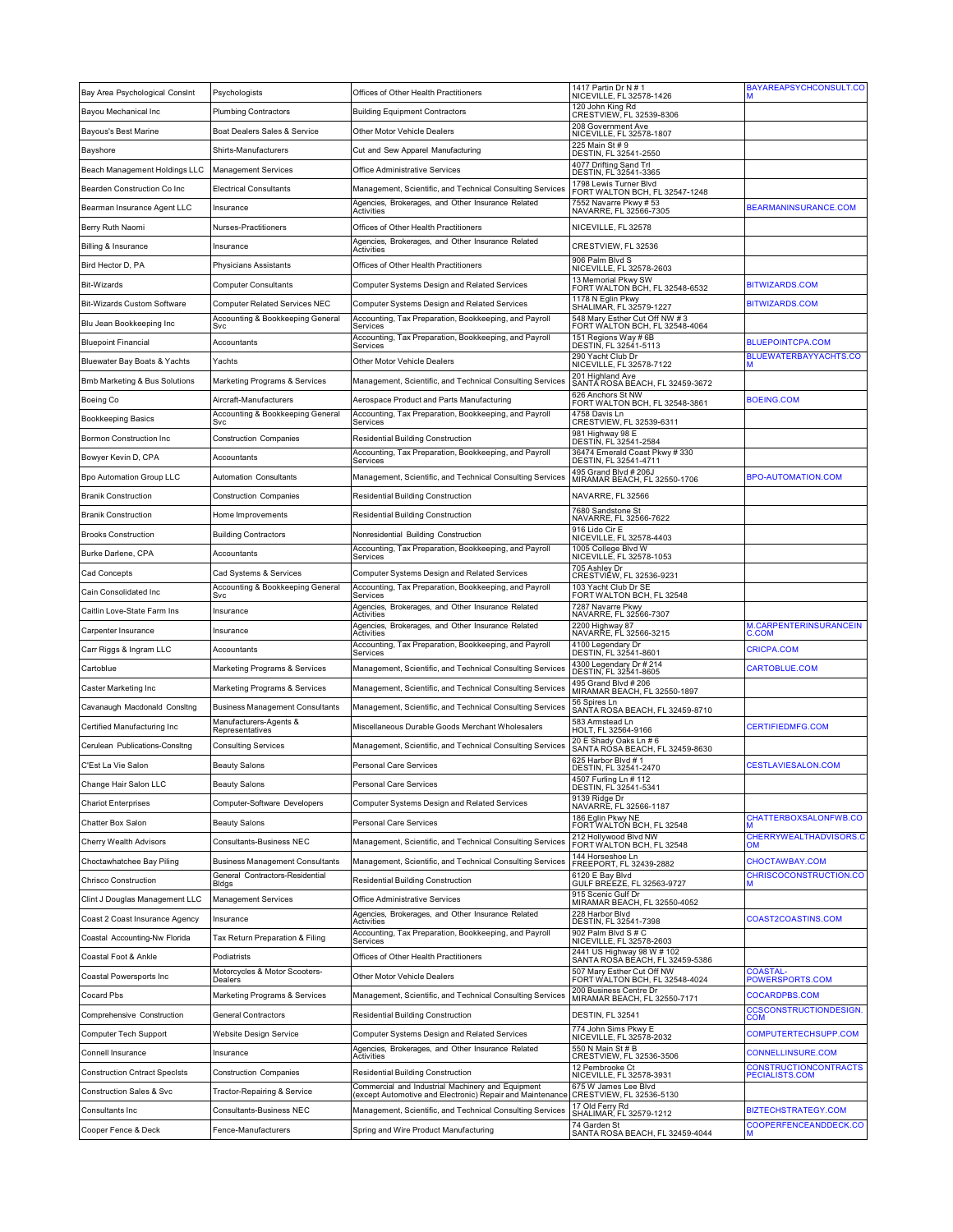| Coorparative Auto Brokers Cyrs                       | Automobile & Truck Brokers (whls)                 | Wholesale Electronic Markets and Agents and Brokers                                                            | 410 John Sims Pkwy E<br>NICEVILLE, FL 32578-2051                                  |                                                      |
|------------------------------------------------------|---------------------------------------------------|----------------------------------------------------------------------------------------------------------------|-----------------------------------------------------------------------------------|------------------------------------------------------|
| <b>Cornerstone Medicare Solutions</b>                | Insurance                                         | Agencies, Brokerages, and Other Insurance Related<br>Activities                                                | 2018 Lewis Turner Blvd<br>FORT WALTON BCH, FL 32547-1352                          | <b>FORTWALTONBEACHHEALTHI</b><br><b>NSURANCE.COM</b> |
| Cornerstone Neuropsychology                          | Psychologists                                     | Offices of Other Health Practitioners                                                                          | 4400 E Highway 20 # 408<br>NICEVILLE, FL 32578-9735                               | CORNERSTONE-NP.COM                                   |
| Cottage Spa & Salon                                  | Health Spas                                       | Other Amusement and Recreation Industries                                                                      | 716 Elm St<br>NICEVILLE, FL 32578-2018                                            | COTTAGESPAANDSALON.CO                                |
| Crc Data Technologies                                | Information Technology Services                   | Computer Systems Design and Related Services                                                                   | 300 Harbor Blvd # B<br>DESTIN, FL 32541-2370                                      | CRCDATATECH.COM                                      |
| Creative Brick Layers Inc                            | Website Design Service                            | Computer Systems Design and Related Services                                                                   | 1809 El Paso Trl<br>GULF BREEZE, FL 32563-9460                                    |                                                      |
| Creative Metal Works                                 | Metal Goods-Manufacturers                         | Other Fabricated Metal Product Manufacturing                                                                   | 599 Armstead Ln<br>HOLT, FL 32564-9166                                            | CREATIVEMETALWORKS.CO                                |
| Crestview Chiropractic Clinic                        | Dietitians                                        | Offices of Other Health Practitioners                                                                          | 1078 S Ferdon Blvd # A-B<br>CRESTVIEW, FL 32536-4502                              | <b>CRESTVIEWCHIROPRACTIC.C</b><br>ON                 |
| Crestview Equine Equipment LLC                       | Trailers-Equipment & Parts                        | Other Motor Vehicle Dealers                                                                                    | 823 W James Lee Blvd<br>CRESTVIEW, FL 32536-5134                                  | <b>BAKERFEEDANDCOUNTRYST</b><br>ORE.COM              |
| Ctc FI LLC                                           | Information Technology Services                   | Computer Systems Design and Related Services                                                                   | 181 Market St<br>SANTA ROSA BEACH, FL 32459-5379                                  |                                                      |
| <b>Customer Results</b>                              | Consultants-Referral Service                      | Management, Scientific, and Technical Consulting Services                                                      | 360 Fairway Dr<br>SANTA ROSA BEACH, FL 32459-4247                                 | CUSTOMERRESULTS.COM                                  |
| Cutting Room Salon & Spa                             | <b>Beauty Salons</b>                              | Personal Care Services                                                                                         | 4591 E Highway 20<br>NICEVILLE, FL 32578-8844                                     |                                                      |
| <b>Cyrstal Enterprises Inc.</b>                      | Information Technology Services                   | Computer Systems Design and Related Services                                                                   | 123 Howie Walters Rd<br>HURLBURT FIELD, FL 32544                                  |                                                      |
| Dales Marine Construction                            | Boat Lifts (mfrs)                                 | Other General Purpose Machinery Manufacturing                                                                  | 1773 Abercrombie Rd<br>GULF BREEZE, FL 32563-8837                                 | DALESMARINE.COM                                      |
| David M Rutherford Tax Spclst                        | <b>Payroll Preparation Service</b>                | Accounting, Tax Preparation, Bookkeeping, and Payroll<br>Services                                              | 127 Harbor Blvd #3A<br>DESTIN, FL 32541-2358                                      |                                                      |
| David Morgan Salon                                   | <b>Beauty Salons</b>                              | Personal Care Services                                                                                         | 11394 US Highway 98 W # E<br>MIRAMAR BEACH, FL 32550-8671                         |                                                      |
| Dawson Douglas W, CPA                                | Accountants                                       | Accounting, Tax Preparation, Bookkeeping, and Payroll<br>Services                                              | 4506 Berringer Dr<br>NICEVILLE, FL 32578-4258                                     |                                                      |
| Dean & Camper                                        | Recreational Vehicles                             | Other Motor Vehicle Dealers                                                                                    | FORT WALTON BCH, FL 32548                                                         |                                                      |
| Decision Sciences Inc                                | Computers-System Designers &                      | <b>Computer Systems Design and Related Services</b>                                                            | 99 Racetrack Rd NW #300                                                           | <b>DSIFL.COM</b>                                     |
| Decks N Such Marine Inc                              | Consultants<br>Marine Equipment & Supplies        | Other Motor Vehicle Dealers                                                                                    | FORT WALTON BCH, FL 32547-1638<br>787 Boulevard of the Champions                  |                                                      |
| Decor Construction                                   | <b>Construction Companies</b>                     | <b>Residential Building Construction</b>                                                                       | SHALIMAR, FL 32579-2241<br>DESTIN, FL 32541                                       |                                                      |
| Decor Construction & Design                          | <b>Construction Companies</b>                     | <b>Residential Building Construction</b>                                                                       | 303 Azalea Dr # 2C                                                                |                                                      |
| Dennis's Computer Graphics                           | Website Design Service                            | Computer Systems Design and Related Services                                                                   | DESTIN, FL 32541-2303<br>1405 Cedar St                                            |                                                      |
| Destin Accounting Group                              | Accountants                                       | Accounting, Tax Preparation, Bookkeeping, and Payroll                                                          | NICEVILLE, FL 32578-9747<br>327 Harbor Blvd                                       |                                                      |
| Destin Computer Repair                               | Computer Supplies & Parts-                        | Services<br>Computer and Peripheral Equipment Manufacturing                                                    | DESTIN, FL 32541-2323<br>211 Durango Rd # 411                                     |                                                      |
|                                                      | Manufacturers                                     |                                                                                                                | DESTIN, FL 32541-5084<br>517 Osceola Dr                                           |                                                      |
| Destin Cycleboats Inc                                | Boat Dealers Sales & Service                      | Other Motor Vehicle Dealers                                                                                    | DESTIN, FL 32541-3013<br>4201 Indian Bayou Trl                                    |                                                      |
| Destin Enterprise Systems                            | Information Technology Services                   | Computer Systems Design and Related Services                                                                   | DESTIN, FL 32541-4306<br>195 Mattie M Kelly Blvd                                  | DESTINSYSTEMS.COM<br><b>CENTERS.CONSULATEHEALT</b>   |
| Destin Healthcare & Rehab Ctr                        | Assisted Living Facility Consultants<br>Insurance | Management, Scientific, and Technical Consulting Services<br>Agencies, Brokerages, and Other Insurance Related | DESTIN, FL 32541-2811<br>102 Beal Pkwy SW                                         | HCARE.COM<br>NORTON-INSURANCE.COM                    |
| Destin Insurance Inc<br>Destin-Nation Management LLC | <b>Management Services</b>                        | Activities<br>Office Administrative Services                                                                   | FORT WALTÓN BCH, FL 32548-5330<br>194 White Cliffs Blvd                           |                                                      |
|                                                      |                                                   |                                                                                                                | SANTA ROSA BEACH, FL 32459-7501<br>36150 Emerald Coast Pkwy # 109                 | DESTINYNAILSALONDESTIN.C                             |
| Destiny Nail Salon                                   | Manicuring<br><b>Consultants-Business NEC</b>     | Personal Care Services                                                                                         | DESTIN, FL 32541-0740<br>4481 Legendary Dr                                        | <b>OM</b>                                            |
| Destiny Strategic Advisors                           |                                                   | Management, Scientific, and Technical Consulting Services                                                      | DESTIN, FL 32541-5381<br>137 Hospital Dr NE                                       |                                                      |
| Dixon-Sherman Megan A, PA                            | Physicians Assistants                             | Offices of Other Health Practitioners                                                                          | FORT WALTON BCH, FL 32548-5063<br>2832 Atoka Trl                                  |                                                      |
| Dmf Aviation LLC                                     | <b>Aviation Consultants</b>                       | Management, Scientific, and Technical Consulting Services                                                      | CRESTVIEW, FL 32539-8381<br>1310 Edenfield Dr                                     |                                                      |
| Dolores Delaney Salon                                | <b>Beauty Salons</b>                              | Personal Care Services                                                                                         | FORT WALTON BCH, FL 32547-1048<br>5008 US Highway 98 W # 2B                       |                                                      |
| Dolphin Developers LLC                               | Association Management                            | Office Administrative Services                                                                                 | SANTA ROŜA BÉACH, FL 32459-8530<br>1571 Hickory St                                | DOLPHINDEVELOPERS.COM                                |
| Donaldson Management                                 | Association Management                            | Office Administrative Services                                                                                 | NICEVILLE, FL 32578-8736                                                          |                                                      |
| Double Click Air Cond Inc                            | <b>Mechanical Contractors</b>                     | <b>Building Equipment Contractors</b>                                                                          | FORT WALTON BCH, FL 32547                                                         | DOUBLECLICKAIR.COM                                   |
| Drs Technologies Inc                                 | <b>Management Services</b>                        | Office Administrative Services                                                                                 | 651 Anchors St NW<br>FORT WALTON BCH, FL 32548-3803<br>115 John Sims Pkwy W       |                                                      |
| E C M C Management LLC                               | <b>Management Services</b>                        | Office Administrative Services                                                                                 | NICEVILLE, FL 32578-1915<br>2297 Estate Cir                                       |                                                      |
| E3 Rehabilitation Consltng Svc                       | <b>Consultants-Business NEC</b>                   | Management, Scientific, and Technical Consulting Services                                                      | NAVARRE, FL 32566-2837<br>1000 Mar Walt Dr                                        |                                                      |
| Earl Courtney R                                      | Nurses-Licensed-Anesthetist                       | Offices of Other Health Practitioners                                                                          | FORT WALTON BCH, FL 32547-6708<br>36058 Emerald Coast Pkwy                        |                                                      |
| Ecco Motors                                          | Golf Cars & Carts                                 | Other Motor Vehicle Dealers                                                                                    | DESTIN, FL 32541-5719<br>115 John Sims Pkwy W                                     | ECCOMOTORS.NET                                       |
| Ecm Yachts                                           | Yachts                                            | Other Motor Vehicle Dealers                                                                                    | NICEVILLE, FL 32578-1915<br>98 Fetting Ave NW                                     | EMERALDCOASTMARINE.COM                               |
| Economy Appliance Heat & Air                         | <b>Mechanical Contractors</b>                     | <b>Building Equipment Contractors</b><br>Accounting, Tax Preparation, Bookkeeping, and Payroll                 | FORT WALTON BCH, FL 32547-2061<br>284 Eglin Pkwy NE                               |                                                      |
| Econotax                                             | Tax Return Preparation & Filing                   | Services                                                                                                       | FORT WALTON BCH, FL 32547-2867<br>103 Moriarty St NW                              | <b>ECONOTAX.COM</b>                                  |
| Eddie's Mechanical Inc                               | <b>Plumbing Contractors</b>                       | <b>Building Equipment Contractors</b>                                                                          | FORT WALTON BCH, FL 32548-4309                                                    |                                                      |
| Elevated Hvac & Solar LLC                            | <b>Mechanical Contractors</b>                     | <b>Building Equipment Contractors</b><br>Agencies, Brokerages, and Other Insurance Related                     | 794 N County Highway 393 # G<br>SANTA ROSA BĒACH, FL 32459-5363<br>8 Racetrack Rd |                                                      |
| Ellis Insurance                                      | Insurance                                         | Activities                                                                                                     | FORT WALTON BCH, FL 32547<br>106 Auburn Rd                                        |                                                      |
| Elmer Cook Construction                              | Metal Roofing Contractors                         | Foundation, Structure, and Building Exterior Contractors                                                       | FORT WALTON BCH, FL 32547-2248                                                    | COOKCONSTRUCTION.NET                                 |
| Elmore's Construction LLC                            | <b>Construction Companies</b>                     | <b>Residential Building Construction</b>                                                                       | 82 Veterans Rd # 10<br>SANTA ROSA BEACH, FL 32459-5374                            |                                                      |
| <b>Emerald Coast Accounting</b>                      | Accounting & Bookkeeping General<br>Svc           | Accounting, Tax Preparation, Bookkeeping, and Payroll<br>Services                                              | 1234 Airport Rd # 215<br>DESTIN, FL 32541-2925                                    | <b>DESTINECA.COM</b>                                 |
| Emerald Coast Assn Management                        | Association Management                            | Office Administrative Services                                                                                 | 10221 US Highway 98 W # 23<br>DESTIN, FL 32550-4968                               | <b>ECAM.NET</b>                                      |
| <b>Emerald Coast Construction</b>                    | Patio & Deck Builders                             | <b>Residential Building Construction</b>                                                                       | 240 Bayberry Dr<br>NICEVILLE, FL 32578-4907                                       | EMERALDCOASTCONSTRUCT<br>ON.COM                      |
| Emerald Coast CPA Pa                                 | Accountants                                       | Accounting, Tax Preparation, Bookkeeping, and Payroll<br>Services                                              | 315 E Hollywood Blvd # 1A<br>MARY ESTHER, FL 32569-1915                           |                                                      |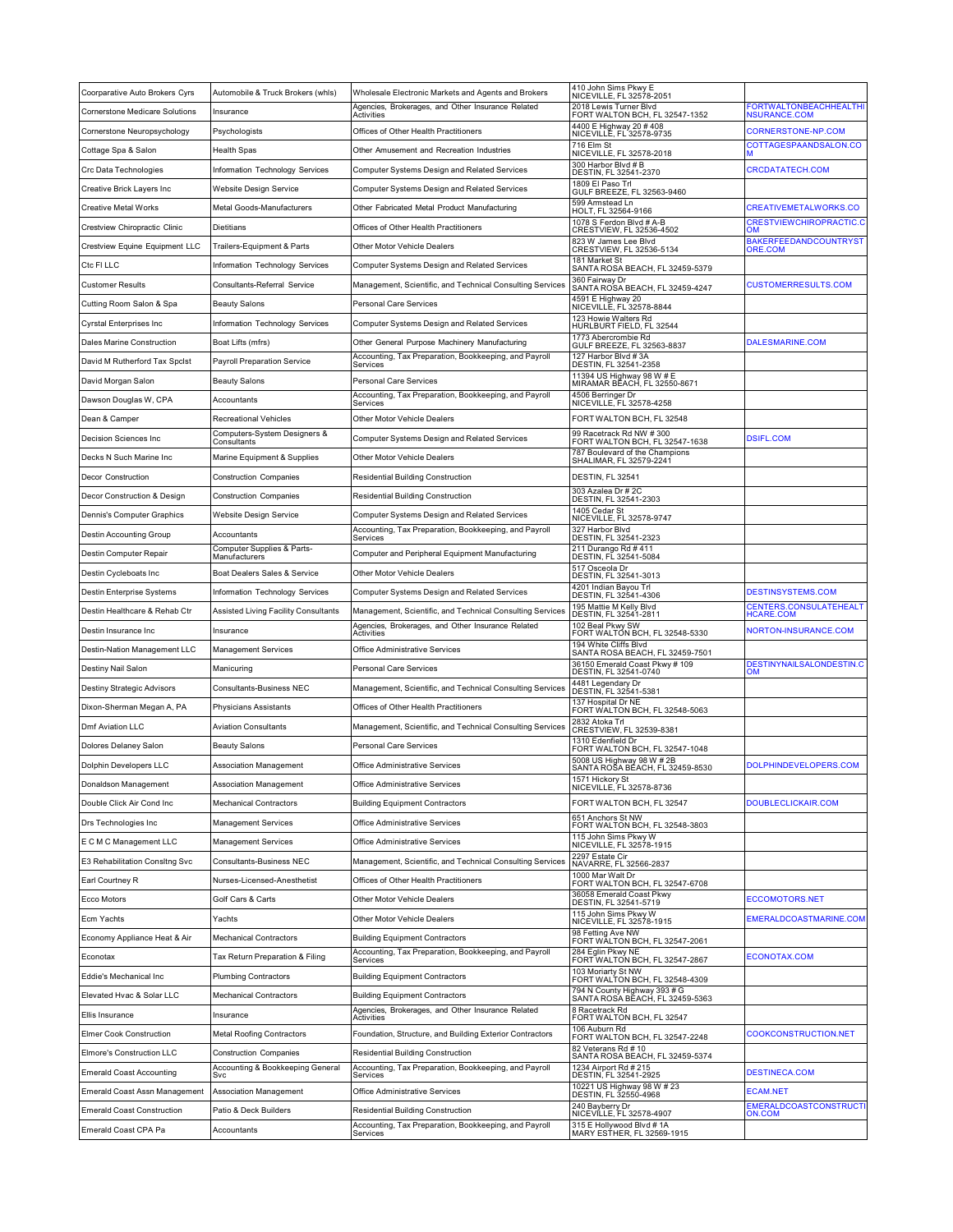| 158 Eglin Pkwy NE<br>Accounting, Tax Preparation, Bookkeeping, and Payroll<br>Emerald Coast Tax Inc<br>Tax Return Preparation & Filing<br>FORT WALTON BCH, FL 32548-4402<br>Services<br>Accounting, Tax Preparation, Bookkeeping, and Payroll<br>102 Oakhill Ave<br><b>Emerald Coast Tax Svc</b><br>Tax Return Preparation & Filing<br>FORT WALTON BCH, FL 32547-3127<br>Services<br>Agencies, Brokerages, and Other Insurance Related<br>DESTIN, FL 32541<br>Equitable-Christie Fncl Cnslnt<br>Insurance<br>Activities<br>509 N Ferdon Blvd<br>Essente Salon & Spa<br><b>Beauty Salons</b><br>Personal Care Services<br>CRESTVIEW, FL 32536-2731<br>225 Main St # 4<br>Euphoria Salon<br><b>Beauty Salons</b><br>Personal Care Services<br>DESTIN, FL 32541-2550<br>EXND DIVING & MARINE SVC<br>113 Bailey Dr # 4<br><b>EXNDDIVING.COM</b><br>Marine Equipment & Supplies<br>Other Motor Vehicle Dealers<br>NICEVILLE, FL 32578-2756<br>.LC<br>630 Denton Blvd NW<br><b>EXPRESSAIRNOW.COM</b><br>Express Air Conditioning & Htg<br><b>Mechanical Contractors</b><br><b>Building Equipment Contractors</b><br>FORT WALTON BCH, FL 32547-2113<br>4562 E Highway 20<br>Fain Sheryl<br>Nurses-Practitioners<br>Offices of Other Health Practitioners<br>NICEVILLE, FL 32578-8831<br>5342 Fairchild Rd<br>FAITHMECHANICAL.WORDPR<br>Faith Mechanical Inc<br><b>Plumbing Contractors</b><br><b>Building Equipment Contractors</b><br>CRESTVIEW, FL 32539-8166<br>ESS.COM<br>Agencies, Brokerages, and Other Insurance Related<br>921 W James Lee Blvd<br><b>FLORIDAFARMBUREAU.COM</b><br>Farm Bureau Insurance<br>Insurance<br>Activities<br>CRESTVIEW, FL 32536-5136<br>Computers-System Designers &<br>15 Eglin Pkwy NE<br>Computer Systems Design and Related Services<br><b>FBSS.NET</b><br>FBS Technology Resources<br>FORT WALTON BCH, FL 32548-4914<br>Consultants<br>NAVARRE, FL 32566<br><b>FENCEIT.NET</b><br>Fence-Manufacturers<br>Spring and Wire Product Manufacturing<br>Fence It<br>630 Lovejoy Rd NW<br><b>FIDSMARINE.COM</b><br>Fids Marine Contracting<br>Marine Equipment & Supplies<br>Other Motor Vehicle Dealers<br>FORT WÁLTON BCH, FL 32548-3832<br>93 Dune Lakes Cir<br>Management, Scientific, and Technical Consulting Services<br>First State Logistics Inc<br>Logistics<br>SANTA ROSA BEACH, FL 32459-8393<br>Agencies, Brokerages, and Other Insurance Related<br>500 Grand Blvd<br>MIRAMAR BEACH, FL 32550-1899<br>Fisher Brown Bottrell Ins Inc<br>LOCATIONS.TRUSTMARK.COM<br>Insurance<br>Activities<br>705 John Sims Pkwy W<br>NICEVILLE, FL 32578-1878<br>Fitness 24/7 Niceville<br>Offices of Other Health Practitioners<br>Podiatrists<br>73 Eglin Pkwy NE # 201<br>Accounting, Tax Preparation, Bookkeeping, and Payroll<br>FABTO.ORG<br>Florida Association-Bus Tax<br>Tax Return Preparation & Filing<br>FORT WALTON BCH, FL 32548-4939<br>Services<br>5161 US Highway 98 W # C<br>CONSTRUCTIONRESOURCES<br>Florida Bath & Surfaces Inc<br>Granite Products-Manufacturers<br>Other Nonmetallic Mineral Product Manufacturing<br>SANTA ROŜA BÉACH, FL 32459-8582<br>USA.COM<br>1013 Mar Walt Dr # A<br>Offices of Other Health Practitioners<br>Florida Foot Expert<br>Podiatrists<br>FORT WALTON BCH, FL 32547-6616<br>1317 Bayshore Dr<br>Aircraft-Dealers<br>Other Motor Vehicle Dealers<br>Fly For Fun Inc<br>NICEVILLE, FL 32578-3010<br>211 Hollywood Blvd NE<br>FRANKIESASALON.COM<br>Frankies A Salon<br><b>Beauty Salons</b><br><b>Personal Care Services</b><br>FORT WALTON BCH, FL 32548-5775<br>118 Spires Ln # 2A<br>Freeman Consultants LLC<br>Consultants-Business NEC<br>Management, Scientific, and Technical Consulting Services<br>SANTA ROSA BEACH, FL 32459-8775<br>225 Main St<br>French Dressings Salon<br><b>Beauty Salons</b><br>Personal Care Services<br>DESTIN, FL 32541-2563<br>200 Kelly Rd # 101<br>Frost Mechanical LLC<br><b>Mechanical Contractors</b><br><b>Building Equipment Contractors</b><br>NICEVILLE, FL 32578-1899<br>26 Industrial St NW<br>Ft Walton Concrete Co<br>Ready-Mixed Concrete-Manufacturers<br>Cement and Concrete Product Manufacturing<br>FORT WALTON BCH, FL 32548-4814 |
|-----------------------------------------------------------------------------------------------------------------------------------------------------------------------------------------------------------------------------------------------------------------------------------------------------------------------------------------------------------------------------------------------------------------------------------------------------------------------------------------------------------------------------------------------------------------------------------------------------------------------------------------------------------------------------------------------------------------------------------------------------------------------------------------------------------------------------------------------------------------------------------------------------------------------------------------------------------------------------------------------------------------------------------------------------------------------------------------------------------------------------------------------------------------------------------------------------------------------------------------------------------------------------------------------------------------------------------------------------------------------------------------------------------------------------------------------------------------------------------------------------------------------------------------------------------------------------------------------------------------------------------------------------------------------------------------------------------------------------------------------------------------------------------------------------------------------------------------------------------------------------------------------------------------------------------------------------------------------------------------------------------------------------------------------------------------------------------------------------------------------------------------------------------------------------------------------------------------------------------------------------------------------------------------------------------------------------------------------------------------------------------------------------------------------------------------------------------------------------------------------------------------------------------------------------------------------------------------------------------------------------------------------------------------------------------------------------------------------------------------------------------------------------------------------------------------------------------------------------------------------------------------------------------------------------------------------------------------------------------------------------------------------------------------------------------------------------------------------------------------------------------------------------------------------------------------------------------------------------------------------------------------------------------------------------------------------------------------------------------------------------------------------------------------------------------------------------------------------------------------------------------------------------------------------------------------------------------------------------------------------------------------------------------------------------------------------------------------------------------------------------------------------------------------------------------------------------------------------------------------------------------------------------------------------------------------------------------------------------------------------------------------------------------------------------------------------------------------------------------------------------------------------------------------------|
|                                                                                                                                                                                                                                                                                                                                                                                                                                                                                                                                                                                                                                                                                                                                                                                                                                                                                                                                                                                                                                                                                                                                                                                                                                                                                                                                                                                                                                                                                                                                                                                                                                                                                                                                                                                                                                                                                                                                                                                                                                                                                                                                                                                                                                                                                                                                                                                                                                                                                                                                                                                                                                                                                                                                                                                                                                                                                                                                                                                                                                                                                                                                                                                                                                                                                                                                                                                                                                                                                                                                                                                                                                                                                                                                                                                                                                                                                                                                                                                                                                                                                                                                                                       |
|                                                                                                                                                                                                                                                                                                                                                                                                                                                                                                                                                                                                                                                                                                                                                                                                                                                                                                                                                                                                                                                                                                                                                                                                                                                                                                                                                                                                                                                                                                                                                                                                                                                                                                                                                                                                                                                                                                                                                                                                                                                                                                                                                                                                                                                                                                                                                                                                                                                                                                                                                                                                                                                                                                                                                                                                                                                                                                                                                                                                                                                                                                                                                                                                                                                                                                                                                                                                                                                                                                                                                                                                                                                                                                                                                                                                                                                                                                                                                                                                                                                                                                                                                                       |
|                                                                                                                                                                                                                                                                                                                                                                                                                                                                                                                                                                                                                                                                                                                                                                                                                                                                                                                                                                                                                                                                                                                                                                                                                                                                                                                                                                                                                                                                                                                                                                                                                                                                                                                                                                                                                                                                                                                                                                                                                                                                                                                                                                                                                                                                                                                                                                                                                                                                                                                                                                                                                                                                                                                                                                                                                                                                                                                                                                                                                                                                                                                                                                                                                                                                                                                                                                                                                                                                                                                                                                                                                                                                                                                                                                                                                                                                                                                                                                                                                                                                                                                                                                       |
|                                                                                                                                                                                                                                                                                                                                                                                                                                                                                                                                                                                                                                                                                                                                                                                                                                                                                                                                                                                                                                                                                                                                                                                                                                                                                                                                                                                                                                                                                                                                                                                                                                                                                                                                                                                                                                                                                                                                                                                                                                                                                                                                                                                                                                                                                                                                                                                                                                                                                                                                                                                                                                                                                                                                                                                                                                                                                                                                                                                                                                                                                                                                                                                                                                                                                                                                                                                                                                                                                                                                                                                                                                                                                                                                                                                                                                                                                                                                                                                                                                                                                                                                                                       |
|                                                                                                                                                                                                                                                                                                                                                                                                                                                                                                                                                                                                                                                                                                                                                                                                                                                                                                                                                                                                                                                                                                                                                                                                                                                                                                                                                                                                                                                                                                                                                                                                                                                                                                                                                                                                                                                                                                                                                                                                                                                                                                                                                                                                                                                                                                                                                                                                                                                                                                                                                                                                                                                                                                                                                                                                                                                                                                                                                                                                                                                                                                                                                                                                                                                                                                                                                                                                                                                                                                                                                                                                                                                                                                                                                                                                                                                                                                                                                                                                                                                                                                                                                                       |
|                                                                                                                                                                                                                                                                                                                                                                                                                                                                                                                                                                                                                                                                                                                                                                                                                                                                                                                                                                                                                                                                                                                                                                                                                                                                                                                                                                                                                                                                                                                                                                                                                                                                                                                                                                                                                                                                                                                                                                                                                                                                                                                                                                                                                                                                                                                                                                                                                                                                                                                                                                                                                                                                                                                                                                                                                                                                                                                                                                                                                                                                                                                                                                                                                                                                                                                                                                                                                                                                                                                                                                                                                                                                                                                                                                                                                                                                                                                                                                                                                                                                                                                                                                       |
|                                                                                                                                                                                                                                                                                                                                                                                                                                                                                                                                                                                                                                                                                                                                                                                                                                                                                                                                                                                                                                                                                                                                                                                                                                                                                                                                                                                                                                                                                                                                                                                                                                                                                                                                                                                                                                                                                                                                                                                                                                                                                                                                                                                                                                                                                                                                                                                                                                                                                                                                                                                                                                                                                                                                                                                                                                                                                                                                                                                                                                                                                                                                                                                                                                                                                                                                                                                                                                                                                                                                                                                                                                                                                                                                                                                                                                                                                                                                                                                                                                                                                                                                                                       |
|                                                                                                                                                                                                                                                                                                                                                                                                                                                                                                                                                                                                                                                                                                                                                                                                                                                                                                                                                                                                                                                                                                                                                                                                                                                                                                                                                                                                                                                                                                                                                                                                                                                                                                                                                                                                                                                                                                                                                                                                                                                                                                                                                                                                                                                                                                                                                                                                                                                                                                                                                                                                                                                                                                                                                                                                                                                                                                                                                                                                                                                                                                                                                                                                                                                                                                                                                                                                                                                                                                                                                                                                                                                                                                                                                                                                                                                                                                                                                                                                                                                                                                                                                                       |
|                                                                                                                                                                                                                                                                                                                                                                                                                                                                                                                                                                                                                                                                                                                                                                                                                                                                                                                                                                                                                                                                                                                                                                                                                                                                                                                                                                                                                                                                                                                                                                                                                                                                                                                                                                                                                                                                                                                                                                                                                                                                                                                                                                                                                                                                                                                                                                                                                                                                                                                                                                                                                                                                                                                                                                                                                                                                                                                                                                                                                                                                                                                                                                                                                                                                                                                                                                                                                                                                                                                                                                                                                                                                                                                                                                                                                                                                                                                                                                                                                                                                                                                                                                       |
|                                                                                                                                                                                                                                                                                                                                                                                                                                                                                                                                                                                                                                                                                                                                                                                                                                                                                                                                                                                                                                                                                                                                                                                                                                                                                                                                                                                                                                                                                                                                                                                                                                                                                                                                                                                                                                                                                                                                                                                                                                                                                                                                                                                                                                                                                                                                                                                                                                                                                                                                                                                                                                                                                                                                                                                                                                                                                                                                                                                                                                                                                                                                                                                                                                                                                                                                                                                                                                                                                                                                                                                                                                                                                                                                                                                                                                                                                                                                                                                                                                                                                                                                                                       |
|                                                                                                                                                                                                                                                                                                                                                                                                                                                                                                                                                                                                                                                                                                                                                                                                                                                                                                                                                                                                                                                                                                                                                                                                                                                                                                                                                                                                                                                                                                                                                                                                                                                                                                                                                                                                                                                                                                                                                                                                                                                                                                                                                                                                                                                                                                                                                                                                                                                                                                                                                                                                                                                                                                                                                                                                                                                                                                                                                                                                                                                                                                                                                                                                                                                                                                                                                                                                                                                                                                                                                                                                                                                                                                                                                                                                                                                                                                                                                                                                                                                                                                                                                                       |
|                                                                                                                                                                                                                                                                                                                                                                                                                                                                                                                                                                                                                                                                                                                                                                                                                                                                                                                                                                                                                                                                                                                                                                                                                                                                                                                                                                                                                                                                                                                                                                                                                                                                                                                                                                                                                                                                                                                                                                                                                                                                                                                                                                                                                                                                                                                                                                                                                                                                                                                                                                                                                                                                                                                                                                                                                                                                                                                                                                                                                                                                                                                                                                                                                                                                                                                                                                                                                                                                                                                                                                                                                                                                                                                                                                                                                                                                                                                                                                                                                                                                                                                                                                       |
|                                                                                                                                                                                                                                                                                                                                                                                                                                                                                                                                                                                                                                                                                                                                                                                                                                                                                                                                                                                                                                                                                                                                                                                                                                                                                                                                                                                                                                                                                                                                                                                                                                                                                                                                                                                                                                                                                                                                                                                                                                                                                                                                                                                                                                                                                                                                                                                                                                                                                                                                                                                                                                                                                                                                                                                                                                                                                                                                                                                                                                                                                                                                                                                                                                                                                                                                                                                                                                                                                                                                                                                                                                                                                                                                                                                                                                                                                                                                                                                                                                                                                                                                                                       |
|                                                                                                                                                                                                                                                                                                                                                                                                                                                                                                                                                                                                                                                                                                                                                                                                                                                                                                                                                                                                                                                                                                                                                                                                                                                                                                                                                                                                                                                                                                                                                                                                                                                                                                                                                                                                                                                                                                                                                                                                                                                                                                                                                                                                                                                                                                                                                                                                                                                                                                                                                                                                                                                                                                                                                                                                                                                                                                                                                                                                                                                                                                                                                                                                                                                                                                                                                                                                                                                                                                                                                                                                                                                                                                                                                                                                                                                                                                                                                                                                                                                                                                                                                                       |
|                                                                                                                                                                                                                                                                                                                                                                                                                                                                                                                                                                                                                                                                                                                                                                                                                                                                                                                                                                                                                                                                                                                                                                                                                                                                                                                                                                                                                                                                                                                                                                                                                                                                                                                                                                                                                                                                                                                                                                                                                                                                                                                                                                                                                                                                                                                                                                                                                                                                                                                                                                                                                                                                                                                                                                                                                                                                                                                                                                                                                                                                                                                                                                                                                                                                                                                                                                                                                                                                                                                                                                                                                                                                                                                                                                                                                                                                                                                                                                                                                                                                                                                                                                       |
|                                                                                                                                                                                                                                                                                                                                                                                                                                                                                                                                                                                                                                                                                                                                                                                                                                                                                                                                                                                                                                                                                                                                                                                                                                                                                                                                                                                                                                                                                                                                                                                                                                                                                                                                                                                                                                                                                                                                                                                                                                                                                                                                                                                                                                                                                                                                                                                                                                                                                                                                                                                                                                                                                                                                                                                                                                                                                                                                                                                                                                                                                                                                                                                                                                                                                                                                                                                                                                                                                                                                                                                                                                                                                                                                                                                                                                                                                                                                                                                                                                                                                                                                                                       |
|                                                                                                                                                                                                                                                                                                                                                                                                                                                                                                                                                                                                                                                                                                                                                                                                                                                                                                                                                                                                                                                                                                                                                                                                                                                                                                                                                                                                                                                                                                                                                                                                                                                                                                                                                                                                                                                                                                                                                                                                                                                                                                                                                                                                                                                                                                                                                                                                                                                                                                                                                                                                                                                                                                                                                                                                                                                                                                                                                                                                                                                                                                                                                                                                                                                                                                                                                                                                                                                                                                                                                                                                                                                                                                                                                                                                                                                                                                                                                                                                                                                                                                                                                                       |
|                                                                                                                                                                                                                                                                                                                                                                                                                                                                                                                                                                                                                                                                                                                                                                                                                                                                                                                                                                                                                                                                                                                                                                                                                                                                                                                                                                                                                                                                                                                                                                                                                                                                                                                                                                                                                                                                                                                                                                                                                                                                                                                                                                                                                                                                                                                                                                                                                                                                                                                                                                                                                                                                                                                                                                                                                                                                                                                                                                                                                                                                                                                                                                                                                                                                                                                                                                                                                                                                                                                                                                                                                                                                                                                                                                                                                                                                                                                                                                                                                                                                                                                                                                       |
|                                                                                                                                                                                                                                                                                                                                                                                                                                                                                                                                                                                                                                                                                                                                                                                                                                                                                                                                                                                                                                                                                                                                                                                                                                                                                                                                                                                                                                                                                                                                                                                                                                                                                                                                                                                                                                                                                                                                                                                                                                                                                                                                                                                                                                                                                                                                                                                                                                                                                                                                                                                                                                                                                                                                                                                                                                                                                                                                                                                                                                                                                                                                                                                                                                                                                                                                                                                                                                                                                                                                                                                                                                                                                                                                                                                                                                                                                                                                                                                                                                                                                                                                                                       |
|                                                                                                                                                                                                                                                                                                                                                                                                                                                                                                                                                                                                                                                                                                                                                                                                                                                                                                                                                                                                                                                                                                                                                                                                                                                                                                                                                                                                                                                                                                                                                                                                                                                                                                                                                                                                                                                                                                                                                                                                                                                                                                                                                                                                                                                                                                                                                                                                                                                                                                                                                                                                                                                                                                                                                                                                                                                                                                                                                                                                                                                                                                                                                                                                                                                                                                                                                                                                                                                                                                                                                                                                                                                                                                                                                                                                                                                                                                                                                                                                                                                                                                                                                                       |
|                                                                                                                                                                                                                                                                                                                                                                                                                                                                                                                                                                                                                                                                                                                                                                                                                                                                                                                                                                                                                                                                                                                                                                                                                                                                                                                                                                                                                                                                                                                                                                                                                                                                                                                                                                                                                                                                                                                                                                                                                                                                                                                                                                                                                                                                                                                                                                                                                                                                                                                                                                                                                                                                                                                                                                                                                                                                                                                                                                                                                                                                                                                                                                                                                                                                                                                                                                                                                                                                                                                                                                                                                                                                                                                                                                                                                                                                                                                                                                                                                                                                                                                                                                       |
|                                                                                                                                                                                                                                                                                                                                                                                                                                                                                                                                                                                                                                                                                                                                                                                                                                                                                                                                                                                                                                                                                                                                                                                                                                                                                                                                                                                                                                                                                                                                                                                                                                                                                                                                                                                                                                                                                                                                                                                                                                                                                                                                                                                                                                                                                                                                                                                                                                                                                                                                                                                                                                                                                                                                                                                                                                                                                                                                                                                                                                                                                                                                                                                                                                                                                                                                                                                                                                                                                                                                                                                                                                                                                                                                                                                                                                                                                                                                                                                                                                                                                                                                                                       |
|                                                                                                                                                                                                                                                                                                                                                                                                                                                                                                                                                                                                                                                                                                                                                                                                                                                                                                                                                                                                                                                                                                                                                                                                                                                                                                                                                                                                                                                                                                                                                                                                                                                                                                                                                                                                                                                                                                                                                                                                                                                                                                                                                                                                                                                                                                                                                                                                                                                                                                                                                                                                                                                                                                                                                                                                                                                                                                                                                                                                                                                                                                                                                                                                                                                                                                                                                                                                                                                                                                                                                                                                                                                                                                                                                                                                                                                                                                                                                                                                                                                                                                                                                                       |
|                                                                                                                                                                                                                                                                                                                                                                                                                                                                                                                                                                                                                                                                                                                                                                                                                                                                                                                                                                                                                                                                                                                                                                                                                                                                                                                                                                                                                                                                                                                                                                                                                                                                                                                                                                                                                                                                                                                                                                                                                                                                                                                                                                                                                                                                                                                                                                                                                                                                                                                                                                                                                                                                                                                                                                                                                                                                                                                                                                                                                                                                                                                                                                                                                                                                                                                                                                                                                                                                                                                                                                                                                                                                                                                                                                                                                                                                                                                                                                                                                                                                                                                                                                       |
|                                                                                                                                                                                                                                                                                                                                                                                                                                                                                                                                                                                                                                                                                                                                                                                                                                                                                                                                                                                                                                                                                                                                                                                                                                                                                                                                                                                                                                                                                                                                                                                                                                                                                                                                                                                                                                                                                                                                                                                                                                                                                                                                                                                                                                                                                                                                                                                                                                                                                                                                                                                                                                                                                                                                                                                                                                                                                                                                                                                                                                                                                                                                                                                                                                                                                                                                                                                                                                                                                                                                                                                                                                                                                                                                                                                                                                                                                                                                                                                                                                                                                                                                                                       |
| 1740 W Highway 98                                                                                                                                                                                                                                                                                                                                                                                                                                                                                                                                                                                                                                                                                                                                                                                                                                                                                                                                                                                                                                                                                                                                                                                                                                                                                                                                                                                                                                                                                                                                                                                                                                                                                                                                                                                                                                                                                                                                                                                                                                                                                                                                                                                                                                                                                                                                                                                                                                                                                                                                                                                                                                                                                                                                                                                                                                                                                                                                                                                                                                                                                                                                                                                                                                                                                                                                                                                                                                                                                                                                                                                                                                                                                                                                                                                                                                                                                                                                                                                                                                                                                                                                                     |
| FWB RV BROKERS<br><b>Recreational Vehicles</b><br>Other Motor Vehicle Dealers<br>MARY ESŤHER, FL 32569-1550<br>4373 S Ferdon Blvd                                                                                                                                                                                                                                                                                                                                                                                                                                                                                                                                                                                                                                                                                                                                                                                                                                                                                                                                                                                                                                                                                                                                                                                                                                                                                                                                                                                                                                                                                                                                                                                                                                                                                                                                                                                                                                                                                                                                                                                                                                                                                                                                                                                                                                                                                                                                                                                                                                                                                                                                                                                                                                                                                                                                                                                                                                                                                                                                                                                                                                                                                                                                                                                                                                                                                                                                                                                                                                                                                                                                                                                                                                                                                                                                                                                                                                                                                                                                                                                                                                     |
| WW6.GAMBLEHOMES.COM<br>Gamble Construction<br>Home Builders<br><b>Residential Building Construction</b><br>CRESTVIEW, FL 32536-5226<br>Agencies, Brokerages, and Other Insurance Related<br>401 Mary Esther Blvd # B                                                                                                                                                                                                                                                                                                                                                                                                                                                                                                                                                                                                                                                                                                                                                                                                                                                                                                                                                                                                                                                                                                                                                                                                                                                                                                                                                                                                                                                                                                                                                                                                                                                                                                                                                                                                                                                                                                                                                                                                                                                                                                                                                                                                                                                                                                                                                                                                                                                                                                                                                                                                                                                                                                                                                                                                                                                                                                                                                                                                                                                                                                                                                                                                                                                                                                                                                                                                                                                                                                                                                                                                                                                                                                                                                                                                                                                                                                                                                  |
| <b>GEICO</b> Insurance<br>GEICO.COM<br>Insurance<br>MARY ESTHER, FL 32569-1605<br>Activities<br>36468 Emerald Coast Pkw #11101                                                                                                                                                                                                                                                                                                                                                                                                                                                                                                                                                                                                                                                                                                                                                                                                                                                                                                                                                                                                                                                                                                                                                                                                                                                                                                                                                                                                                                                                                                                                                                                                                                                                                                                                                                                                                                                                                                                                                                                                                                                                                                                                                                                                                                                                                                                                                                                                                                                                                                                                                                                                                                                                                                                                                                                                                                                                                                                                                                                                                                                                                                                                                                                                                                                                                                                                                                                                                                                                                                                                                                                                                                                                                                                                                                                                                                                                                                                                                                                                                                        |
| Office Administrative Services<br><b>GENMGT.COM</b><br>Genesis Association Management<br><b>Association Management</b><br>DESTIN, FL 32541-0741<br>632B Lovejoy Rd NW #1                                                                                                                                                                                                                                                                                                                                                                                                                                                                                                                                                                                                                                                                                                                                                                                                                                                                                                                                                                                                                                                                                                                                                                                                                                                                                                                                                                                                                                                                                                                                                                                                                                                                                                                                                                                                                                                                                                                                                                                                                                                                                                                                                                                                                                                                                                                                                                                                                                                                                                                                                                                                                                                                                                                                                                                                                                                                                                                                                                                                                                                                                                                                                                                                                                                                                                                                                                                                                                                                                                                                                                                                                                                                                                                                                                                                                                                                                                                                                                                              |
| Gilbert Pump & Mechanical Inc<br>Pumps-Retail<br><b>Electronics and Appliance Stores</b><br>EXAMPLE.COM<br>FORT WALTON BCH, FL 32548-7038<br>151 Mary Esther Blvd # 501<br>Agencies, Brokerages, and Other Insurance Related                                                                                                                                                                                                                                                                                                                                                                                                                                                                                                                                                                                                                                                                                                                                                                                                                                                                                                                                                                                                                                                                                                                                                                                                                                                                                                                                                                                                                                                                                                                                                                                                                                                                                                                                                                                                                                                                                                                                                                                                                                                                                                                                                                                                                                                                                                                                                                                                                                                                                                                                                                                                                                                                                                                                                                                                                                                                                                                                                                                                                                                                                                                                                                                                                                                                                                                                                                                                                                                                                                                                                                                                                                                                                                                                                                                                                                                                                                                                          |
| <b>INSURANCEFAST.COM</b><br>Gilmore Insurance & Bonding<br>Insurance<br>MARY ESTHER, FL 32569-1976<br>Activities<br>Agencies, Brokerages, and Other Insurance Related<br>8141 Navarre Pkwy                                                                                                                                                                                                                                                                                                                                                                                                                                                                                                                                                                                                                                                                                                                                                                                                                                                                                                                                                                                                                                                                                                                                                                                                                                                                                                                                                                                                                                                                                                                                                                                                                                                                                                                                                                                                                                                                                                                                                                                                                                                                                                                                                                                                                                                                                                                                                                                                                                                                                                                                                                                                                                                                                                                                                                                                                                                                                                                                                                                                                                                                                                                                                                                                                                                                                                                                                                                                                                                                                                                                                                                                                                                                                                                                                                                                                                                                                                                                                                            |
| <b>INSURANCEFAST.COM</b><br>Gilmore Insurance & Bonding<br>Insurance<br>NAVARRE, FL 32566-6940<br>Activities<br>501 Mary Esther Blvd                                                                                                                                                                                                                                                                                                                                                                                                                                                                                                                                                                                                                                                                                                                                                                                                                                                                                                                                                                                                                                                                                                                                                                                                                                                                                                                                                                                                                                                                                                                                                                                                                                                                                                                                                                                                                                                                                                                                                                                                                                                                                                                                                                                                                                                                                                                                                                                                                                                                                                                                                                                                                                                                                                                                                                                                                                                                                                                                                                                                                                                                                                                                                                                                                                                                                                                                                                                                                                                                                                                                                                                                                                                                                                                                                                                                                                                                                                                                                                                                                                  |
| Girlfriends Beauty Salon<br><b>Beauty Salons</b><br>Personal Care Services<br>MARY ESTHER, FL 32569-1607                                                                                                                                                                                                                                                                                                                                                                                                                                                                                                                                                                                                                                                                                                                                                                                                                                                                                                                                                                                                                                                                                                                                                                                                                                                                                                                                                                                                                                                                                                                                                                                                                                                                                                                                                                                                                                                                                                                                                                                                                                                                                                                                                                                                                                                                                                                                                                                                                                                                                                                                                                                                                                                                                                                                                                                                                                                                                                                                                                                                                                                                                                                                                                                                                                                                                                                                                                                                                                                                                                                                                                                                                                                                                                                                                                                                                                                                                                                                                                                                                                                              |
| 2410 Scenic Gulf Dr # 102A<br>GCS-TECH.COM<br>Glassman Consulting Svc Inc<br>Consultants-Business NEC<br>Management, Scientific, and Technical Consulting Services<br>MIRAMAR BEACH, FL 32550-8218                                                                                                                                                                                                                                                                                                                                                                                                                                                                                                                                                                                                                                                                                                                                                                                                                                                                                                                                                                                                                                                                                                                                                                                                                                                                                                                                                                                                                                                                                                                                                                                                                                                                                                                                                                                                                                                                                                                                                                                                                                                                                                                                                                                                                                                                                                                                                                                                                                                                                                                                                                                                                                                                                                                                                                                                                                                                                                                                                                                                                                                                                                                                                                                                                                                                                                                                                                                                                                                                                                                                                                                                                                                                                                                                                                                                                                                                                                                                                                    |
| 10119 Nichols Lake Rd<br><b>GLF Construction</b><br><b>Construction Companies</b><br><b>Residential Building Construction</b><br>MILTON, FL 32583-9267                                                                                                                                                                                                                                                                                                                                                                                                                                                                                                                                                                                                                                                                                                                                                                                                                                                                                                                                                                                                                                                                                                                                                                                                                                                                                                                                                                                                                                                                                                                                                                                                                                                                                                                                                                                                                                                                                                                                                                                                                                                                                                                                                                                                                                                                                                                                                                                                                                                                                                                                                                                                                                                                                                                                                                                                                                                                                                                                                                                                                                                                                                                                                                                                                                                                                                                                                                                                                                                                                                                                                                                                                                                                                                                                                                                                                                                                                                                                                                                                                |
| 700 Scott St<br>GMHS INTERNATIONAL LLC<br>Food Products & Manufacturers<br>Other Food Manufacturing<br><b>KRETARESERVE.COM</b><br>FORT WALTON BCH, FL 32547-3324                                                                                                                                                                                                                                                                                                                                                                                                                                                                                                                                                                                                                                                                                                                                                                                                                                                                                                                                                                                                                                                                                                                                                                                                                                                                                                                                                                                                                                                                                                                                                                                                                                                                                                                                                                                                                                                                                                                                                                                                                                                                                                                                                                                                                                                                                                                                                                                                                                                                                                                                                                                                                                                                                                                                                                                                                                                                                                                                                                                                                                                                                                                                                                                                                                                                                                                                                                                                                                                                                                                                                                                                                                                                                                                                                                                                                                                                                                                                                                                                      |
| 1512 John Sims Pkwy E # 320<br>Grant Management Group LLC<br><b>Management Services</b><br>Office Administrative Services<br>NICEVILLE, FL 32578-2143                                                                                                                                                                                                                                                                                                                                                                                                                                                                                                                                                                                                                                                                                                                                                                                                                                                                                                                                                                                                                                                                                                                                                                                                                                                                                                                                                                                                                                                                                                                                                                                                                                                                                                                                                                                                                                                                                                                                                                                                                                                                                                                                                                                                                                                                                                                                                                                                                                                                                                                                                                                                                                                                                                                                                                                                                                                                                                                                                                                                                                                                                                                                                                                                                                                                                                                                                                                                                                                                                                                                                                                                                                                                                                                                                                                                                                                                                                                                                                                                                 |
| 72 Bald Eagle Ct<br>Great Days Outdoors Media LLC<br>Website Design Service<br>Computer Systems Design and Related Services<br>SANTA ROSA BEACH, FL 32459-8321                                                                                                                                                                                                                                                                                                                                                                                                                                                                                                                                                                                                                                                                                                                                                                                                                                                                                                                                                                                                                                                                                                                                                                                                                                                                                                                                                                                                                                                                                                                                                                                                                                                                                                                                                                                                                                                                                                                                                                                                                                                                                                                                                                                                                                                                                                                                                                                                                                                                                                                                                                                                                                                                                                                                                                                                                                                                                                                                                                                                                                                                                                                                                                                                                                                                                                                                                                                                                                                                                                                                                                                                                                                                                                                                                                                                                                                                                                                                                                                                        |
| NAVARRE.GREATFLORIDA.CO<br>Agencies, Brokerages, and Other Insurance Related<br>8400 Little John Jct<br>Greatflorida Insurance-Caitlin<br>Insurance<br>NAVARRE, FL 32566-1066<br>Activities                                                                                                                                                                                                                                                                                                                                                                                                                                                                                                                                                                                                                                                                                                                                                                                                                                                                                                                                                                                                                                                                                                                                                                                                                                                                                                                                                                                                                                                                                                                                                                                                                                                                                                                                                                                                                                                                                                                                                                                                                                                                                                                                                                                                                                                                                                                                                                                                                                                                                                                                                                                                                                                                                                                                                                                                                                                                                                                                                                                                                                                                                                                                                                                                                                                                                                                                                                                                                                                                                                                                                                                                                                                                                                                                                                                                                                                                                                                                                                           |
| 175 Eglin Pkwy NE # A<br>Pet Washing & Grooming<br>Other Personal Services<br>Green Dog Salon<br>FORT WALTON BCH, FL 32548-4444                                                                                                                                                                                                                                                                                                                                                                                                                                                                                                                                                                                                                                                                                                                                                                                                                                                                                                                                                                                                                                                                                                                                                                                                                                                                                                                                                                                                                                                                                                                                                                                                                                                                                                                                                                                                                                                                                                                                                                                                                                                                                                                                                                                                                                                                                                                                                                                                                                                                                                                                                                                                                                                                                                                                                                                                                                                                                                                                                                                                                                                                                                                                                                                                                                                                                                                                                                                                                                                                                                                                                                                                                                                                                                                                                                                                                                                                                                                                                                                                                                       |
| 1517 Valparaiso Blvd<br>NICEVILLE, FL 32578-2973<br>Greenday Construction Inc<br><b>Construction Companies</b><br>Residential Building Construction                                                                                                                                                                                                                                                                                                                                                                                                                                                                                                                                                                                                                                                                                                                                                                                                                                                                                                                                                                                                                                                                                                                                                                                                                                                                                                                                                                                                                                                                                                                                                                                                                                                                                                                                                                                                                                                                                                                                                                                                                                                                                                                                                                                                                                                                                                                                                                                                                                                                                                                                                                                                                                                                                                                                                                                                                                                                                                                                                                                                                                                                                                                                                                                                                                                                                                                                                                                                                                                                                                                                                                                                                                                                                                                                                                                                                                                                                                                                                                                                                   |
| 42 Business Centre Dr # 206<br>GREENWOODSEARCH.COM<br>Greenwood/Asher & Assoc Inc<br><b>Business Management Consultants</b><br>Management, Scientific, and Technical Consulting Services<br>MIRAMAR BEACH, FL 32550-6995                                                                                                                                                                                                                                                                                                                                                                                                                                                                                                                                                                                                                                                                                                                                                                                                                                                                                                                                                                                                                                                                                                                                                                                                                                                                                                                                                                                                                                                                                                                                                                                                                                                                                                                                                                                                                                                                                                                                                                                                                                                                                                                                                                                                                                                                                                                                                                                                                                                                                                                                                                                                                                                                                                                                                                                                                                                                                                                                                                                                                                                                                                                                                                                                                                                                                                                                                                                                                                                                                                                                                                                                                                                                                                                                                                                                                                                                                                                                              |
| 503 Harbor Blvd<br>Grey Aviation Advisors-Sltns<br><b>Aviation Consultants</b><br>Management, Scientific, and Technical Consulting Services<br><b>GREYAVIATION.COM</b><br>DESTIN, FL 32541-2327                                                                                                                                                                                                                                                                                                                                                                                                                                                                                                                                                                                                                                                                                                                                                                                                                                                                                                                                                                                                                                                                                                                                                                                                                                                                                                                                                                                                                                                                                                                                                                                                                                                                                                                                                                                                                                                                                                                                                                                                                                                                                                                                                                                                                                                                                                                                                                                                                                                                                                                                                                                                                                                                                                                                                                                                                                                                                                                                                                                                                                                                                                                                                                                                                                                                                                                                                                                                                                                                                                                                                                                                                                                                                                                                                                                                                                                                                                                                                                       |
| 362 Calle Escada<br>Gt Services of West End Inc<br><b>Shipping Consultants</b><br>Management, Scientific, and Technical Consulting Services<br>SANTA ROSA BEACH, FL 32459-3698                                                                                                                                                                                                                                                                                                                                                                                                                                                                                                                                                                                                                                                                                                                                                                                                                                                                                                                                                                                                                                                                                                                                                                                                                                                                                                                                                                                                                                                                                                                                                                                                                                                                                                                                                                                                                                                                                                                                                                                                                                                                                                                                                                                                                                                                                                                                                                                                                                                                                                                                                                                                                                                                                                                                                                                                                                                                                                                                                                                                                                                                                                                                                                                                                                                                                                                                                                                                                                                                                                                                                                                                                                                                                                                                                                                                                                                                                                                                                                                        |
| 955 Airport Rd #807<br>Automotive Repair and Maintenance<br>Guerrero Auto Mechanics Corp<br>Automobile Repairing & Service<br>DESTIN, FL 32541-2817                                                                                                                                                                                                                                                                                                                                                                                                                                                                                                                                                                                                                                                                                                                                                                                                                                                                                                                                                                                                                                                                                                                                                                                                                                                                                                                                                                                                                                                                                                                                                                                                                                                                                                                                                                                                                                                                                                                                                                                                                                                                                                                                                                                                                                                                                                                                                                                                                                                                                                                                                                                                                                                                                                                                                                                                                                                                                                                                                                                                                                                                                                                                                                                                                                                                                                                                                                                                                                                                                                                                                                                                                                                                                                                                                                                                                                                                                                                                                                                                                   |
| Accounting & Bookkeeping General<br>Accounting, Tax Preparation, Bookkeeping, and Payroll<br>323 Page Bacon Rd<br>Guiding Light Accounting<br>MARY ESTHER, FL 32569-1610<br>Services<br>Svc                                                                                                                                                                                                                                                                                                                                                                                                                                                                                                                                                                                                                                                                                                                                                                                                                                                                                                                                                                                                                                                                                                                                                                                                                                                                                                                                                                                                                                                                                                                                                                                                                                                                                                                                                                                                                                                                                                                                                                                                                                                                                                                                                                                                                                                                                                                                                                                                                                                                                                                                                                                                                                                                                                                                                                                                                                                                                                                                                                                                                                                                                                                                                                                                                                                                                                                                                                                                                                                                                                                                                                                                                                                                                                                                                                                                                                                                                                                                                                           |
| 100 Main St # 5986<br>Accounting & Bookkeeping General<br>Accounting, Tax Preparation, Bookkeeping, and Payroll<br>Guiding Light Acctg-Bus Sltns<br>DESTIN, FL 32541-2502<br>Svc<br>Services                                                                                                                                                                                                                                                                                                                                                                                                                                                                                                                                                                                                                                                                                                                                                                                                                                                                                                                                                                                                                                                                                                                                                                                                                                                                                                                                                                                                                                                                                                                                                                                                                                                                                                                                                                                                                                                                                                                                                                                                                                                                                                                                                                                                                                                                                                                                                                                                                                                                                                                                                                                                                                                                                                                                                                                                                                                                                                                                                                                                                                                                                                                                                                                                                                                                                                                                                                                                                                                                                                                                                                                                                                                                                                                                                                                                                                                                                                                                                                          |
| 5338 Barbarosa Rd<br>Agencies, Brokerages, and Other Insurance Related<br>GULFBREEZEINSURANCE.CO<br>Gulf Breeze Insurance Inc<br>Insurance<br>GULF BREEZE, FL 32563-9327<br>Activities                                                                                                                                                                                                                                                                                                                                                                                                                                                                                                                                                                                                                                                                                                                                                                                                                                                                                                                                                                                                                                                                                                                                                                                                                                                                                                                                                                                                                                                                                                                                                                                                                                                                                                                                                                                                                                                                                                                                                                                                                                                                                                                                                                                                                                                                                                                                                                                                                                                                                                                                                                                                                                                                                                                                                                                                                                                                                                                                                                                                                                                                                                                                                                                                                                                                                                                                                                                                                                                                                                                                                                                                                                                                                                                                                                                                                                                                                                                                                                                |
| Agencies, Brokerages, and Other Insurance Related<br>109 Ferry Rd SE<br>Gulfside Insurance<br>Insurance<br>Activities<br>FORT WALTON BCH, FL 32548-5574                                                                                                                                                                                                                                                                                                                                                                                                                                                                                                                                                                                                                                                                                                                                                                                                                                                                                                                                                                                                                                                                                                                                                                                                                                                                                                                                                                                                                                                                                                                                                                                                                                                                                                                                                                                                                                                                                                                                                                                                                                                                                                                                                                                                                                                                                                                                                                                                                                                                                                                                                                                                                                                                                                                                                                                                                                                                                                                                                                                                                                                                                                                                                                                                                                                                                                                                                                                                                                                                                                                                                                                                                                                                                                                                                                                                                                                                                                                                                                                                               |
| Accounting, Tax Preparation, Bookkeeping, and Payroll<br>26 Racetrack Rd NW<br>HHACCOUNTINGANDTAX.COM<br>H & H Accounting<br>Accountants<br>Services<br>FORT WALTON BCH, FL 32547-1640                                                                                                                                                                                                                                                                                                                                                                                                                                                                                                                                                                                                                                                                                                                                                                                                                                                                                                                                                                                                                                                                                                                                                                                                                                                                                                                                                                                                                                                                                                                                                                                                                                                                                                                                                                                                                                                                                                                                                                                                                                                                                                                                                                                                                                                                                                                                                                                                                                                                                                                                                                                                                                                                                                                                                                                                                                                                                                                                                                                                                                                                                                                                                                                                                                                                                                                                                                                                                                                                                                                                                                                                                                                                                                                                                                                                                                                                                                                                                                                |
| Accounting, Tax Preparation, Bookkeeping, and Payroll<br>505 Mooney Rd NW<br>H & H Accounting Inc<br>Tax Return Preparation & Filing<br>HHACCOUNTINGANDTAX.COM<br>FORT WALTON BCH, FL 32547-1830<br>Services                                                                                                                                                                                                                                                                                                                                                                                                                                                                                                                                                                                                                                                                                                                                                                                                                                                                                                                                                                                                                                                                                                                                                                                                                                                                                                                                                                                                                                                                                                                                                                                                                                                                                                                                                                                                                                                                                                                                                                                                                                                                                                                                                                                                                                                                                                                                                                                                                                                                                                                                                                                                                                                                                                                                                                                                                                                                                                                                                                                                                                                                                                                                                                                                                                                                                                                                                                                                                                                                                                                                                                                                                                                                                                                                                                                                                                                                                                                                                          |
| 550 Mary Esther Cut Off NW<br>HBWEBDUDES.COM<br>H B Webdudes<br>Website Design Service<br>Computer Systems Design and Related Services<br>FORT WALTON BCH, FL 32548-4080                                                                                                                                                                                                                                                                                                                                                                                                                                                                                                                                                                                                                                                                                                                                                                                                                                                                                                                                                                                                                                                                                                                                                                                                                                                                                                                                                                                                                                                                                                                                                                                                                                                                                                                                                                                                                                                                                                                                                                                                                                                                                                                                                                                                                                                                                                                                                                                                                                                                                                                                                                                                                                                                                                                                                                                                                                                                                                                                                                                                                                                                                                                                                                                                                                                                                                                                                                                                                                                                                                                                                                                                                                                                                                                                                                                                                                                                                                                                                                                              |
| 729 Bayou Dr<br>H Construction<br>Home Builders<br><b>Residential Building Construction</b><br>DESTIN, FL 32541-1802                                                                                                                                                                                                                                                                                                                                                                                                                                                                                                                                                                                                                                                                                                                                                                                                                                                                                                                                                                                                                                                                                                                                                                                                                                                                                                                                                                                                                                                                                                                                                                                                                                                                                                                                                                                                                                                                                                                                                                                                                                                                                                                                                                                                                                                                                                                                                                                                                                                                                                                                                                                                                                                                                                                                                                                                                                                                                                                                                                                                                                                                                                                                                                                                                                                                                                                                                                                                                                                                                                                                                                                                                                                                                                                                                                                                                                                                                                                                                                                                                                                  |
| Accounting, Tax Preparation, Bookkeeping, and Payroll<br>1011 John Sims Pkwy E<br><b>H&amp;R Block</b><br>HRBLOCK.COM<br>Tax Return Preparation & Filing<br>Services<br>NICEVILLE, FL 32578-2712                                                                                                                                                                                                                                                                                                                                                                                                                                                                                                                                                                                                                                                                                                                                                                                                                                                                                                                                                                                                                                                                                                                                                                                                                                                                                                                                                                                                                                                                                                                                                                                                                                                                                                                                                                                                                                                                                                                                                                                                                                                                                                                                                                                                                                                                                                                                                                                                                                                                                                                                                                                                                                                                                                                                                                                                                                                                                                                                                                                                                                                                                                                                                                                                                                                                                                                                                                                                                                                                                                                                                                                                                                                                                                                                                                                                                                                                                                                                                                      |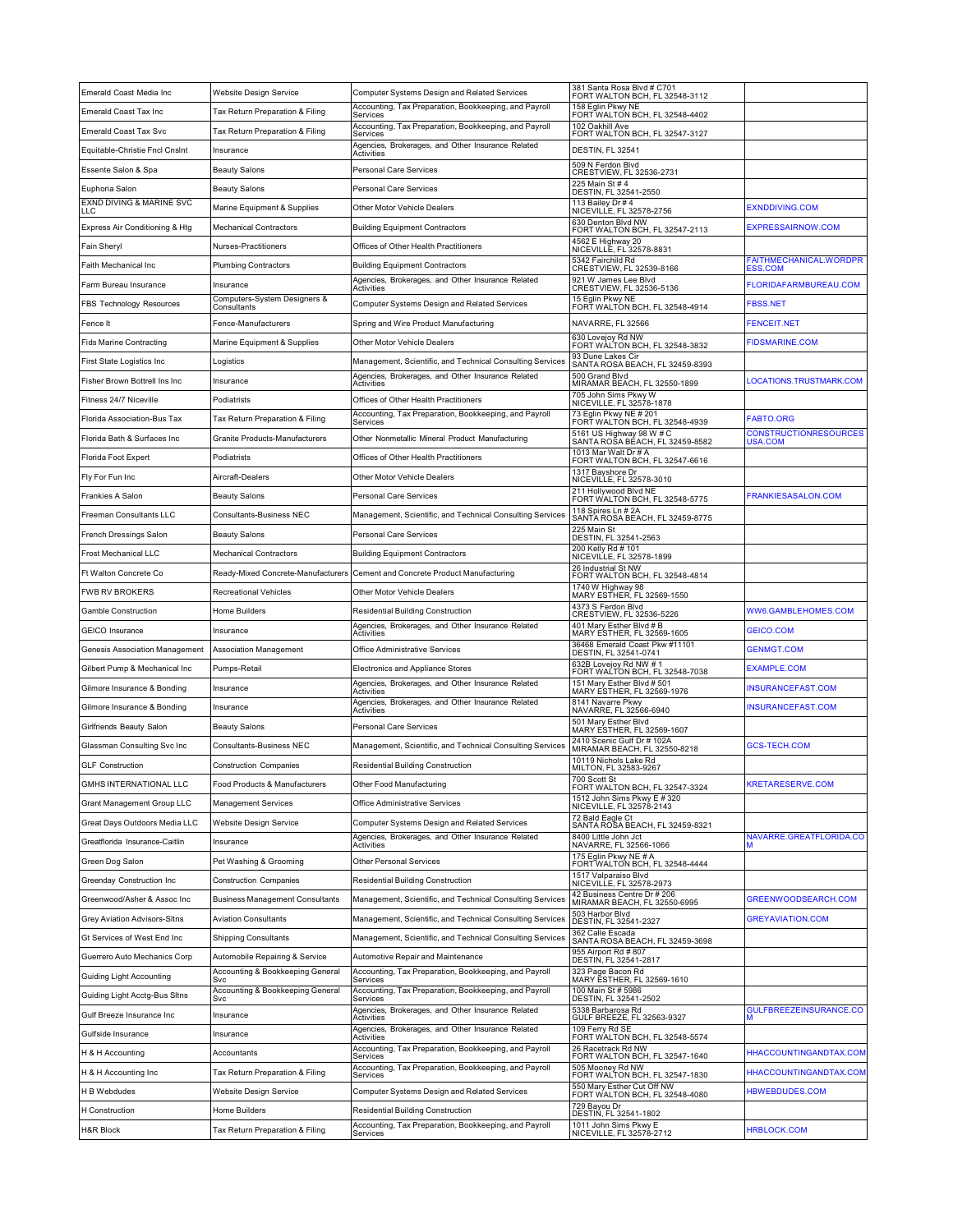| 300 Mary Esther Blvd # 12<br>Accounting, Tax Preparation, Bookkeeping, and Payroll<br><b>H&amp;R Block</b><br><b>HRBLOCK.COM</b><br>Tax Return Preparation & Filing<br>MARY ESTHER, FL 32569-1674<br>Services<br>Accounting, Tax Preparation, Bookkeeping, and Payroll<br>197 S Main St<br><b>H&amp;R Block</b><br><b>HRBLOCK.COM</b><br>Tax Return Preparation & Filing<br>Services<br>CRESTVIEW, FL 32536-3750<br>Hurlburt Field 112 Liel #91012<br>Accounting, Tax Preparation, Bookkeeping, and Payroll<br><b>HRBLOCK.COM</b><br>H&R Block<br>Tax Return Preparation & Filing<br>HURLBURT FIELD, FL 32544<br>Services<br>505 Mountain Dr # Q<br>Hammerhead Construction LLC<br><b>General Contractors</b><br><b>Residential Building Construction</b><br>DESTIN, FL 32541-7334<br>1490 W Highway 98<br>HARDWAYPERFORMANCE.CO<br>Hardway Solutions LLC<br>Information Technology Services<br>Computer Systems Design and Related Services<br>MARY ESTHER, FL 32569-1567<br>137 Hospital Dr NE<br>Harlen Jerri L, MSN<br>Offices of Other Health Practitioners<br>Nurses & Nurses' Registries<br>FORT WALTON BCH, FL 32548-5063<br>788 Beal Pkwy NW<br>Motorcycles & Motor Scooters-<br>EMERALDCOASTHD.COM<br>Harley-Davidson<br>Other Motor Vehicle Dealers<br>FORT WALTON BCH, FL 32547-3042<br>Dealers<br>215 Mountain Dr # 103<br>Agencies, Brokerages, and Other Insurance Related<br>Harmon Insurance Bonding<br>Insurance<br>DESTIN, FL 32541-2346<br>Activities<br>Agencies, Brokerages, and Other Insurance Related<br>123 Miracle Strip Pkwy SE<br>HARRISINSURANCE.COM<br>Harris Insurance Svc<br><b>Insurance Consultants &amp; Advisors</b><br>Activities<br>FORT WALTON BCH, FL 32548-5817<br>501 Mary Esther Cut Off NW #2<br>Personal Care Services<br>Headquarters Salon<br>Beauty Salons<br>FORT WALTON BCH, FL 32548-4065<br>Agencies, Brokerages, and Other Insurance Related<br>79 Courtyard Dr<br><b>HEALTHMARKETS.COM</b><br>Healthmarkets Insurance-John<br>Insurance<br>Activities<br>SANTA ROSA BEACH, FL 32459-8107<br>WW1.HELLOBEAUTIFULSALO<br>696 E James Lee Blvd<br>Hello Beautiful Salon<br><b>Beauty Salons</b><br>Personal Care Services<br>CRESTVIEW, FL 32539-2833<br>NANDMORE.COM<br>Accounting, Tax Preparation, Bookkeeping, and Payroll<br>45 Eglin Pkwy NE # 301<br>FORT WALTON BCH, FL 32548-4928<br>Henderson Joseph W, CPA<br>Accountants<br>Services<br>Offices of Other Health Practitioners<br>NICEVILLE, FL 32578<br>Hill Jan Louise<br>Nurses-Practitioners<br>1000 Mar Walt Dr<br>Hinojosa Eric Daniel<br>Nurses-Practitioners<br>Offices of Other Health Practitioners<br>FORT WALTON BCH, FL 32547-6708<br>4554 E Highway 20<br>NICEVILLE, FL 32578-9755<br>Hodson Sean C, DPM<br>Podiatrists<br>Offices of Other Health Practitioners<br>550 Redstone Ave W # 320<br>Hodson Sean C, DPM<br>Podiatrists<br>Offices of Other Health Practitioners<br>CRESTVIEW, FL 32536-6442<br>1000 Mar Walt Dr<br>Hoffman Cathleen C, APN<br>Nurses-Practitioners<br>Offices of Other Health Practitioners<br>FORT WALTON BCH, FL 32547-6708<br>98 Eglin Pkwy NE #5<br>Offices of Other Health Practitioners<br>Hogan Brittany E, MSN<br>Nurses & Nurses' Registries<br>FORT WALTON BCH, FL 32548-4987<br>217 Miracle Strip Pkwy SE<br>Howard-Gonzale Deanna<br>Dietitians<br>Offices of Other Health Practitioners<br>FORT WALTON BCH, FL 32548-5819<br>401 Eglin Pkwy NE<br><b>Hoyt Mechanical LLC</b><br><b>Mechanical Contractors</b><br><b>Building Equipment Contractors</b><br>FORT WALTON BCH, FL 32547-2827<br>495 Grand Blvd<br>HUMPHRIES-MARKETING-<br>Humpries Marketing Group LLC<br>Marketing Programs & Services<br>Management, Scientific, and Technical Consulting Services<br>GROUP-LLC.BUSINESS.S<br>MIRAMAR BEACH, FL 32550-1897<br>151 Mary Esther Blvd # 301<br>Hutchinson Elizabeth A, APN<br>Nurses-Practitioners<br>Offices of Other Health Practitioners<br>MARY ESTHER, FL 32569-1972<br>12889 US Highway 98 W # 107B<br>DESTIN, FL 32550-3244<br>Hutchinson Elizabeth A, NP<br>Nurses-Practitioners<br>Offices of Other Health Practitioners<br>4050 S Ferdon Blvd<br><b>INDYNEINC.COM</b><br>Indyne Inc<br>Information Technology Services<br>Computer Systems Design and Related Services<br>CRESTVIEW, FL 32536-5014<br>516 Perimeter Rd # 1<br><b>INDYNEINC.COM</b><br>Indyne Inc<br>Defense Contractors<br>Management, Scientific, and Technical Consulting Services<br>EGLIN AFB, FL 32542-5636<br>495 Grand Blvd # 235B<br>Website Design Service<br>Computer Systems Design and Related Services<br>Infomedia<br>MIRAMAR BEACH, FL 32550-1897<br>88 Watercolor Blvd E<br>Inland SE Property Mgmt Corp<br><b>Business Management Consultants</b><br>Management, Scientific, and Technical Consulting Services<br>SANTA ROSA BEACH, FL 32459<br>Agencies, Brokerages, and Other Insurance Related<br>Insurance Consulting Svc<br>FORT WALTON BCH, FL 32548<br>Insurance<br>Activities<br>495 Grand Blvd # 220J<br>Agencies, Brokerages, and Other Insurance Related<br><b>INS-ZONE.COM</b><br>Insurance Zone<br>Insurance<br>MIRAMAR BEACH, FL 32550-1707<br>Activities<br>1318 Lewis Turner Blvd # L39<br>Residential Building Construction<br>Intergrity Construction Inc<br><b>Construction Companies</b><br>FORT WALTON BCH, FL 32547-1151<br>Accounting, Tax Preparation, Bookkeeping, and Payroll<br>986 Airport Rd # A<br><b>JELYDESTIN.COM</b><br>J Ely Business Svc<br>Accountants<br>DESTIN, FL 32541-2870<br>Services<br>305 Main St # 850<br>Accounting, Tax Preparation, Bookkeeping, and Payroll<br><b>JELYDESTIN.COM</b><br>J Ely Business Svc<br>Accountants<br>DESTIN, FL 32541-1916<br>Services<br>Agencies, Brokerages, and Other Insurance Related<br>485 Mary Esther Blvd<br>EINSURANCEPROFESSIONAL<br>J M G Financial Svc<br>Insurance<br>MARY ESTHER, FL 32569-1605<br><b>S.COM</b><br>Activities<br>1191 N Edwin Pkwy # E<br>Accounting, Tax Preparation, Bookkeeping, and Payroll<br>Tax Return Preparation & Filing<br><b>JACKSONHEWITT.COM</b><br>Jackson Hewitt Tax Svc<br>SHALIMAR, FL 32579<br>Services<br>Accounting, Tax Preparation, Bookkeeping, and Payroll<br>1137 John Sims Pkwy F<br>Tax Return Preparation & Filing<br><b>JACKSONHEWITT.COM</b><br>Jackson Hewitt Tax Svc<br>NICEVILLE, FL 32578-2752<br>Services<br>Accounting, Tax Preparation, Bookkeeping, and Payroll<br>2223 S Ferdon Blvd<br><b>JACKSONHEWITT.COM</b><br>Jackson Hewitt Tax Svc<br>Tax Return Preparation & Filing<br>CRESTVIEW, FL 32536-8458<br>Services<br>16055 Emerald Coast Pkwy # 110<br>Accounting, Tax Preparation, Bookkeeping, and Payroll<br>JACKSONHEWITT.COM<br>Tax Return Preparation & Filing<br>Jackson Hewitt Tax Svc<br>DESTIN, FL 32541-8531<br>Services<br>Accounting, Tax Preparation, Bookkeeping, and Payroll<br>503 Mary Esther Blvd<br>Jackson Hewitt Tax Svc<br>Tax Return Preparation & Filing<br>JACKSONHEWITT.COM<br>MARY ESTHER, FL 32569-1607<br>Services<br>10 Eglin Pkwy NE<br>FORT WALTON BCH, FL 32548-4915<br>Accounting, Tax Preparation, Bookkeeping, and Payroll<br>Jackson Hewitt Tax Svc<br>Tax Return Preparation & Filing<br><b>JACKSONHEWITT.COM</b><br>Services<br>3351 S Ferdon Blvd<br>Accounting, Tax Preparation, Bookkeeping, and Payroll<br>Jackson Hewitt Tax Svc-Walmart<br>Tax Return Preparation & Filing<br>Services<br>CRESTVIEW, FL 32536-8484<br>748 Beal Pkwy NW<br>Accounting, Tax Preparation, Bookkeeping, and Payroll<br>Jackson Hewitt Tax Svc-Walmart<br>Tax Return Preparation & Filing<br>FORT WALTÓN BCH, FL 32547-3002<br>Services<br>Accounting, Tax Preparation, Bookkeeping, and Payroll<br>15017 Emerald Coast Pkwy # F<br>Jackson Hewitt Tax Svc-Walmart<br>Tax Return Preparation & Filing<br>DESTIN, FL 32541-8530<br>Services<br>1687 Jovbrook Rd<br>Office Administrative Services<br>Jackson Money Management Inc<br><b>Management Services</b><br>NAVARRE, FL 32566-7374<br>217 Main St<br>Office Administrative Services<br>Je Nutt Consultant<br><b>Management Services</b><br>DESTIN, FL 32541-2503<br>701 John Sims Pkwy E # 304<br>Offices of Other Health Practitioners<br>Jean Christine<br>Psychologists<br>NICEVILLE, FL 32578-2061<br>223 Pisces Dr<br>Jefco Air Conditioning-Refrig<br><b>Building Equipment Contractors</b><br><b>Mechanical Contractors</b><br>DESTIN, FL 32541<br>Agencies, Brokerages, and Other Insurance Related<br>95 Lang Rd Fort Walton Beach F<br>Jeff Love Insurance Agency Inc<br>Insurance<br>Activities<br>FORT WALTON BCH, FL 32547<br>722 Beal Pkwy NW # G<br>Agencies, Brokerages, and Other Insurance Related<br>Jeff Love-State Farm Ins Agent<br>Insurance<br>FORT WALTON BCH, FL 32547-3049<br>Activities<br>1734 Pine Ave<br><b>JENNINGSCONSTRUCTIONCO.</b><br>Jennings Construction & Trim<br><b>General Contractors</b><br>Residential Building Construction<br>NICEVILLE, FL 32578-3399<br>COM<br>804 Patio Rd<br>Boat Dealers Sales & Service<br>Other Motor Vehicle Dealers<br>JETWERKSCOM.IPAGE.COM<br>Jetwerks<br>FORT WALTON BCH, FL 32547-2206<br>Agencies, Brokerages, and Other Insurance Related<br>351 Mary Esther Blvd # 5<br><b>JIMHARRISANDASSOCIATES</b><br>Jim Harris & Assoc<br>Insurance<br>MARY ESTHER, FL 32569-1636<br>COM<br>Activities<br>123 Partin Dr N<br>Jim's & Marti's Trophies<br>Trophies-Manufacturers<br>Other Miscellaneous Manufacturing<br>NICEVILLE, FL 32578-2055<br>3906 US Highway 98 W<br>Agencies, Brokerages, and Other Insurance Related<br>JOEDONOVANINS.COM<br>Joe Donovan's & Co Ins Agcy<br>Insurance | <b>H&amp;R Block</b> | Tax Return Preparation & Filing | Accounting, Tax Preparation, Bookkeeping, and Payroll<br>Services | 14071 Emerald Coast Pkwy # A<br>DESTIN, FL 32541-3349 | <b>HRBLOCK.COM</b> |
|------------------------------------------------------------------------------------------------------------------------------------------------------------------------------------------------------------------------------------------------------------------------------------------------------------------------------------------------------------------------------------------------------------------------------------------------------------------------------------------------------------------------------------------------------------------------------------------------------------------------------------------------------------------------------------------------------------------------------------------------------------------------------------------------------------------------------------------------------------------------------------------------------------------------------------------------------------------------------------------------------------------------------------------------------------------------------------------------------------------------------------------------------------------------------------------------------------------------------------------------------------------------------------------------------------------------------------------------------------------------------------------------------------------------------------------------------------------------------------------------------------------------------------------------------------------------------------------------------------------------------------------------------------------------------------------------------------------------------------------------------------------------------------------------------------------------------------------------------------------------------------------------------------------------------------------------------------------------------------------------------------------------------------------------------------------------------------------------------------------------------------------------------------------------------------------------------------------------------------------------------------------------------------------------------------------------------------------------------------------------------------------------------------------------------------------------------------------------------------------------------------------------------------------------------------------------------------------------------------------------------------------------------------------------------------------------------------------------------------------------------------------------------------------------------------------------------------------------------------------------------------------------------------------------------------------------------------------------------------------------------------------------------------------------------------------------------------------------------------------------------------------------------------------------------------------------------------------------------------------------------------------------------------------------------------------------------------------------------------------------------------------------------------------------------------------------------------------------------------------------------------------------------------------------------------------------------------------------------------------------------------------------------------------------------------------------------------------------------------------------------------------------------------------------------------------------------------------------------------------------------------------------------------------------------------------------------------------------------------------------------------------------------------------------------------------------------------------------------------------------------------------------------------------------------------------------------------------------------------------------------------------------------------------------------------------------------------------------------------------------------------------------------------------------------------------------------------------------------------------------------------------------------------------------------------------------------------------------------------------------------------------------------------------------------------------------------------------------------------------------------------------------------------------------------------------------------------------------------------------------------------------------------------------------------------------------------------------------------------------------------------------------------------------------------------------------------------------------------------------------------------------------------------------------------------------------------------------------------------------------------------------------------------------------------------------------------------------------------------------------------------------------------------------------------------------------------------------------------------------------------------------------------------------------------------------------------------------------------------------------------------------------------------------------------------------------------------------------------------------------------------------------------------------------------------------------------------------------------------------------------------------------------------------------------------------------------------------------------------------------------------------------------------------------------------------------------------------------------------------------------------------------------------------------------------------------------------------------------------------------------------------------------------------------------------------------------------------------------------------------------------------------------------------------------------------------------------------------------------------------------------------------------------------------------------------------------------------------------------------------------------------------------------------------------------------------------------------------------------------------------------------------------------------------------------------------------------------------------------------------------------------------------------------------------------------------------------------------------------------------------------------------------------------------------------------------------------------------------------------------------------------------------------------------------------------------------------------------------------------------------------------------------------------------------------------------------------------------------------------------------------------------------------------------------------------------------------------------------------------------------------------------------------------------------------------------------------------------------------------------------------------------------------------------------------------------------------------------------------------------------------------------------------------------------------------------------------------------------------------------------------------------------------------------------------------------------------------------------------------------------------------------------------------------------------------------------------------------------------------------------------------------------------------------------------------------------------------------------------------------------------------------------------------------------------------------------------------------------------------------------------------------------------------------------------------------------------------------------------------------------------------------------------------------------------------------------------------------------------------------------------------------------------------------------------------------------------------------------------------------------------------------------------------------------------------------------------------------------------------------------------------------------------------------------------------------------------------------------------------------------------------------------------------------------------------------------------------------------------------------------------------------------------------------------------------------------------------------------------------------------------------------------------------------------------------------------------------------------------------------------------------------------------------------------------------------------------------------------------------------------------------------------------------------------------------------------------|----------------------|---------------------------------|-------------------------------------------------------------------|-------------------------------------------------------|--------------------|
|                                                                                                                                                                                                                                                                                                                                                                                                                                                                                                                                                                                                                                                                                                                                                                                                                                                                                                                                                                                                                                                                                                                                                                                                                                                                                                                                                                                                                                                                                                                                                                                                                                                                                                                                                                                                                                                                                                                                                                                                                                                                                                                                                                                                                                                                                                                                                                                                                                                                                                                                                                                                                                                                                                                                                                                                                                                                                                                                                                                                                                                                                                                                                                                                                                                                                                                                                                                                                                                                                                                                                                                                                                                                                                                                                                                                                                                                                                                                                                                                                                                                                                                                                                                                                                                                                                                                                                                                                                                                                                                                                                                                                                                                                                                                                                                                                                                                                                                                                                                                                                                                                                                                                                                                                                                                                                                                                                                                                                                                                                                                                                                                                                                                                                                                                                                                                                                                                                                                                                                                                                                                                                                                                                                                                                                                                                                                                                                                                                                                                                                                                                                                                                                                                                                                                                                                                                                                                                                                                                                                                                                                                                                                                                                                                                                                                                                                                                                                                                                                                                                                                                                                                                                                                                                                                                                                                                                                                                                                                                                                                                                                                                                                                                                                                                                                                                                                                                                                                                                                                                                                                                                                                                                                                                                                                                                                                                                                                                                                                                                                                                                                                                                                                                                                                                                                                                                                                                                                                                                                                                                                                                                    |                      |                                 |                                                                   |                                                       |                    |
|                                                                                                                                                                                                                                                                                                                                                                                                                                                                                                                                                                                                                                                                                                                                                                                                                                                                                                                                                                                                                                                                                                                                                                                                                                                                                                                                                                                                                                                                                                                                                                                                                                                                                                                                                                                                                                                                                                                                                                                                                                                                                                                                                                                                                                                                                                                                                                                                                                                                                                                                                                                                                                                                                                                                                                                                                                                                                                                                                                                                                                                                                                                                                                                                                                                                                                                                                                                                                                                                                                                                                                                                                                                                                                                                                                                                                                                                                                                                                                                                                                                                                                                                                                                                                                                                                                                                                                                                                                                                                                                                                                                                                                                                                                                                                                                                                                                                                                                                                                                                                                                                                                                                                                                                                                                                                                                                                                                                                                                                                                                                                                                                                                                                                                                                                                                                                                                                                                                                                                                                                                                                                                                                                                                                                                                                                                                                                                                                                                                                                                                                                                                                                                                                                                                                                                                                                                                                                                                                                                                                                                                                                                                                                                                                                                                                                                                                                                                                                                                                                                                                                                                                                                                                                                                                                                                                                                                                                                                                                                                                                                                                                                                                                                                                                                                                                                                                                                                                                                                                                                                                                                                                                                                                                                                                                                                                                                                                                                                                                                                                                                                                                                                                                                                                                                                                                                                                                                                                                                                                                                                                                                                    |                      |                                 |                                                                   |                                                       |                    |
|                                                                                                                                                                                                                                                                                                                                                                                                                                                                                                                                                                                                                                                                                                                                                                                                                                                                                                                                                                                                                                                                                                                                                                                                                                                                                                                                                                                                                                                                                                                                                                                                                                                                                                                                                                                                                                                                                                                                                                                                                                                                                                                                                                                                                                                                                                                                                                                                                                                                                                                                                                                                                                                                                                                                                                                                                                                                                                                                                                                                                                                                                                                                                                                                                                                                                                                                                                                                                                                                                                                                                                                                                                                                                                                                                                                                                                                                                                                                                                                                                                                                                                                                                                                                                                                                                                                                                                                                                                                                                                                                                                                                                                                                                                                                                                                                                                                                                                                                                                                                                                                                                                                                                                                                                                                                                                                                                                                                                                                                                                                                                                                                                                                                                                                                                                                                                                                                                                                                                                                                                                                                                                                                                                                                                                                                                                                                                                                                                                                                                                                                                                                                                                                                                                                                                                                                                                                                                                                                                                                                                                                                                                                                                                                                                                                                                                                                                                                                                                                                                                                                                                                                                                                                                                                                                                                                                                                                                                                                                                                                                                                                                                                                                                                                                                                                                                                                                                                                                                                                                                                                                                                                                                                                                                                                                                                                                                                                                                                                                                                                                                                                                                                                                                                                                                                                                                                                                                                                                                                                                                                                                                                    |                      |                                 |                                                                   |                                                       |                    |
|                                                                                                                                                                                                                                                                                                                                                                                                                                                                                                                                                                                                                                                                                                                                                                                                                                                                                                                                                                                                                                                                                                                                                                                                                                                                                                                                                                                                                                                                                                                                                                                                                                                                                                                                                                                                                                                                                                                                                                                                                                                                                                                                                                                                                                                                                                                                                                                                                                                                                                                                                                                                                                                                                                                                                                                                                                                                                                                                                                                                                                                                                                                                                                                                                                                                                                                                                                                                                                                                                                                                                                                                                                                                                                                                                                                                                                                                                                                                                                                                                                                                                                                                                                                                                                                                                                                                                                                                                                                                                                                                                                                                                                                                                                                                                                                                                                                                                                                                                                                                                                                                                                                                                                                                                                                                                                                                                                                                                                                                                                                                                                                                                                                                                                                                                                                                                                                                                                                                                                                                                                                                                                                                                                                                                                                                                                                                                                                                                                                                                                                                                                                                                                                                                                                                                                                                                                                                                                                                                                                                                                                                                                                                                                                                                                                                                                                                                                                                                                                                                                                                                                                                                                                                                                                                                                                                                                                                                                                                                                                                                                                                                                                                                                                                                                                                                                                                                                                                                                                                                                                                                                                                                                                                                                                                                                                                                                                                                                                                                                                                                                                                                                                                                                                                                                                                                                                                                                                                                                                                                                                                                                                    |                      |                                 |                                                                   |                                                       |                    |
|                                                                                                                                                                                                                                                                                                                                                                                                                                                                                                                                                                                                                                                                                                                                                                                                                                                                                                                                                                                                                                                                                                                                                                                                                                                                                                                                                                                                                                                                                                                                                                                                                                                                                                                                                                                                                                                                                                                                                                                                                                                                                                                                                                                                                                                                                                                                                                                                                                                                                                                                                                                                                                                                                                                                                                                                                                                                                                                                                                                                                                                                                                                                                                                                                                                                                                                                                                                                                                                                                                                                                                                                                                                                                                                                                                                                                                                                                                                                                                                                                                                                                                                                                                                                                                                                                                                                                                                                                                                                                                                                                                                                                                                                                                                                                                                                                                                                                                                                                                                                                                                                                                                                                                                                                                                                                                                                                                                                                                                                                                                                                                                                                                                                                                                                                                                                                                                                                                                                                                                                                                                                                                                                                                                                                                                                                                                                                                                                                                                                                                                                                                                                                                                                                                                                                                                                                                                                                                                                                                                                                                                                                                                                                                                                                                                                                                                                                                                                                                                                                                                                                                                                                                                                                                                                                                                                                                                                                                                                                                                                                                                                                                                                                                                                                                                                                                                                                                                                                                                                                                                                                                                                                                                                                                                                                                                                                                                                                                                                                                                                                                                                                                                                                                                                                                                                                                                                                                                                                                                                                                                                                                                    |                      |                                 |                                                                   |                                                       |                    |
|                                                                                                                                                                                                                                                                                                                                                                                                                                                                                                                                                                                                                                                                                                                                                                                                                                                                                                                                                                                                                                                                                                                                                                                                                                                                                                                                                                                                                                                                                                                                                                                                                                                                                                                                                                                                                                                                                                                                                                                                                                                                                                                                                                                                                                                                                                                                                                                                                                                                                                                                                                                                                                                                                                                                                                                                                                                                                                                                                                                                                                                                                                                                                                                                                                                                                                                                                                                                                                                                                                                                                                                                                                                                                                                                                                                                                                                                                                                                                                                                                                                                                                                                                                                                                                                                                                                                                                                                                                                                                                                                                                                                                                                                                                                                                                                                                                                                                                                                                                                                                                                                                                                                                                                                                                                                                                                                                                                                                                                                                                                                                                                                                                                                                                                                                                                                                                                                                                                                                                                                                                                                                                                                                                                                                                                                                                                                                                                                                                                                                                                                                                                                                                                                                                                                                                                                                                                                                                                                                                                                                                                                                                                                                                                                                                                                                                                                                                                                                                                                                                                                                                                                                                                                                                                                                                                                                                                                                                                                                                                                                                                                                                                                                                                                                                                                                                                                                                                                                                                                                                                                                                                                                                                                                                                                                                                                                                                                                                                                                                                                                                                                                                                                                                                                                                                                                                                                                                                                                                                                                                                                                                                    |                      |                                 |                                                                   |                                                       |                    |
|                                                                                                                                                                                                                                                                                                                                                                                                                                                                                                                                                                                                                                                                                                                                                                                                                                                                                                                                                                                                                                                                                                                                                                                                                                                                                                                                                                                                                                                                                                                                                                                                                                                                                                                                                                                                                                                                                                                                                                                                                                                                                                                                                                                                                                                                                                                                                                                                                                                                                                                                                                                                                                                                                                                                                                                                                                                                                                                                                                                                                                                                                                                                                                                                                                                                                                                                                                                                                                                                                                                                                                                                                                                                                                                                                                                                                                                                                                                                                                                                                                                                                                                                                                                                                                                                                                                                                                                                                                                                                                                                                                                                                                                                                                                                                                                                                                                                                                                                                                                                                                                                                                                                                                                                                                                                                                                                                                                                                                                                                                                                                                                                                                                                                                                                                                                                                                                                                                                                                                                                                                                                                                                                                                                                                                                                                                                                                                                                                                                                                                                                                                                                                                                                                                                                                                                                                                                                                                                                                                                                                                                                                                                                                                                                                                                                                                                                                                                                                                                                                                                                                                                                                                                                                                                                                                                                                                                                                                                                                                                                                                                                                                                                                                                                                                                                                                                                                                                                                                                                                                                                                                                                                                                                                                                                                                                                                                                                                                                                                                                                                                                                                                                                                                                                                                                                                                                                                                                                                                                                                                                                                                                    |                      |                                 |                                                                   |                                                       |                    |
|                                                                                                                                                                                                                                                                                                                                                                                                                                                                                                                                                                                                                                                                                                                                                                                                                                                                                                                                                                                                                                                                                                                                                                                                                                                                                                                                                                                                                                                                                                                                                                                                                                                                                                                                                                                                                                                                                                                                                                                                                                                                                                                                                                                                                                                                                                                                                                                                                                                                                                                                                                                                                                                                                                                                                                                                                                                                                                                                                                                                                                                                                                                                                                                                                                                                                                                                                                                                                                                                                                                                                                                                                                                                                                                                                                                                                                                                                                                                                                                                                                                                                                                                                                                                                                                                                                                                                                                                                                                                                                                                                                                                                                                                                                                                                                                                                                                                                                                                                                                                                                                                                                                                                                                                                                                                                                                                                                                                                                                                                                                                                                                                                                                                                                                                                                                                                                                                                                                                                                                                                                                                                                                                                                                                                                                                                                                                                                                                                                                                                                                                                                                                                                                                                                                                                                                                                                                                                                                                                                                                                                                                                                                                                                                                                                                                                                                                                                                                                                                                                                                                                                                                                                                                                                                                                                                                                                                                                                                                                                                                                                                                                                                                                                                                                                                                                                                                                                                                                                                                                                                                                                                                                                                                                                                                                                                                                                                                                                                                                                                                                                                                                                                                                                                                                                                                                                                                                                                                                                                                                                                                                                                    |                      |                                 |                                                                   |                                                       |                    |
|                                                                                                                                                                                                                                                                                                                                                                                                                                                                                                                                                                                                                                                                                                                                                                                                                                                                                                                                                                                                                                                                                                                                                                                                                                                                                                                                                                                                                                                                                                                                                                                                                                                                                                                                                                                                                                                                                                                                                                                                                                                                                                                                                                                                                                                                                                                                                                                                                                                                                                                                                                                                                                                                                                                                                                                                                                                                                                                                                                                                                                                                                                                                                                                                                                                                                                                                                                                                                                                                                                                                                                                                                                                                                                                                                                                                                                                                                                                                                                                                                                                                                                                                                                                                                                                                                                                                                                                                                                                                                                                                                                                                                                                                                                                                                                                                                                                                                                                                                                                                                                                                                                                                                                                                                                                                                                                                                                                                                                                                                                                                                                                                                                                                                                                                                                                                                                                                                                                                                                                                                                                                                                                                                                                                                                                                                                                                                                                                                                                                                                                                                                                                                                                                                                                                                                                                                                                                                                                                                                                                                                                                                                                                                                                                                                                                                                                                                                                                                                                                                                                                                                                                                                                                                                                                                                                                                                                                                                                                                                                                                                                                                                                                                                                                                                                                                                                                                                                                                                                                                                                                                                                                                                                                                                                                                                                                                                                                                                                                                                                                                                                                                                                                                                                                                                                                                                                                                                                                                                                                                                                                                                                    |                      |                                 |                                                                   |                                                       |                    |
|                                                                                                                                                                                                                                                                                                                                                                                                                                                                                                                                                                                                                                                                                                                                                                                                                                                                                                                                                                                                                                                                                                                                                                                                                                                                                                                                                                                                                                                                                                                                                                                                                                                                                                                                                                                                                                                                                                                                                                                                                                                                                                                                                                                                                                                                                                                                                                                                                                                                                                                                                                                                                                                                                                                                                                                                                                                                                                                                                                                                                                                                                                                                                                                                                                                                                                                                                                                                                                                                                                                                                                                                                                                                                                                                                                                                                                                                                                                                                                                                                                                                                                                                                                                                                                                                                                                                                                                                                                                                                                                                                                                                                                                                                                                                                                                                                                                                                                                                                                                                                                                                                                                                                                                                                                                                                                                                                                                                                                                                                                                                                                                                                                                                                                                                                                                                                                                                                                                                                                                                                                                                                                                                                                                                                                                                                                                                                                                                                                                                                                                                                                                                                                                                                                                                                                                                                                                                                                                                                                                                                                                                                                                                                                                                                                                                                                                                                                                                                                                                                                                                                                                                                                                                                                                                                                                                                                                                                                                                                                                                                                                                                                                                                                                                                                                                                                                                                                                                                                                                                                                                                                                                                                                                                                                                                                                                                                                                                                                                                                                                                                                                                                                                                                                                                                                                                                                                                                                                                                                                                                                                                                                    |                      |                                 |                                                                   |                                                       |                    |
|                                                                                                                                                                                                                                                                                                                                                                                                                                                                                                                                                                                                                                                                                                                                                                                                                                                                                                                                                                                                                                                                                                                                                                                                                                                                                                                                                                                                                                                                                                                                                                                                                                                                                                                                                                                                                                                                                                                                                                                                                                                                                                                                                                                                                                                                                                                                                                                                                                                                                                                                                                                                                                                                                                                                                                                                                                                                                                                                                                                                                                                                                                                                                                                                                                                                                                                                                                                                                                                                                                                                                                                                                                                                                                                                                                                                                                                                                                                                                                                                                                                                                                                                                                                                                                                                                                                                                                                                                                                                                                                                                                                                                                                                                                                                                                                                                                                                                                                                                                                                                                                                                                                                                                                                                                                                                                                                                                                                                                                                                                                                                                                                                                                                                                                                                                                                                                                                                                                                                                                                                                                                                                                                                                                                                                                                                                                                                                                                                                                                                                                                                                                                                                                                                                                                                                                                                                                                                                                                                                                                                                                                                                                                                                                                                                                                                                                                                                                                                                                                                                                                                                                                                                                                                                                                                                                                                                                                                                                                                                                                                                                                                                                                                                                                                                                                                                                                                                                                                                                                                                                                                                                                                                                                                                                                                                                                                                                                                                                                                                                                                                                                                                                                                                                                                                                                                                                                                                                                                                                                                                                                                                                    |                      |                                 |                                                                   |                                                       |                    |
|                                                                                                                                                                                                                                                                                                                                                                                                                                                                                                                                                                                                                                                                                                                                                                                                                                                                                                                                                                                                                                                                                                                                                                                                                                                                                                                                                                                                                                                                                                                                                                                                                                                                                                                                                                                                                                                                                                                                                                                                                                                                                                                                                                                                                                                                                                                                                                                                                                                                                                                                                                                                                                                                                                                                                                                                                                                                                                                                                                                                                                                                                                                                                                                                                                                                                                                                                                                                                                                                                                                                                                                                                                                                                                                                                                                                                                                                                                                                                                                                                                                                                                                                                                                                                                                                                                                                                                                                                                                                                                                                                                                                                                                                                                                                                                                                                                                                                                                                                                                                                                                                                                                                                                                                                                                                                                                                                                                                                                                                                                                                                                                                                                                                                                                                                                                                                                                                                                                                                                                                                                                                                                                                                                                                                                                                                                                                                                                                                                                                                                                                                                                                                                                                                                                                                                                                                                                                                                                                                                                                                                                                                                                                                                                                                                                                                                                                                                                                                                                                                                                                                                                                                                                                                                                                                                                                                                                                                                                                                                                                                                                                                                                                                                                                                                                                                                                                                                                                                                                                                                                                                                                                                                                                                                                                                                                                                                                                                                                                                                                                                                                                                                                                                                                                                                                                                                                                                                                                                                                                                                                                                                                    |                      |                                 |                                                                   |                                                       |                    |
|                                                                                                                                                                                                                                                                                                                                                                                                                                                                                                                                                                                                                                                                                                                                                                                                                                                                                                                                                                                                                                                                                                                                                                                                                                                                                                                                                                                                                                                                                                                                                                                                                                                                                                                                                                                                                                                                                                                                                                                                                                                                                                                                                                                                                                                                                                                                                                                                                                                                                                                                                                                                                                                                                                                                                                                                                                                                                                                                                                                                                                                                                                                                                                                                                                                                                                                                                                                                                                                                                                                                                                                                                                                                                                                                                                                                                                                                                                                                                                                                                                                                                                                                                                                                                                                                                                                                                                                                                                                                                                                                                                                                                                                                                                                                                                                                                                                                                                                                                                                                                                                                                                                                                                                                                                                                                                                                                                                                                                                                                                                                                                                                                                                                                                                                                                                                                                                                                                                                                                                                                                                                                                                                                                                                                                                                                                                                                                                                                                                                                                                                                                                                                                                                                                                                                                                                                                                                                                                                                                                                                                                                                                                                                                                                                                                                                                                                                                                                                                                                                                                                                                                                                                                                                                                                                                                                                                                                                                                                                                                                                                                                                                                                                                                                                                                                                                                                                                                                                                                                                                                                                                                                                                                                                                                                                                                                                                                                                                                                                                                                                                                                                                                                                                                                                                                                                                                                                                                                                                                                                                                                                                                    |                      |                                 |                                                                   |                                                       |                    |
|                                                                                                                                                                                                                                                                                                                                                                                                                                                                                                                                                                                                                                                                                                                                                                                                                                                                                                                                                                                                                                                                                                                                                                                                                                                                                                                                                                                                                                                                                                                                                                                                                                                                                                                                                                                                                                                                                                                                                                                                                                                                                                                                                                                                                                                                                                                                                                                                                                                                                                                                                                                                                                                                                                                                                                                                                                                                                                                                                                                                                                                                                                                                                                                                                                                                                                                                                                                                                                                                                                                                                                                                                                                                                                                                                                                                                                                                                                                                                                                                                                                                                                                                                                                                                                                                                                                                                                                                                                                                                                                                                                                                                                                                                                                                                                                                                                                                                                                                                                                                                                                                                                                                                                                                                                                                                                                                                                                                                                                                                                                                                                                                                                                                                                                                                                                                                                                                                                                                                                                                                                                                                                                                                                                                                                                                                                                                                                                                                                                                                                                                                                                                                                                                                                                                                                                                                                                                                                                                                                                                                                                                                                                                                                                                                                                                                                                                                                                                                                                                                                                                                                                                                                                                                                                                                                                                                                                                                                                                                                                                                                                                                                                                                                                                                                                                                                                                                                                                                                                                                                                                                                                                                                                                                                                                                                                                                                                                                                                                                                                                                                                                                                                                                                                                                                                                                                                                                                                                                                                                                                                                                                                    |                      |                                 |                                                                   |                                                       |                    |
|                                                                                                                                                                                                                                                                                                                                                                                                                                                                                                                                                                                                                                                                                                                                                                                                                                                                                                                                                                                                                                                                                                                                                                                                                                                                                                                                                                                                                                                                                                                                                                                                                                                                                                                                                                                                                                                                                                                                                                                                                                                                                                                                                                                                                                                                                                                                                                                                                                                                                                                                                                                                                                                                                                                                                                                                                                                                                                                                                                                                                                                                                                                                                                                                                                                                                                                                                                                                                                                                                                                                                                                                                                                                                                                                                                                                                                                                                                                                                                                                                                                                                                                                                                                                                                                                                                                                                                                                                                                                                                                                                                                                                                                                                                                                                                                                                                                                                                                                                                                                                                                                                                                                                                                                                                                                                                                                                                                                                                                                                                                                                                                                                                                                                                                                                                                                                                                                                                                                                                                                                                                                                                                                                                                                                                                                                                                                                                                                                                                                                                                                                                                                                                                                                                                                                                                                                                                                                                                                                                                                                                                                                                                                                                                                                                                                                                                                                                                                                                                                                                                                                                                                                                                                                                                                                                                                                                                                                                                                                                                                                                                                                                                                                                                                                                                                                                                                                                                                                                                                                                                                                                                                                                                                                                                                                                                                                                                                                                                                                                                                                                                                                                                                                                                                                                                                                                                                                                                                                                                                                                                                                                                    |                      |                                 |                                                                   |                                                       |                    |
|                                                                                                                                                                                                                                                                                                                                                                                                                                                                                                                                                                                                                                                                                                                                                                                                                                                                                                                                                                                                                                                                                                                                                                                                                                                                                                                                                                                                                                                                                                                                                                                                                                                                                                                                                                                                                                                                                                                                                                                                                                                                                                                                                                                                                                                                                                                                                                                                                                                                                                                                                                                                                                                                                                                                                                                                                                                                                                                                                                                                                                                                                                                                                                                                                                                                                                                                                                                                                                                                                                                                                                                                                                                                                                                                                                                                                                                                                                                                                                                                                                                                                                                                                                                                                                                                                                                                                                                                                                                                                                                                                                                                                                                                                                                                                                                                                                                                                                                                                                                                                                                                                                                                                                                                                                                                                                                                                                                                                                                                                                                                                                                                                                                                                                                                                                                                                                                                                                                                                                                                                                                                                                                                                                                                                                                                                                                                                                                                                                                                                                                                                                                                                                                                                                                                                                                                                                                                                                                                                                                                                                                                                                                                                                                                                                                                                                                                                                                                                                                                                                                                                                                                                                                                                                                                                                                                                                                                                                                                                                                                                                                                                                                                                                                                                                                                                                                                                                                                                                                                                                                                                                                                                                                                                                                                                                                                                                                                                                                                                                                                                                                                                                                                                                                                                                                                                                                                                                                                                                                                                                                                                                                    |                      |                                 |                                                                   |                                                       |                    |
|                                                                                                                                                                                                                                                                                                                                                                                                                                                                                                                                                                                                                                                                                                                                                                                                                                                                                                                                                                                                                                                                                                                                                                                                                                                                                                                                                                                                                                                                                                                                                                                                                                                                                                                                                                                                                                                                                                                                                                                                                                                                                                                                                                                                                                                                                                                                                                                                                                                                                                                                                                                                                                                                                                                                                                                                                                                                                                                                                                                                                                                                                                                                                                                                                                                                                                                                                                                                                                                                                                                                                                                                                                                                                                                                                                                                                                                                                                                                                                                                                                                                                                                                                                                                                                                                                                                                                                                                                                                                                                                                                                                                                                                                                                                                                                                                                                                                                                                                                                                                                                                                                                                                                                                                                                                                                                                                                                                                                                                                                                                                                                                                                                                                                                                                                                                                                                                                                                                                                                                                                                                                                                                                                                                                                                                                                                                                                                                                                                                                                                                                                                                                                                                                                                                                                                                                                                                                                                                                                                                                                                                                                                                                                                                                                                                                                                                                                                                                                                                                                                                                                                                                                                                                                                                                                                                                                                                                                                                                                                                                                                                                                                                                                                                                                                                                                                                                                                                                                                                                                                                                                                                                                                                                                                                                                                                                                                                                                                                                                                                                                                                                                                                                                                                                                                                                                                                                                                                                                                                                                                                                                                                    |                      |                                 |                                                                   |                                                       |                    |
|                                                                                                                                                                                                                                                                                                                                                                                                                                                                                                                                                                                                                                                                                                                                                                                                                                                                                                                                                                                                                                                                                                                                                                                                                                                                                                                                                                                                                                                                                                                                                                                                                                                                                                                                                                                                                                                                                                                                                                                                                                                                                                                                                                                                                                                                                                                                                                                                                                                                                                                                                                                                                                                                                                                                                                                                                                                                                                                                                                                                                                                                                                                                                                                                                                                                                                                                                                                                                                                                                                                                                                                                                                                                                                                                                                                                                                                                                                                                                                                                                                                                                                                                                                                                                                                                                                                                                                                                                                                                                                                                                                                                                                                                                                                                                                                                                                                                                                                                                                                                                                                                                                                                                                                                                                                                                                                                                                                                                                                                                                                                                                                                                                                                                                                                                                                                                                                                                                                                                                                                                                                                                                                                                                                                                                                                                                                                                                                                                                                                                                                                                                                                                                                                                                                                                                                                                                                                                                                                                                                                                                                                                                                                                                                                                                                                                                                                                                                                                                                                                                                                                                                                                                                                                                                                                                                                                                                                                                                                                                                                                                                                                                                                                                                                                                                                                                                                                                                                                                                                                                                                                                                                                                                                                                                                                                                                                                                                                                                                                                                                                                                                                                                                                                                                                                                                                                                                                                                                                                                                                                                                                                                    |                      |                                 |                                                                   |                                                       |                    |
|                                                                                                                                                                                                                                                                                                                                                                                                                                                                                                                                                                                                                                                                                                                                                                                                                                                                                                                                                                                                                                                                                                                                                                                                                                                                                                                                                                                                                                                                                                                                                                                                                                                                                                                                                                                                                                                                                                                                                                                                                                                                                                                                                                                                                                                                                                                                                                                                                                                                                                                                                                                                                                                                                                                                                                                                                                                                                                                                                                                                                                                                                                                                                                                                                                                                                                                                                                                                                                                                                                                                                                                                                                                                                                                                                                                                                                                                                                                                                                                                                                                                                                                                                                                                                                                                                                                                                                                                                                                                                                                                                                                                                                                                                                                                                                                                                                                                                                                                                                                                                                                                                                                                                                                                                                                                                                                                                                                                                                                                                                                                                                                                                                                                                                                                                                                                                                                                                                                                                                                                                                                                                                                                                                                                                                                                                                                                                                                                                                                                                                                                                                                                                                                                                                                                                                                                                                                                                                                                                                                                                                                                                                                                                                                                                                                                                                                                                                                                                                                                                                                                                                                                                                                                                                                                                                                                                                                                                                                                                                                                                                                                                                                                                                                                                                                                                                                                                                                                                                                                                                                                                                                                                                                                                                                                                                                                                                                                                                                                                                                                                                                                                                                                                                                                                                                                                                                                                                                                                                                                                                                                                                                    |                      |                                 |                                                                   |                                                       |                    |
|                                                                                                                                                                                                                                                                                                                                                                                                                                                                                                                                                                                                                                                                                                                                                                                                                                                                                                                                                                                                                                                                                                                                                                                                                                                                                                                                                                                                                                                                                                                                                                                                                                                                                                                                                                                                                                                                                                                                                                                                                                                                                                                                                                                                                                                                                                                                                                                                                                                                                                                                                                                                                                                                                                                                                                                                                                                                                                                                                                                                                                                                                                                                                                                                                                                                                                                                                                                                                                                                                                                                                                                                                                                                                                                                                                                                                                                                                                                                                                                                                                                                                                                                                                                                                                                                                                                                                                                                                                                                                                                                                                                                                                                                                                                                                                                                                                                                                                                                                                                                                                                                                                                                                                                                                                                                                                                                                                                                                                                                                                                                                                                                                                                                                                                                                                                                                                                                                                                                                                                                                                                                                                                                                                                                                                                                                                                                                                                                                                                                                                                                                                                                                                                                                                                                                                                                                                                                                                                                                                                                                                                                                                                                                                                                                                                                                                                                                                                                                                                                                                                                                                                                                                                                                                                                                                                                                                                                                                                                                                                                                                                                                                                                                                                                                                                                                                                                                                                                                                                                                                                                                                                                                                                                                                                                                                                                                                                                                                                                                                                                                                                                                                                                                                                                                                                                                                                                                                                                                                                                                                                                                                                    |                      |                                 |                                                                   |                                                       |                    |
|                                                                                                                                                                                                                                                                                                                                                                                                                                                                                                                                                                                                                                                                                                                                                                                                                                                                                                                                                                                                                                                                                                                                                                                                                                                                                                                                                                                                                                                                                                                                                                                                                                                                                                                                                                                                                                                                                                                                                                                                                                                                                                                                                                                                                                                                                                                                                                                                                                                                                                                                                                                                                                                                                                                                                                                                                                                                                                                                                                                                                                                                                                                                                                                                                                                                                                                                                                                                                                                                                                                                                                                                                                                                                                                                                                                                                                                                                                                                                                                                                                                                                                                                                                                                                                                                                                                                                                                                                                                                                                                                                                                                                                                                                                                                                                                                                                                                                                                                                                                                                                                                                                                                                                                                                                                                                                                                                                                                                                                                                                                                                                                                                                                                                                                                                                                                                                                                                                                                                                                                                                                                                                                                                                                                                                                                                                                                                                                                                                                                                                                                                                                                                                                                                                                                                                                                                                                                                                                                                                                                                                                                                                                                                                                                                                                                                                                                                                                                                                                                                                                                                                                                                                                                                                                                                                                                                                                                                                                                                                                                                                                                                                                                                                                                                                                                                                                                                                                                                                                                                                                                                                                                                                                                                                                                                                                                                                                                                                                                                                                                                                                                                                                                                                                                                                                                                                                                                                                                                                                                                                                                                                                    |                      |                                 |                                                                   |                                                       |                    |
|                                                                                                                                                                                                                                                                                                                                                                                                                                                                                                                                                                                                                                                                                                                                                                                                                                                                                                                                                                                                                                                                                                                                                                                                                                                                                                                                                                                                                                                                                                                                                                                                                                                                                                                                                                                                                                                                                                                                                                                                                                                                                                                                                                                                                                                                                                                                                                                                                                                                                                                                                                                                                                                                                                                                                                                                                                                                                                                                                                                                                                                                                                                                                                                                                                                                                                                                                                                                                                                                                                                                                                                                                                                                                                                                                                                                                                                                                                                                                                                                                                                                                                                                                                                                                                                                                                                                                                                                                                                                                                                                                                                                                                                                                                                                                                                                                                                                                                                                                                                                                                                                                                                                                                                                                                                                                                                                                                                                                                                                                                                                                                                                                                                                                                                                                                                                                                                                                                                                                                                                                                                                                                                                                                                                                                                                                                                                                                                                                                                                                                                                                                                                                                                                                                                                                                                                                                                                                                                                                                                                                                                                                                                                                                                                                                                                                                                                                                                                                                                                                                                                                                                                                                                                                                                                                                                                                                                                                                                                                                                                                                                                                                                                                                                                                                                                                                                                                                                                                                                                                                                                                                                                                                                                                                                                                                                                                                                                                                                                                                                                                                                                                                                                                                                                                                                                                                                                                                                                                                                                                                                                                                                    |                      |                                 |                                                                   |                                                       |                    |
|                                                                                                                                                                                                                                                                                                                                                                                                                                                                                                                                                                                                                                                                                                                                                                                                                                                                                                                                                                                                                                                                                                                                                                                                                                                                                                                                                                                                                                                                                                                                                                                                                                                                                                                                                                                                                                                                                                                                                                                                                                                                                                                                                                                                                                                                                                                                                                                                                                                                                                                                                                                                                                                                                                                                                                                                                                                                                                                                                                                                                                                                                                                                                                                                                                                                                                                                                                                                                                                                                                                                                                                                                                                                                                                                                                                                                                                                                                                                                                                                                                                                                                                                                                                                                                                                                                                                                                                                                                                                                                                                                                                                                                                                                                                                                                                                                                                                                                                                                                                                                                                                                                                                                                                                                                                                                                                                                                                                                                                                                                                                                                                                                                                                                                                                                                                                                                                                                                                                                                                                                                                                                                                                                                                                                                                                                                                                                                                                                                                                                                                                                                                                                                                                                                                                                                                                                                                                                                                                                                                                                                                                                                                                                                                                                                                                                                                                                                                                                                                                                                                                                                                                                                                                                                                                                                                                                                                                                                                                                                                                                                                                                                                                                                                                                                                                                                                                                                                                                                                                                                                                                                                                                                                                                                                                                                                                                                                                                                                                                                                                                                                                                                                                                                                                                                                                                                                                                                                                                                                                                                                                                                                    |                      |                                 |                                                                   |                                                       |                    |
|                                                                                                                                                                                                                                                                                                                                                                                                                                                                                                                                                                                                                                                                                                                                                                                                                                                                                                                                                                                                                                                                                                                                                                                                                                                                                                                                                                                                                                                                                                                                                                                                                                                                                                                                                                                                                                                                                                                                                                                                                                                                                                                                                                                                                                                                                                                                                                                                                                                                                                                                                                                                                                                                                                                                                                                                                                                                                                                                                                                                                                                                                                                                                                                                                                                                                                                                                                                                                                                                                                                                                                                                                                                                                                                                                                                                                                                                                                                                                                                                                                                                                                                                                                                                                                                                                                                                                                                                                                                                                                                                                                                                                                                                                                                                                                                                                                                                                                                                                                                                                                                                                                                                                                                                                                                                                                                                                                                                                                                                                                                                                                                                                                                                                                                                                                                                                                                                                                                                                                                                                                                                                                                                                                                                                                                                                                                                                                                                                                                                                                                                                                                                                                                                                                                                                                                                                                                                                                                                                                                                                                                                                                                                                                                                                                                                                                                                                                                                                                                                                                                                                                                                                                                                                                                                                                                                                                                                                                                                                                                                                                                                                                                                                                                                                                                                                                                                                                                                                                                                                                                                                                                                                                                                                                                                                                                                                                                                                                                                                                                                                                                                                                                                                                                                                                                                                                                                                                                                                                                                                                                                                                                    |                      |                                 |                                                                   |                                                       |                    |
|                                                                                                                                                                                                                                                                                                                                                                                                                                                                                                                                                                                                                                                                                                                                                                                                                                                                                                                                                                                                                                                                                                                                                                                                                                                                                                                                                                                                                                                                                                                                                                                                                                                                                                                                                                                                                                                                                                                                                                                                                                                                                                                                                                                                                                                                                                                                                                                                                                                                                                                                                                                                                                                                                                                                                                                                                                                                                                                                                                                                                                                                                                                                                                                                                                                                                                                                                                                                                                                                                                                                                                                                                                                                                                                                                                                                                                                                                                                                                                                                                                                                                                                                                                                                                                                                                                                                                                                                                                                                                                                                                                                                                                                                                                                                                                                                                                                                                                                                                                                                                                                                                                                                                                                                                                                                                                                                                                                                                                                                                                                                                                                                                                                                                                                                                                                                                                                                                                                                                                                                                                                                                                                                                                                                                                                                                                                                                                                                                                                                                                                                                                                                                                                                                                                                                                                                                                                                                                                                                                                                                                                                                                                                                                                                                                                                                                                                                                                                                                                                                                                                                                                                                                                                                                                                                                                                                                                                                                                                                                                                                                                                                                                                                                                                                                                                                                                                                                                                                                                                                                                                                                                                                                                                                                                                                                                                                                                                                                                                                                                                                                                                                                                                                                                                                                                                                                                                                                                                                                                                                                                                                                                    |                      |                                 |                                                                   |                                                       |                    |
|                                                                                                                                                                                                                                                                                                                                                                                                                                                                                                                                                                                                                                                                                                                                                                                                                                                                                                                                                                                                                                                                                                                                                                                                                                                                                                                                                                                                                                                                                                                                                                                                                                                                                                                                                                                                                                                                                                                                                                                                                                                                                                                                                                                                                                                                                                                                                                                                                                                                                                                                                                                                                                                                                                                                                                                                                                                                                                                                                                                                                                                                                                                                                                                                                                                                                                                                                                                                                                                                                                                                                                                                                                                                                                                                                                                                                                                                                                                                                                                                                                                                                                                                                                                                                                                                                                                                                                                                                                                                                                                                                                                                                                                                                                                                                                                                                                                                                                                                                                                                                                                                                                                                                                                                                                                                                                                                                                                                                                                                                                                                                                                                                                                                                                                                                                                                                                                                                                                                                                                                                                                                                                                                                                                                                                                                                                                                                                                                                                                                                                                                                                                                                                                                                                                                                                                                                                                                                                                                                                                                                                                                                                                                                                                                                                                                                                                                                                                                                                                                                                                                                                                                                                                                                                                                                                                                                                                                                                                                                                                                                                                                                                                                                                                                                                                                                                                                                                                                                                                                                                                                                                                                                                                                                                                                                                                                                                                                                                                                                                                                                                                                                                                                                                                                                                                                                                                                                                                                                                                                                                                                                                                    |                      |                                 |                                                                   |                                                       |                    |
|                                                                                                                                                                                                                                                                                                                                                                                                                                                                                                                                                                                                                                                                                                                                                                                                                                                                                                                                                                                                                                                                                                                                                                                                                                                                                                                                                                                                                                                                                                                                                                                                                                                                                                                                                                                                                                                                                                                                                                                                                                                                                                                                                                                                                                                                                                                                                                                                                                                                                                                                                                                                                                                                                                                                                                                                                                                                                                                                                                                                                                                                                                                                                                                                                                                                                                                                                                                                                                                                                                                                                                                                                                                                                                                                                                                                                                                                                                                                                                                                                                                                                                                                                                                                                                                                                                                                                                                                                                                                                                                                                                                                                                                                                                                                                                                                                                                                                                                                                                                                                                                                                                                                                                                                                                                                                                                                                                                                                                                                                                                                                                                                                                                                                                                                                                                                                                                                                                                                                                                                                                                                                                                                                                                                                                                                                                                                                                                                                                                                                                                                                                                                                                                                                                                                                                                                                                                                                                                                                                                                                                                                                                                                                                                                                                                                                                                                                                                                                                                                                                                                                                                                                                                                                                                                                                                                                                                                                                                                                                                                                                                                                                                                                                                                                                                                                                                                                                                                                                                                                                                                                                                                                                                                                                                                                                                                                                                                                                                                                                                                                                                                                                                                                                                                                                                                                                                                                                                                                                                                                                                                                                                    |                      |                                 |                                                                   |                                                       |                    |
|                                                                                                                                                                                                                                                                                                                                                                                                                                                                                                                                                                                                                                                                                                                                                                                                                                                                                                                                                                                                                                                                                                                                                                                                                                                                                                                                                                                                                                                                                                                                                                                                                                                                                                                                                                                                                                                                                                                                                                                                                                                                                                                                                                                                                                                                                                                                                                                                                                                                                                                                                                                                                                                                                                                                                                                                                                                                                                                                                                                                                                                                                                                                                                                                                                                                                                                                                                                                                                                                                                                                                                                                                                                                                                                                                                                                                                                                                                                                                                                                                                                                                                                                                                                                                                                                                                                                                                                                                                                                                                                                                                                                                                                                                                                                                                                                                                                                                                                                                                                                                                                                                                                                                                                                                                                                                                                                                                                                                                                                                                                                                                                                                                                                                                                                                                                                                                                                                                                                                                                                                                                                                                                                                                                                                                                                                                                                                                                                                                                                                                                                                                                                                                                                                                                                                                                                                                                                                                                                                                                                                                                                                                                                                                                                                                                                                                                                                                                                                                                                                                                                                                                                                                                                                                                                                                                                                                                                                                                                                                                                                                                                                                                                                                                                                                                                                                                                                                                                                                                                                                                                                                                                                                                                                                                                                                                                                                                                                                                                                                                                                                                                                                                                                                                                                                                                                                                                                                                                                                                                                                                                                                                    |                      |                                 |                                                                   |                                                       |                    |
|                                                                                                                                                                                                                                                                                                                                                                                                                                                                                                                                                                                                                                                                                                                                                                                                                                                                                                                                                                                                                                                                                                                                                                                                                                                                                                                                                                                                                                                                                                                                                                                                                                                                                                                                                                                                                                                                                                                                                                                                                                                                                                                                                                                                                                                                                                                                                                                                                                                                                                                                                                                                                                                                                                                                                                                                                                                                                                                                                                                                                                                                                                                                                                                                                                                                                                                                                                                                                                                                                                                                                                                                                                                                                                                                                                                                                                                                                                                                                                                                                                                                                                                                                                                                                                                                                                                                                                                                                                                                                                                                                                                                                                                                                                                                                                                                                                                                                                                                                                                                                                                                                                                                                                                                                                                                                                                                                                                                                                                                                                                                                                                                                                                                                                                                                                                                                                                                                                                                                                                                                                                                                                                                                                                                                                                                                                                                                                                                                                                                                                                                                                                                                                                                                                                                                                                                                                                                                                                                                                                                                                                                                                                                                                                                                                                                                                                                                                                                                                                                                                                                                                                                                                                                                                                                                                                                                                                                                                                                                                                                                                                                                                                                                                                                                                                                                                                                                                                                                                                                                                                                                                                                                                                                                                                                                                                                                                                                                                                                                                                                                                                                                                                                                                                                                                                                                                                                                                                                                                                                                                                                                                                    |                      |                                 |                                                                   |                                                       |                    |
|                                                                                                                                                                                                                                                                                                                                                                                                                                                                                                                                                                                                                                                                                                                                                                                                                                                                                                                                                                                                                                                                                                                                                                                                                                                                                                                                                                                                                                                                                                                                                                                                                                                                                                                                                                                                                                                                                                                                                                                                                                                                                                                                                                                                                                                                                                                                                                                                                                                                                                                                                                                                                                                                                                                                                                                                                                                                                                                                                                                                                                                                                                                                                                                                                                                                                                                                                                                                                                                                                                                                                                                                                                                                                                                                                                                                                                                                                                                                                                                                                                                                                                                                                                                                                                                                                                                                                                                                                                                                                                                                                                                                                                                                                                                                                                                                                                                                                                                                                                                                                                                                                                                                                                                                                                                                                                                                                                                                                                                                                                                                                                                                                                                                                                                                                                                                                                                                                                                                                                                                                                                                                                                                                                                                                                                                                                                                                                                                                                                                                                                                                                                                                                                                                                                                                                                                                                                                                                                                                                                                                                                                                                                                                                                                                                                                                                                                                                                                                                                                                                                                                                                                                                                                                                                                                                                                                                                                                                                                                                                                                                                                                                                                                                                                                                                                                                                                                                                                                                                                                                                                                                                                                                                                                                                                                                                                                                                                                                                                                                                                                                                                                                                                                                                                                                                                                                                                                                                                                                                                                                                                                                                    |                      |                                 |                                                                   |                                                       |                    |
|                                                                                                                                                                                                                                                                                                                                                                                                                                                                                                                                                                                                                                                                                                                                                                                                                                                                                                                                                                                                                                                                                                                                                                                                                                                                                                                                                                                                                                                                                                                                                                                                                                                                                                                                                                                                                                                                                                                                                                                                                                                                                                                                                                                                                                                                                                                                                                                                                                                                                                                                                                                                                                                                                                                                                                                                                                                                                                                                                                                                                                                                                                                                                                                                                                                                                                                                                                                                                                                                                                                                                                                                                                                                                                                                                                                                                                                                                                                                                                                                                                                                                                                                                                                                                                                                                                                                                                                                                                                                                                                                                                                                                                                                                                                                                                                                                                                                                                                                                                                                                                                                                                                                                                                                                                                                                                                                                                                                                                                                                                                                                                                                                                                                                                                                                                                                                                                                                                                                                                                                                                                                                                                                                                                                                                                                                                                                                                                                                                                                                                                                                                                                                                                                                                                                                                                                                                                                                                                                                                                                                                                                                                                                                                                                                                                                                                                                                                                                                                                                                                                                                                                                                                                                                                                                                                                                                                                                                                                                                                                                                                                                                                                                                                                                                                                                                                                                                                                                                                                                                                                                                                                                                                                                                                                                                                                                                                                                                                                                                                                                                                                                                                                                                                                                                                                                                                                                                                                                                                                                                                                                                                                    |                      |                                 |                                                                   |                                                       |                    |
|                                                                                                                                                                                                                                                                                                                                                                                                                                                                                                                                                                                                                                                                                                                                                                                                                                                                                                                                                                                                                                                                                                                                                                                                                                                                                                                                                                                                                                                                                                                                                                                                                                                                                                                                                                                                                                                                                                                                                                                                                                                                                                                                                                                                                                                                                                                                                                                                                                                                                                                                                                                                                                                                                                                                                                                                                                                                                                                                                                                                                                                                                                                                                                                                                                                                                                                                                                                                                                                                                                                                                                                                                                                                                                                                                                                                                                                                                                                                                                                                                                                                                                                                                                                                                                                                                                                                                                                                                                                                                                                                                                                                                                                                                                                                                                                                                                                                                                                                                                                                                                                                                                                                                                                                                                                                                                                                                                                                                                                                                                                                                                                                                                                                                                                                                                                                                                                                                                                                                                                                                                                                                                                                                                                                                                                                                                                                                                                                                                                                                                                                                                                                                                                                                                                                                                                                                                                                                                                                                                                                                                                                                                                                                                                                                                                                                                                                                                                                                                                                                                                                                                                                                                                                                                                                                                                                                                                                                                                                                                                                                                                                                                                                                                                                                                                                                                                                                                                                                                                                                                                                                                                                                                                                                                                                                                                                                                                                                                                                                                                                                                                                                                                                                                                                                                                                                                                                                                                                                                                                                                                                                                                    |                      |                                 |                                                                   |                                                       |                    |
|                                                                                                                                                                                                                                                                                                                                                                                                                                                                                                                                                                                                                                                                                                                                                                                                                                                                                                                                                                                                                                                                                                                                                                                                                                                                                                                                                                                                                                                                                                                                                                                                                                                                                                                                                                                                                                                                                                                                                                                                                                                                                                                                                                                                                                                                                                                                                                                                                                                                                                                                                                                                                                                                                                                                                                                                                                                                                                                                                                                                                                                                                                                                                                                                                                                                                                                                                                                                                                                                                                                                                                                                                                                                                                                                                                                                                                                                                                                                                                                                                                                                                                                                                                                                                                                                                                                                                                                                                                                                                                                                                                                                                                                                                                                                                                                                                                                                                                                                                                                                                                                                                                                                                                                                                                                                                                                                                                                                                                                                                                                                                                                                                                                                                                                                                                                                                                                                                                                                                                                                                                                                                                                                                                                                                                                                                                                                                                                                                                                                                                                                                                                                                                                                                                                                                                                                                                                                                                                                                                                                                                                                                                                                                                                                                                                                                                                                                                                                                                                                                                                                                                                                                                                                                                                                                                                                                                                                                                                                                                                                                                                                                                                                                                                                                                                                                                                                                                                                                                                                                                                                                                                                                                                                                                                                                                                                                                                                                                                                                                                                                                                                                                                                                                                                                                                                                                                                                                                                                                                                                                                                                                                    |                      |                                 |                                                                   |                                                       |                    |
|                                                                                                                                                                                                                                                                                                                                                                                                                                                                                                                                                                                                                                                                                                                                                                                                                                                                                                                                                                                                                                                                                                                                                                                                                                                                                                                                                                                                                                                                                                                                                                                                                                                                                                                                                                                                                                                                                                                                                                                                                                                                                                                                                                                                                                                                                                                                                                                                                                                                                                                                                                                                                                                                                                                                                                                                                                                                                                                                                                                                                                                                                                                                                                                                                                                                                                                                                                                                                                                                                                                                                                                                                                                                                                                                                                                                                                                                                                                                                                                                                                                                                                                                                                                                                                                                                                                                                                                                                                                                                                                                                                                                                                                                                                                                                                                                                                                                                                                                                                                                                                                                                                                                                                                                                                                                                                                                                                                                                                                                                                                                                                                                                                                                                                                                                                                                                                                                                                                                                                                                                                                                                                                                                                                                                                                                                                                                                                                                                                                                                                                                                                                                                                                                                                                                                                                                                                                                                                                                                                                                                                                                                                                                                                                                                                                                                                                                                                                                                                                                                                                                                                                                                                                                                                                                                                                                                                                                                                                                                                                                                                                                                                                                                                                                                                                                                                                                                                                                                                                                                                                                                                                                                                                                                                                                                                                                                                                                                                                                                                                                                                                                                                                                                                                                                                                                                                                                                                                                                                                                                                                                                                                    |                      |                                 |                                                                   |                                                       |                    |
|                                                                                                                                                                                                                                                                                                                                                                                                                                                                                                                                                                                                                                                                                                                                                                                                                                                                                                                                                                                                                                                                                                                                                                                                                                                                                                                                                                                                                                                                                                                                                                                                                                                                                                                                                                                                                                                                                                                                                                                                                                                                                                                                                                                                                                                                                                                                                                                                                                                                                                                                                                                                                                                                                                                                                                                                                                                                                                                                                                                                                                                                                                                                                                                                                                                                                                                                                                                                                                                                                                                                                                                                                                                                                                                                                                                                                                                                                                                                                                                                                                                                                                                                                                                                                                                                                                                                                                                                                                                                                                                                                                                                                                                                                                                                                                                                                                                                                                                                                                                                                                                                                                                                                                                                                                                                                                                                                                                                                                                                                                                                                                                                                                                                                                                                                                                                                                                                                                                                                                                                                                                                                                                                                                                                                                                                                                                                                                                                                                                                                                                                                                                                                                                                                                                                                                                                                                                                                                                                                                                                                                                                                                                                                                                                                                                                                                                                                                                                                                                                                                                                                                                                                                                                                                                                                                                                                                                                                                                                                                                                                                                                                                                                                                                                                                                                                                                                                                                                                                                                                                                                                                                                                                                                                                                                                                                                                                                                                                                                                                                                                                                                                                                                                                                                                                                                                                                                                                                                                                                                                                                                                                                    |                      |                                 |                                                                   |                                                       |                    |
|                                                                                                                                                                                                                                                                                                                                                                                                                                                                                                                                                                                                                                                                                                                                                                                                                                                                                                                                                                                                                                                                                                                                                                                                                                                                                                                                                                                                                                                                                                                                                                                                                                                                                                                                                                                                                                                                                                                                                                                                                                                                                                                                                                                                                                                                                                                                                                                                                                                                                                                                                                                                                                                                                                                                                                                                                                                                                                                                                                                                                                                                                                                                                                                                                                                                                                                                                                                                                                                                                                                                                                                                                                                                                                                                                                                                                                                                                                                                                                                                                                                                                                                                                                                                                                                                                                                                                                                                                                                                                                                                                                                                                                                                                                                                                                                                                                                                                                                                                                                                                                                                                                                                                                                                                                                                                                                                                                                                                                                                                                                                                                                                                                                                                                                                                                                                                                                                                                                                                                                                                                                                                                                                                                                                                                                                                                                                                                                                                                                                                                                                                                                                                                                                                                                                                                                                                                                                                                                                                                                                                                                                                                                                                                                                                                                                                                                                                                                                                                                                                                                                                                                                                                                                                                                                                                                                                                                                                                                                                                                                                                                                                                                                                                                                                                                                                                                                                                                                                                                                                                                                                                                                                                                                                                                                                                                                                                                                                                                                                                                                                                                                                                                                                                                                                                                                                                                                                                                                                                                                                                                                                                                    |                      |                                 |                                                                   |                                                       |                    |
|                                                                                                                                                                                                                                                                                                                                                                                                                                                                                                                                                                                                                                                                                                                                                                                                                                                                                                                                                                                                                                                                                                                                                                                                                                                                                                                                                                                                                                                                                                                                                                                                                                                                                                                                                                                                                                                                                                                                                                                                                                                                                                                                                                                                                                                                                                                                                                                                                                                                                                                                                                                                                                                                                                                                                                                                                                                                                                                                                                                                                                                                                                                                                                                                                                                                                                                                                                                                                                                                                                                                                                                                                                                                                                                                                                                                                                                                                                                                                                                                                                                                                                                                                                                                                                                                                                                                                                                                                                                                                                                                                                                                                                                                                                                                                                                                                                                                                                                                                                                                                                                                                                                                                                                                                                                                                                                                                                                                                                                                                                                                                                                                                                                                                                                                                                                                                                                                                                                                                                                                                                                                                                                                                                                                                                                                                                                                                                                                                                                                                                                                                                                                                                                                                                                                                                                                                                                                                                                                                                                                                                                                                                                                                                                                                                                                                                                                                                                                                                                                                                                                                                                                                                                                                                                                                                                                                                                                                                                                                                                                                                                                                                                                                                                                                                                                                                                                                                                                                                                                                                                                                                                                                                                                                                                                                                                                                                                                                                                                                                                                                                                                                                                                                                                                                                                                                                                                                                                                                                                                                                                                                                                    |                      |                                 |                                                                   |                                                       |                    |
|                                                                                                                                                                                                                                                                                                                                                                                                                                                                                                                                                                                                                                                                                                                                                                                                                                                                                                                                                                                                                                                                                                                                                                                                                                                                                                                                                                                                                                                                                                                                                                                                                                                                                                                                                                                                                                                                                                                                                                                                                                                                                                                                                                                                                                                                                                                                                                                                                                                                                                                                                                                                                                                                                                                                                                                                                                                                                                                                                                                                                                                                                                                                                                                                                                                                                                                                                                                                                                                                                                                                                                                                                                                                                                                                                                                                                                                                                                                                                                                                                                                                                                                                                                                                                                                                                                                                                                                                                                                                                                                                                                                                                                                                                                                                                                                                                                                                                                                                                                                                                                                                                                                                                                                                                                                                                                                                                                                                                                                                                                                                                                                                                                                                                                                                                                                                                                                                                                                                                                                                                                                                                                                                                                                                                                                                                                                                                                                                                                                                                                                                                                                                                                                                                                                                                                                                                                                                                                                                                                                                                                                                                                                                                                                                                                                                                                                                                                                                                                                                                                                                                                                                                                                                                                                                                                                                                                                                                                                                                                                                                                                                                                                                                                                                                                                                                                                                                                                                                                                                                                                                                                                                                                                                                                                                                                                                                                                                                                                                                                                                                                                                                                                                                                                                                                                                                                                                                                                                                                                                                                                                                                                    |                      |                                 |                                                                   |                                                       |                    |
|                                                                                                                                                                                                                                                                                                                                                                                                                                                                                                                                                                                                                                                                                                                                                                                                                                                                                                                                                                                                                                                                                                                                                                                                                                                                                                                                                                                                                                                                                                                                                                                                                                                                                                                                                                                                                                                                                                                                                                                                                                                                                                                                                                                                                                                                                                                                                                                                                                                                                                                                                                                                                                                                                                                                                                                                                                                                                                                                                                                                                                                                                                                                                                                                                                                                                                                                                                                                                                                                                                                                                                                                                                                                                                                                                                                                                                                                                                                                                                                                                                                                                                                                                                                                                                                                                                                                                                                                                                                                                                                                                                                                                                                                                                                                                                                                                                                                                                                                                                                                                                                                                                                                                                                                                                                                                                                                                                                                                                                                                                                                                                                                                                                                                                                                                                                                                                                                                                                                                                                                                                                                                                                                                                                                                                                                                                                                                                                                                                                                                                                                                                                                                                                                                                                                                                                                                                                                                                                                                                                                                                                                                                                                                                                                                                                                                                                                                                                                                                                                                                                                                                                                                                                                                                                                                                                                                                                                                                                                                                                                                                                                                                                                                                                                                                                                                                                                                                                                                                                                                                                                                                                                                                                                                                                                                                                                                                                                                                                                                                                                                                                                                                                                                                                                                                                                                                                                                                                                                                                                                                                                                                                    |                      |                                 |                                                                   |                                                       |                    |
|                                                                                                                                                                                                                                                                                                                                                                                                                                                                                                                                                                                                                                                                                                                                                                                                                                                                                                                                                                                                                                                                                                                                                                                                                                                                                                                                                                                                                                                                                                                                                                                                                                                                                                                                                                                                                                                                                                                                                                                                                                                                                                                                                                                                                                                                                                                                                                                                                                                                                                                                                                                                                                                                                                                                                                                                                                                                                                                                                                                                                                                                                                                                                                                                                                                                                                                                                                                                                                                                                                                                                                                                                                                                                                                                                                                                                                                                                                                                                                                                                                                                                                                                                                                                                                                                                                                                                                                                                                                                                                                                                                                                                                                                                                                                                                                                                                                                                                                                                                                                                                                                                                                                                                                                                                                                                                                                                                                                                                                                                                                                                                                                                                                                                                                                                                                                                                                                                                                                                                                                                                                                                                                                                                                                                                                                                                                                                                                                                                                                                                                                                                                                                                                                                                                                                                                                                                                                                                                                                                                                                                                                                                                                                                                                                                                                                                                                                                                                                                                                                                                                                                                                                                                                                                                                                                                                                                                                                                                                                                                                                                                                                                                                                                                                                                                                                                                                                                                                                                                                                                                                                                                                                                                                                                                                                                                                                                                                                                                                                                                                                                                                                                                                                                                                                                                                                                                                                                                                                                                                                                                                                                                    |                      |                                 |                                                                   |                                                       |                    |
|                                                                                                                                                                                                                                                                                                                                                                                                                                                                                                                                                                                                                                                                                                                                                                                                                                                                                                                                                                                                                                                                                                                                                                                                                                                                                                                                                                                                                                                                                                                                                                                                                                                                                                                                                                                                                                                                                                                                                                                                                                                                                                                                                                                                                                                                                                                                                                                                                                                                                                                                                                                                                                                                                                                                                                                                                                                                                                                                                                                                                                                                                                                                                                                                                                                                                                                                                                                                                                                                                                                                                                                                                                                                                                                                                                                                                                                                                                                                                                                                                                                                                                                                                                                                                                                                                                                                                                                                                                                                                                                                                                                                                                                                                                                                                                                                                                                                                                                                                                                                                                                                                                                                                                                                                                                                                                                                                                                                                                                                                                                                                                                                                                                                                                                                                                                                                                                                                                                                                                                                                                                                                                                                                                                                                                                                                                                                                                                                                                                                                                                                                                                                                                                                                                                                                                                                                                                                                                                                                                                                                                                                                                                                                                                                                                                                                                                                                                                                                                                                                                                                                                                                                                                                                                                                                                                                                                                                                                                                                                                                                                                                                                                                                                                                                                                                                                                                                                                                                                                                                                                                                                                                                                                                                                                                                                                                                                                                                                                                                                                                                                                                                                                                                                                                                                                                                                                                                                                                                                                                                                                                                                                    |                      |                                 |                                                                   |                                                       |                    |
|                                                                                                                                                                                                                                                                                                                                                                                                                                                                                                                                                                                                                                                                                                                                                                                                                                                                                                                                                                                                                                                                                                                                                                                                                                                                                                                                                                                                                                                                                                                                                                                                                                                                                                                                                                                                                                                                                                                                                                                                                                                                                                                                                                                                                                                                                                                                                                                                                                                                                                                                                                                                                                                                                                                                                                                                                                                                                                                                                                                                                                                                                                                                                                                                                                                                                                                                                                                                                                                                                                                                                                                                                                                                                                                                                                                                                                                                                                                                                                                                                                                                                                                                                                                                                                                                                                                                                                                                                                                                                                                                                                                                                                                                                                                                                                                                                                                                                                                                                                                                                                                                                                                                                                                                                                                                                                                                                                                                                                                                                                                                                                                                                                                                                                                                                                                                                                                                                                                                                                                                                                                                                                                                                                                                                                                                                                                                                                                                                                                                                                                                                                                                                                                                                                                                                                                                                                                                                                                                                                                                                                                                                                                                                                                                                                                                                                                                                                                                                                                                                                                                                                                                                                                                                                                                                                                                                                                                                                                                                                                                                                                                                                                                                                                                                                                                                                                                                                                                                                                                                                                                                                                                                                                                                                                                                                                                                                                                                                                                                                                                                                                                                                                                                                                                                                                                                                                                                                                                                                                                                                                                                                                    |                      |                                 |                                                                   |                                                       |                    |
|                                                                                                                                                                                                                                                                                                                                                                                                                                                                                                                                                                                                                                                                                                                                                                                                                                                                                                                                                                                                                                                                                                                                                                                                                                                                                                                                                                                                                                                                                                                                                                                                                                                                                                                                                                                                                                                                                                                                                                                                                                                                                                                                                                                                                                                                                                                                                                                                                                                                                                                                                                                                                                                                                                                                                                                                                                                                                                                                                                                                                                                                                                                                                                                                                                                                                                                                                                                                                                                                                                                                                                                                                                                                                                                                                                                                                                                                                                                                                                                                                                                                                                                                                                                                                                                                                                                                                                                                                                                                                                                                                                                                                                                                                                                                                                                                                                                                                                                                                                                                                                                                                                                                                                                                                                                                                                                                                                                                                                                                                                                                                                                                                                                                                                                                                                                                                                                                                                                                                                                                                                                                                                                                                                                                                                                                                                                                                                                                                                                                                                                                                                                                                                                                                                                                                                                                                                                                                                                                                                                                                                                                                                                                                                                                                                                                                                                                                                                                                                                                                                                                                                                                                                                                                                                                                                                                                                                                                                                                                                                                                                                                                                                                                                                                                                                                                                                                                                                                                                                                                                                                                                                                                                                                                                                                                                                                                                                                                                                                                                                                                                                                                                                                                                                                                                                                                                                                                                                                                                                                                                                                                                                    |                      |                                 |                                                                   |                                                       |                    |
|                                                                                                                                                                                                                                                                                                                                                                                                                                                                                                                                                                                                                                                                                                                                                                                                                                                                                                                                                                                                                                                                                                                                                                                                                                                                                                                                                                                                                                                                                                                                                                                                                                                                                                                                                                                                                                                                                                                                                                                                                                                                                                                                                                                                                                                                                                                                                                                                                                                                                                                                                                                                                                                                                                                                                                                                                                                                                                                                                                                                                                                                                                                                                                                                                                                                                                                                                                                                                                                                                                                                                                                                                                                                                                                                                                                                                                                                                                                                                                                                                                                                                                                                                                                                                                                                                                                                                                                                                                                                                                                                                                                                                                                                                                                                                                                                                                                                                                                                                                                                                                                                                                                                                                                                                                                                                                                                                                                                                                                                                                                                                                                                                                                                                                                                                                                                                                                                                                                                                                                                                                                                                                                                                                                                                                                                                                                                                                                                                                                                                                                                                                                                                                                                                                                                                                                                                                                                                                                                                                                                                                                                                                                                                                                                                                                                                                                                                                                                                                                                                                                                                                                                                                                                                                                                                                                                                                                                                                                                                                                                                                                                                                                                                                                                                                                                                                                                                                                                                                                                                                                                                                                                                                                                                                                                                                                                                                                                                                                                                                                                                                                                                                                                                                                                                                                                                                                                                                                                                                                                                                                                                                                    |                      |                                 |                                                                   |                                                       |                    |
|                                                                                                                                                                                                                                                                                                                                                                                                                                                                                                                                                                                                                                                                                                                                                                                                                                                                                                                                                                                                                                                                                                                                                                                                                                                                                                                                                                                                                                                                                                                                                                                                                                                                                                                                                                                                                                                                                                                                                                                                                                                                                                                                                                                                                                                                                                                                                                                                                                                                                                                                                                                                                                                                                                                                                                                                                                                                                                                                                                                                                                                                                                                                                                                                                                                                                                                                                                                                                                                                                                                                                                                                                                                                                                                                                                                                                                                                                                                                                                                                                                                                                                                                                                                                                                                                                                                                                                                                                                                                                                                                                                                                                                                                                                                                                                                                                                                                                                                                                                                                                                                                                                                                                                                                                                                                                                                                                                                                                                                                                                                                                                                                                                                                                                                                                                                                                                                                                                                                                                                                                                                                                                                                                                                                                                                                                                                                                                                                                                                                                                                                                                                                                                                                                                                                                                                                                                                                                                                                                                                                                                                                                                                                                                                                                                                                                                                                                                                                                                                                                                                                                                                                                                                                                                                                                                                                                                                                                                                                                                                                                                                                                                                                                                                                                                                                                                                                                                                                                                                                                                                                                                                                                                                                                                                                                                                                                                                                                                                                                                                                                                                                                                                                                                                                                                                                                                                                                                                                                                                                                                                                                                                    |                      |                                 |                                                                   |                                                       |                    |
|                                                                                                                                                                                                                                                                                                                                                                                                                                                                                                                                                                                                                                                                                                                                                                                                                                                                                                                                                                                                                                                                                                                                                                                                                                                                                                                                                                                                                                                                                                                                                                                                                                                                                                                                                                                                                                                                                                                                                                                                                                                                                                                                                                                                                                                                                                                                                                                                                                                                                                                                                                                                                                                                                                                                                                                                                                                                                                                                                                                                                                                                                                                                                                                                                                                                                                                                                                                                                                                                                                                                                                                                                                                                                                                                                                                                                                                                                                                                                                                                                                                                                                                                                                                                                                                                                                                                                                                                                                                                                                                                                                                                                                                                                                                                                                                                                                                                                                                                                                                                                                                                                                                                                                                                                                                                                                                                                                                                                                                                                                                                                                                                                                                                                                                                                                                                                                                                                                                                                                                                                                                                                                                                                                                                                                                                                                                                                                                                                                                                                                                                                                                                                                                                                                                                                                                                                                                                                                                                                                                                                                                                                                                                                                                                                                                                                                                                                                                                                                                                                                                                                                                                                                                                                                                                                                                                                                                                                                                                                                                                                                                                                                                                                                                                                                                                                                                                                                                                                                                                                                                                                                                                                                                                                                                                                                                                                                                                                                                                                                                                                                                                                                                                                                                                                                                                                                                                                                                                                                                                                                                                                                                    |                      |                                 |                                                                   |                                                       |                    |
|                                                                                                                                                                                                                                                                                                                                                                                                                                                                                                                                                                                                                                                                                                                                                                                                                                                                                                                                                                                                                                                                                                                                                                                                                                                                                                                                                                                                                                                                                                                                                                                                                                                                                                                                                                                                                                                                                                                                                                                                                                                                                                                                                                                                                                                                                                                                                                                                                                                                                                                                                                                                                                                                                                                                                                                                                                                                                                                                                                                                                                                                                                                                                                                                                                                                                                                                                                                                                                                                                                                                                                                                                                                                                                                                                                                                                                                                                                                                                                                                                                                                                                                                                                                                                                                                                                                                                                                                                                                                                                                                                                                                                                                                                                                                                                                                                                                                                                                                                                                                                                                                                                                                                                                                                                                                                                                                                                                                                                                                                                                                                                                                                                                                                                                                                                                                                                                                                                                                                                                                                                                                                                                                                                                                                                                                                                                                                                                                                                                                                                                                                                                                                                                                                                                                                                                                                                                                                                                                                                                                                                                                                                                                                                                                                                                                                                                                                                                                                                                                                                                                                                                                                                                                                                                                                                                                                                                                                                                                                                                                                                                                                                                                                                                                                                                                                                                                                                                                                                                                                                                                                                                                                                                                                                                                                                                                                                                                                                                                                                                                                                                                                                                                                                                                                                                                                                                                                                                                                                                                                                                                                                                    |                      |                                 |                                                                   |                                                       |                    |
|                                                                                                                                                                                                                                                                                                                                                                                                                                                                                                                                                                                                                                                                                                                                                                                                                                                                                                                                                                                                                                                                                                                                                                                                                                                                                                                                                                                                                                                                                                                                                                                                                                                                                                                                                                                                                                                                                                                                                                                                                                                                                                                                                                                                                                                                                                                                                                                                                                                                                                                                                                                                                                                                                                                                                                                                                                                                                                                                                                                                                                                                                                                                                                                                                                                                                                                                                                                                                                                                                                                                                                                                                                                                                                                                                                                                                                                                                                                                                                                                                                                                                                                                                                                                                                                                                                                                                                                                                                                                                                                                                                                                                                                                                                                                                                                                                                                                                                                                                                                                                                                                                                                                                                                                                                                                                                                                                                                                                                                                                                                                                                                                                                                                                                                                                                                                                                                                                                                                                                                                                                                                                                                                                                                                                                                                                                                                                                                                                                                                                                                                                                                                                                                                                                                                                                                                                                                                                                                                                                                                                                                                                                                                                                                                                                                                                                                                                                                                                                                                                                                                                                                                                                                                                                                                                                                                                                                                                                                                                                                                                                                                                                                                                                                                                                                                                                                                                                                                                                                                                                                                                                                                                                                                                                                                                                                                                                                                                                                                                                                                                                                                                                                                                                                                                                                                                                                                                                                                                                                                                                                                                                                    |                      |                                 |                                                                   |                                                       |                    |
|                                                                                                                                                                                                                                                                                                                                                                                                                                                                                                                                                                                                                                                                                                                                                                                                                                                                                                                                                                                                                                                                                                                                                                                                                                                                                                                                                                                                                                                                                                                                                                                                                                                                                                                                                                                                                                                                                                                                                                                                                                                                                                                                                                                                                                                                                                                                                                                                                                                                                                                                                                                                                                                                                                                                                                                                                                                                                                                                                                                                                                                                                                                                                                                                                                                                                                                                                                                                                                                                                                                                                                                                                                                                                                                                                                                                                                                                                                                                                                                                                                                                                                                                                                                                                                                                                                                                                                                                                                                                                                                                                                                                                                                                                                                                                                                                                                                                                                                                                                                                                                                                                                                                                                                                                                                                                                                                                                                                                                                                                                                                                                                                                                                                                                                                                                                                                                                                                                                                                                                                                                                                                                                                                                                                                                                                                                                                                                                                                                                                                                                                                                                                                                                                                                                                                                                                                                                                                                                                                                                                                                                                                                                                                                                                                                                                                                                                                                                                                                                                                                                                                                                                                                                                                                                                                                                                                                                                                                                                                                                                                                                                                                                                                                                                                                                                                                                                                                                                                                                                                                                                                                                                                                                                                                                                                                                                                                                                                                                                                                                                                                                                                                                                                                                                                                                                                                                                                                                                                                                                                                                                                                                    |                      |                                 |                                                                   |                                                       |                    |
|                                                                                                                                                                                                                                                                                                                                                                                                                                                                                                                                                                                                                                                                                                                                                                                                                                                                                                                                                                                                                                                                                                                                                                                                                                                                                                                                                                                                                                                                                                                                                                                                                                                                                                                                                                                                                                                                                                                                                                                                                                                                                                                                                                                                                                                                                                                                                                                                                                                                                                                                                                                                                                                                                                                                                                                                                                                                                                                                                                                                                                                                                                                                                                                                                                                                                                                                                                                                                                                                                                                                                                                                                                                                                                                                                                                                                                                                                                                                                                                                                                                                                                                                                                                                                                                                                                                                                                                                                                                                                                                                                                                                                                                                                                                                                                                                                                                                                                                                                                                                                                                                                                                                                                                                                                                                                                                                                                                                                                                                                                                                                                                                                                                                                                                                                                                                                                                                                                                                                                                                                                                                                                                                                                                                                                                                                                                                                                                                                                                                                                                                                                                                                                                                                                                                                                                                                                                                                                                                                                                                                                                                                                                                                                                                                                                                                                                                                                                                                                                                                                                                                                                                                                                                                                                                                                                                                                                                                                                                                                                                                                                                                                                                                                                                                                                                                                                                                                                                                                                                                                                                                                                                                                                                                                                                                                                                                                                                                                                                                                                                                                                                                                                                                                                                                                                                                                                                                                                                                                                                                                                                                                                    |                      |                                 |                                                                   |                                                       |                    |
|                                                                                                                                                                                                                                                                                                                                                                                                                                                                                                                                                                                                                                                                                                                                                                                                                                                                                                                                                                                                                                                                                                                                                                                                                                                                                                                                                                                                                                                                                                                                                                                                                                                                                                                                                                                                                                                                                                                                                                                                                                                                                                                                                                                                                                                                                                                                                                                                                                                                                                                                                                                                                                                                                                                                                                                                                                                                                                                                                                                                                                                                                                                                                                                                                                                                                                                                                                                                                                                                                                                                                                                                                                                                                                                                                                                                                                                                                                                                                                                                                                                                                                                                                                                                                                                                                                                                                                                                                                                                                                                                                                                                                                                                                                                                                                                                                                                                                                                                                                                                                                                                                                                                                                                                                                                                                                                                                                                                                                                                                                                                                                                                                                                                                                                                                                                                                                                                                                                                                                                                                                                                                                                                                                                                                                                                                                                                                                                                                                                                                                                                                                                                                                                                                                                                                                                                                                                                                                                                                                                                                                                                                                                                                                                                                                                                                                                                                                                                                                                                                                                                                                                                                                                                                                                                                                                                                                                                                                                                                                                                                                                                                                                                                                                                                                                                                                                                                                                                                                                                                                                                                                                                                                                                                                                                                                                                                                                                                                                                                                                                                                                                                                                                                                                                                                                                                                                                                                                                                                                                                                                                                                                    |                      |                                 |                                                                   |                                                       |                    |
|                                                                                                                                                                                                                                                                                                                                                                                                                                                                                                                                                                                                                                                                                                                                                                                                                                                                                                                                                                                                                                                                                                                                                                                                                                                                                                                                                                                                                                                                                                                                                                                                                                                                                                                                                                                                                                                                                                                                                                                                                                                                                                                                                                                                                                                                                                                                                                                                                                                                                                                                                                                                                                                                                                                                                                                                                                                                                                                                                                                                                                                                                                                                                                                                                                                                                                                                                                                                                                                                                                                                                                                                                                                                                                                                                                                                                                                                                                                                                                                                                                                                                                                                                                                                                                                                                                                                                                                                                                                                                                                                                                                                                                                                                                                                                                                                                                                                                                                                                                                                                                                                                                                                                                                                                                                                                                                                                                                                                                                                                                                                                                                                                                                                                                                                                                                                                                                                                                                                                                                                                                                                                                                                                                                                                                                                                                                                                                                                                                                                                                                                                                                                                                                                                                                                                                                                                                                                                                                                                                                                                                                                                                                                                                                                                                                                                                                                                                                                                                                                                                                                                                                                                                                                                                                                                                                                                                                                                                                                                                                                                                                                                                                                                                                                                                                                                                                                                                                                                                                                                                                                                                                                                                                                                                                                                                                                                                                                                                                                                                                                                                                                                                                                                                                                                                                                                                                                                                                                                                                                                                                                                                                    |                      |                                 |                                                                   |                                                       |                    |
|                                                                                                                                                                                                                                                                                                                                                                                                                                                                                                                                                                                                                                                                                                                                                                                                                                                                                                                                                                                                                                                                                                                                                                                                                                                                                                                                                                                                                                                                                                                                                                                                                                                                                                                                                                                                                                                                                                                                                                                                                                                                                                                                                                                                                                                                                                                                                                                                                                                                                                                                                                                                                                                                                                                                                                                                                                                                                                                                                                                                                                                                                                                                                                                                                                                                                                                                                                                                                                                                                                                                                                                                                                                                                                                                                                                                                                                                                                                                                                                                                                                                                                                                                                                                                                                                                                                                                                                                                                                                                                                                                                                                                                                                                                                                                                                                                                                                                                                                                                                                                                                                                                                                                                                                                                                                                                                                                                                                                                                                                                                                                                                                                                                                                                                                                                                                                                                                                                                                                                                                                                                                                                                                                                                                                                                                                                                                                                                                                                                                                                                                                                                                                                                                                                                                                                                                                                                                                                                                                                                                                                                                                                                                                                                                                                                                                                                                                                                                                                                                                                                                                                                                                                                                                                                                                                                                                                                                                                                                                                                                                                                                                                                                                                                                                                                                                                                                                                                                                                                                                                                                                                                                                                                                                                                                                                                                                                                                                                                                                                                                                                                                                                                                                                                                                                                                                                                                                                                                                                                                                                                                                                                    |                      |                                 |                                                                   |                                                       |                    |
|                                                                                                                                                                                                                                                                                                                                                                                                                                                                                                                                                                                                                                                                                                                                                                                                                                                                                                                                                                                                                                                                                                                                                                                                                                                                                                                                                                                                                                                                                                                                                                                                                                                                                                                                                                                                                                                                                                                                                                                                                                                                                                                                                                                                                                                                                                                                                                                                                                                                                                                                                                                                                                                                                                                                                                                                                                                                                                                                                                                                                                                                                                                                                                                                                                                                                                                                                                                                                                                                                                                                                                                                                                                                                                                                                                                                                                                                                                                                                                                                                                                                                                                                                                                                                                                                                                                                                                                                                                                                                                                                                                                                                                                                                                                                                                                                                                                                                                                                                                                                                                                                                                                                                                                                                                                                                                                                                                                                                                                                                                                                                                                                                                                                                                                                                                                                                                                                                                                                                                                                                                                                                                                                                                                                                                                                                                                                                                                                                                                                                                                                                                                                                                                                                                                                                                                                                                                                                                                                                                                                                                                                                                                                                                                                                                                                                                                                                                                                                                                                                                                                                                                                                                                                                                                                                                                                                                                                                                                                                                                                                                                                                                                                                                                                                                                                                                                                                                                                                                                                                                                                                                                                                                                                                                                                                                                                                                                                                                                                                                                                                                                                                                                                                                                                                                                                                                                                                                                                                                                                                                                                                                                    |                      |                                 |                                                                   |                                                       |                    |
|                                                                                                                                                                                                                                                                                                                                                                                                                                                                                                                                                                                                                                                                                                                                                                                                                                                                                                                                                                                                                                                                                                                                                                                                                                                                                                                                                                                                                                                                                                                                                                                                                                                                                                                                                                                                                                                                                                                                                                                                                                                                                                                                                                                                                                                                                                                                                                                                                                                                                                                                                                                                                                                                                                                                                                                                                                                                                                                                                                                                                                                                                                                                                                                                                                                                                                                                                                                                                                                                                                                                                                                                                                                                                                                                                                                                                                                                                                                                                                                                                                                                                                                                                                                                                                                                                                                                                                                                                                                                                                                                                                                                                                                                                                                                                                                                                                                                                                                                                                                                                                                                                                                                                                                                                                                                                                                                                                                                                                                                                                                                                                                                                                                                                                                                                                                                                                                                                                                                                                                                                                                                                                                                                                                                                                                                                                                                                                                                                                                                                                                                                                                                                                                                                                                                                                                                                                                                                                                                                                                                                                                                                                                                                                                                                                                                                                                                                                                                                                                                                                                                                                                                                                                                                                                                                                                                                                                                                                                                                                                                                                                                                                                                                                                                                                                                                                                                                                                                                                                                                                                                                                                                                                                                                                                                                                                                                                                                                                                                                                                                                                                                                                                                                                                                                                                                                                                                                                                                                                                                                                                                                                                    |                      |                                 | Activities                                                        | SANTA ROŠA BĚACH, FL 32459-4026                       |                    |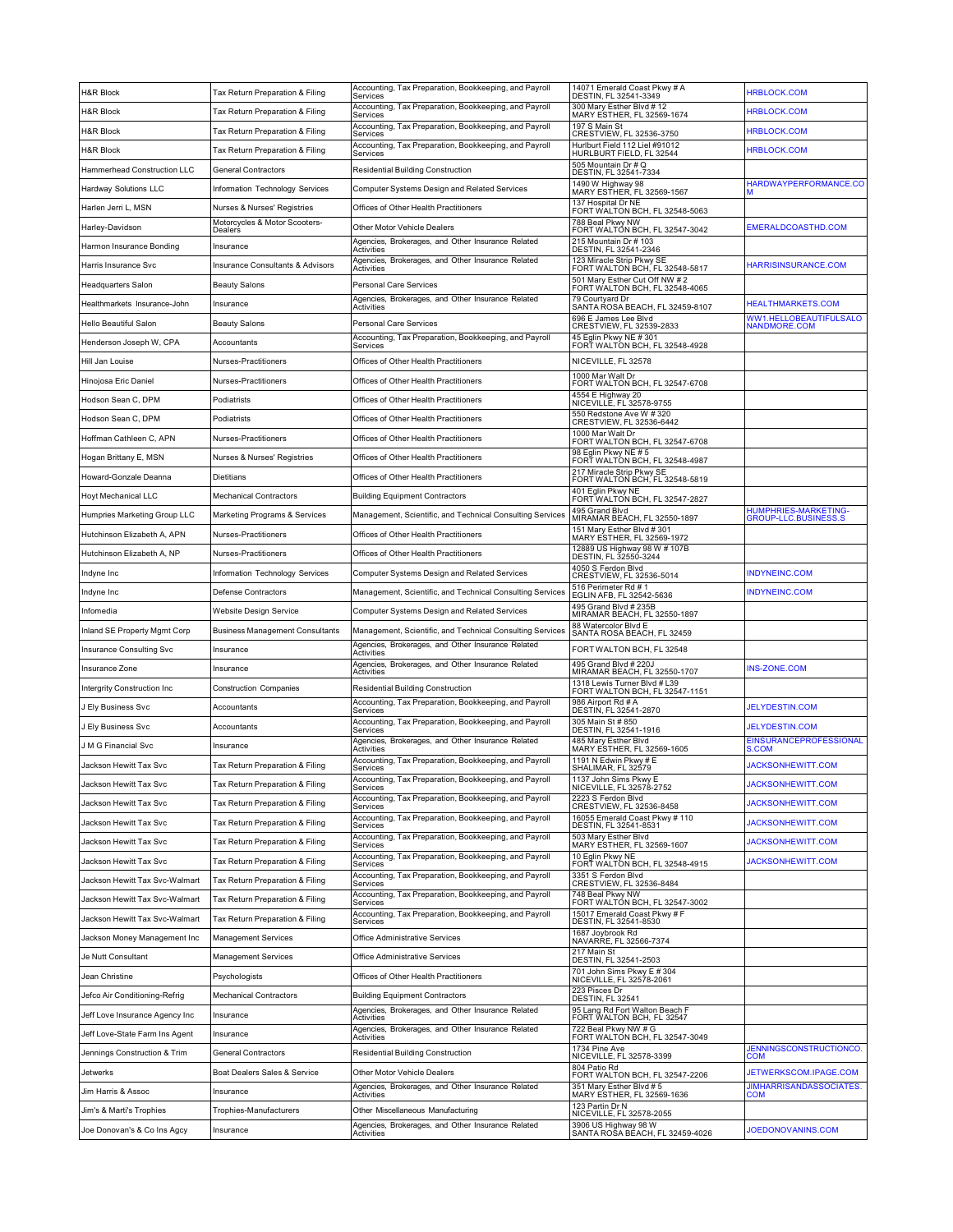| John A Phillips LLC               | Accountants                                | Accounting, Tax Preparation, Bookkeeping, and Payroll<br>Services          | 144 Mary Esther Blvd<br>MARY ESTHER, FL 32569-1966               |                                               |
|-----------------------------------|--------------------------------------------|----------------------------------------------------------------------------|------------------------------------------------------------------|-----------------------------------------------|
| Johnson Christina C, NP           | Nurses-Practitioners                       | Offices of Other Health Practitioners                                      | 4562 E Highway 20<br>NICEVILLE, FL 32578-8831                    |                                               |
| K Moody & Assoc LLC               | Marketing Programs & Services              | Management, Scientific, and Technical Consulting Services                  | 34990 Emerald Coast Pkwy # 304<br>DESTIN, FL 32541-8442          | KMAAC.COM                                     |
| Kaegi Construction LLC            | <b>Construction Companies</b>              | Residential Building Construction                                          | 14047 Emerald Coast Pkwy<br>DESTIN, FL 32541-3337                |                                               |
| Karshbaum Karena Dawn, RN         | Nurses & Nurses' Registries                | Offices of Other Health Practitioners                                      | 401 Mcewen Dr<br>NICEVILLE, FL 32578-2741                        |                                               |
| Kia Fort Walton Beach             | Automobile-Manufacturers                   | Motor Vehicle Manufacturing                                                | 343 Miracle Strip Pkwy SW<br>FORT WALTON BCH, FL 32548-5210      | KIAFTWALTONBEACH.COM                          |
| King Rebecca L, RN                | Nurses & Nurses' Registries                | Offices of Other Health Practitioners                                      | 2190 Highway 85 N<br>NICEVILLE, FL 32578-1045                    |                                               |
| Kitchen Shop                      | Ice Making Equipment & Machines<br>whis)   | Wholesale Electronic Markets and Agents and Brokers                        | 106 Perry Ave SE<br>FORT WALTON BCH, FL 32548-5512               |                                               |
| Kool Breeze of NW Florida Inc     | <b>Mechanical Contractors</b>              | <b>Building Equipment Contractors</b>                                      | FORT WALTON BCH, FL 32548                                        |                                               |
| Krueger Integrative Psychigcl     | Psychologists                              | Offices of Other Health Practitioners                                      | 4566 E Highway 20 # 104<br>NICEVILLE, FL 32578-8839              |                                               |
| La Donna's Hair Salon             | <b>Beauty Salons</b>                       | <b>Personal Care Services</b>                                              | 166 Forest St<br>DESTIN, FL 32541-1553                           |                                               |
| Lagniappe Management Group<br>LLC | <b>Management Services</b>                 | Office Administrative Services                                             | 4507 Furling Ln # 207<br>DESTIN, FL 32541-5342                   |                                               |
| Landmark Construction             | <b>Building Contractors</b>                | Nonresidential Building Construction                                       | 1160 Airport Rd<br>DESTIN, FL 32541-2936                         | SEACOASTFLA.COM                               |
| Landrum Staffing                  | Personnel Consultants                      | Management, Scientific, and Technical Consulting Services                  | 73 Eglin Pkwy NE<br>FORT WALTON BCH, FL 32548-4929               | LANDRUMHR.COM                                 |
| Lebelle International             | Health & Beauty Aids-Manufacturers         | Soap, Cleaning Compound, and Toilet Preparation<br>Manufacturing           | 10221 US Highway 98 W # 11<br>DESTIN, FL 32550-4966              |                                               |
| Legendary Marine                  | Boat Dealers Sales & Service               | Other Motor Vehicle Dealers                                                | 4601 Legendary Marina Dr<br>DESTIN, FL 32541-6300                | LEGENDARYMARINE.COM                           |
| Liaison Solutions LLC             | Accounting & Bookkeeping General<br>Svc    | Accounting, Tax Preparation, Bookkeeping, and Payroll<br>Services          | 3066 Yorktown Cir<br>FORT WALTON BCH, FL 32547-6800              | <b>LIAISONSOLUTIONS.WIXSITE</b><br><b>COM</b> |
| Liberty Tax Svc                   | Tax Return Preparation & Filing            | Accounting, Tax Preparation, Bookkeeping, and Payroll<br>Services          | 242 Eglin Pkwy NE # B<br>FORT WALTON BCH, FL 32547-2878          | LIBERTYTAX.COM                                |
| Liberty Tax Svc                   | Tax Return Preparation & Filing            | Accounting, Tax Preparation, Bookkeeping, and Payroll<br>Services          | 132 Perry Ave SE # B<br>FORT WALTON BCH, FL 32548-5563           | LIBERTYTAX.COM                                |
| Loan Depot LLC                    | Insurance-Mortgage                         | Agencies, Brokerages, and Other Insurance Related<br>Activities            | 1394 County Highway South #11<br>SANTA ROSA BEACH, FL 32459      | LOANDEPOT.COM                                 |
| Lockheed Martin Corp              | Aircraft-Manufacturers                     | Aerospace Product and Parts Manufacturing                                  | 91 Hill Ave NW # 201<br>FORT WALTON BCH, FL 32548-7011           | LOCKHEEDMARTIN.COM                            |
| Low Rate Workers Comp/Joe         | Insurance Agents Brokers & Service         | Agencies, Brokerages, and Other Insurance Related<br>Activities            | 156 N County Highway 393<br>SANTA ROSA BEACH, FL 32459-5349      |                                               |
| Lsf Accounting LLC                | Accounting & Bookkeeping General<br>Svc    | Accounting, Tax Preparation, Bookkeeping, and Payroll<br>Services          | 27 Bay Dr SE<br>FORT WALTON BCH, FL 32548-5701                   |                                               |
| Lumber Logistics Inc              | Logistics                                  | Management, Scientific, and Technical Consulting Services                  | 265 Sycamore Dr<br>FREEPORT, FL 32439-6604                       |                                               |
| Luxury Yacht Adventures LLC       | Yachts                                     | Other Motor Vehicle Dealers                                                | 981 Highway 98 E # 3-177<br>DESTIN, FL 32541-2584                |                                               |
| Mac Aulay-Brown                   | Defense Contractors                        | Management, Scientific, and Technical Consulting Services                  | 6 11th Ave # F5<br>SHALIMAR, FL 32579-1453                       | MACB.COM                                      |
| Magboo Michelle A, NP             | Nurses-Practitioners                       | Offices of Other Health Practitioners                                      | 4592 E Highway 20 # 3<br>NICEVILLĚ, FL´32578-7711                |                                               |
| Makin' Waves Hair Salon           | <b>Barbers</b>                             | <b>Personal Care Services</b>                                              | 481 John C Sims Pkwy Niceville<br>NICEVILLE, FL 32578            |                                               |
| Maravilla Association Inc         | <b>Management Services</b>                 | Office Administrative Services                                             | DESTIN, FL 32541                                                 |                                               |
| Marquis Kitchens                  | Cabinets-Manufacturers                     | Household and Institutional Furniture and Kitchen Cabinet<br>Manufacturing | 5597 US Highway 98 W # 101<br>SANTA ROŜA BÉACH, FL 32459-3283    | MARQUISINDUSTRIES.COM                         |
| Marquis Manufacturing             | Kitchen Cabinets & Equipment-<br>Household | Household and Institutional Furniture and Kitchen Cabinet<br>Manufacturing | 5161 US Highway 98 W # C<br>SANTA ROŜA BÉACH, FL 32459-8582      | <b>MARQUISINDUSTRIES.COM</b>                  |
| Martin & Lambert CPA              | Accountants                                | Accounting, Tax Preparation, Bookkeeping, and Payroll<br>Services          | 118 Palmetto St<br>DESTIN, FL 32541-7306                         |                                               |
| Mason Marine Products             | Marine Equipment & Supplies                | Other Motor Vehicle Dealers                                                | NICEVILLE, FL 32578                                              |                                               |
| Max Fit Sports Nutrition          | Nutritionists                              | Offices of Other Health Practitioners                                      | 34940 Emerald Coast Pkwy # 106<br>DESTIN, FL 32541-3470          | <b>IAMMAXFIT.COM</b>                          |
| Mc Cain Marianne, PHD             | Psychologists                              | Offices of Other Health Practitioners                                      | 118 Truxton Ave<br>FORT WALTON BCH, FL 32547-2461                |                                               |
| McCombs Electric Company Inc      | Electrical / HVAC                          |                                                                            | 5217 Highway 90,<br>Milton, Florida 32571                        |                                               |
| Mc Donald Construction Svc        | <b>Mechanical Contractors</b>              | <b>Building Equipment Contractors</b>                                      | 824 James Lee Rd<br>FORT WALTON BCH, FL 32547-2222               |                                               |
| Mcdonald Chris, AGT               | Insurance                                  | Agencies, Brokerages, and Other Insurance Related<br>Activities            | 348 Miracle Strip Pkwy SW #30A<br>FORT WALTON BCH, FL 32548-5263 |                                               |
| Mcpherson Keri                    | Insurance-Health & Accident                | Agencies, Brokerages, and Other Insurance Related<br>Activities            | 1946 Mooring Dr<br>NAVARRE, FL 32566-2164                        | <b>HEALTHMARKETS.COM</b>                      |
| Mears Laura A, NP                 | Nurses-Practitioners                       | Offices of Other Health Practitioners                                      | 150 E Redstone Ave # A<br>CRESTVIEW, FL 32539-5322               |                                               |
| Media Mechanical Svc LLC          | <b>Mechanical Contractors</b>              | <b>Building Equipment Contractors</b>                                      | 245 Main St<br>DESTIN, FL 32541-2503                             | <b>MEDIAMECHANICAL.NET</b>                    |
| Meraki Studio Salon               | <b>Beauty Salons</b>                       | Personal Care Services                                                     | 445 Valparaiso Pkwy<br>VALPARAISO, FL 32580-1274                 | HAIRSTYLISTJESSICALESSAR<br><b>D.COM</b>      |
| Miles Jordan Z                    | Physicians Assistants                      | Offices of Other Health Practitioners                                      | 137 Hospital Dr NE<br>FORT WALTON BCH, FL 32548-5063             |                                               |
| Milligan Water System             | Utilities                                  | Management, Scientific, and Technical Consulting Services                  | 5340 Highway 4<br>BAKER, FL 32531-8423                           | MILLIGANWATERSYSTEM.CO                        |
| Mino Management Inc               | <b>Management Services</b>                 | Office Administrative Services                                             | 310 Pine Moss Dr<br>FORT WALTON BCH, FL 32548-6308               |                                               |
| Mobile Computing Solutions-Rpr    | <b>Computer Related Services NEC</b>       | Computer Systems Design and Related Services                               | 437 Tully St # 5011<br>HURLBÚRT FIELD, FL 32544-5665             |                                               |
| Moss Construction                 | <b>Construction Companies</b>              | <b>Residential Building Construction</b>                                   | 28 Morning Sun Ct<br>SANTA RŌSA BEACH, FL 32459-3167             |                                               |
| Motorola Solutions                | Communication Equipment-<br>Manufacturers  | Communications Equipment Manufacturing                                     | 73 Eglin Pkwy NE #302<br>FORT WALTON BCH, FL 32548-4939          | MOTOROLASOLUTIONS.COM                         |
| N H M Manager LLC                 | Management Services                        | Office Administrative Services                                             | 819 Pinedale Rd<br>FORT WALTON BCH, FL 32547-2427                |                                               |
| N J Petroleum Inc                 | Petroleum Products-Manufacturers           | Petroleum and Coal Products Manufacturing                                  | 4966 Berkeley Forest Blvd<br>GULF BREEZE, FL 32563-8947          |                                               |
| Nancys Natural Soaps & Lotion     | Soaps & Detergents-Manufacturers           | Soap, Cleaning Compound, and Toilet Preparation<br>Manufacturing           | 216 Angler Ave<br>FORT WALTON BCH, FL 32548-6246                 | WHITE-WILSON.COM                              |
| Naples Soap Co                    | Soaps & Detergents-Manufacturers           | Soap, Cleaning Compound, and Toilet Preparation<br>Manufacturing           | 10 Harbor Blvd<br>DESTIN, FL 32541-7374                          | NAPLESSOAP.COM                                |
| Nate Hicks Allstate               | Insurance                                  | Agencies, Brokerages, and Other Insurance Related<br>Activities            | 424 Mary Esther Cut Off N #850<br>FORT WALTON BCH, FL 32548-4088 |                                               |
| Navarre Beach Agency Inc          | Insurance                                  | Agencies, Brokerages, and Other Insurance Related<br>Activities            | 1900 Highway 87 # D<br>NAVARŘE, FL 32566-1064                    | NAVARREBEACHREALTY.COM                        |
| Neal Bern Insurance Inc           | Insurance                                  | Agencies, Brokerages, and Other Insurance Related<br>Activities            | 21 Eglin Pkwy SE<br>FORT WALTON BCH, FL 32548-5452               |                                               |
|                                   |                                            |                                                                            |                                                                  |                                               |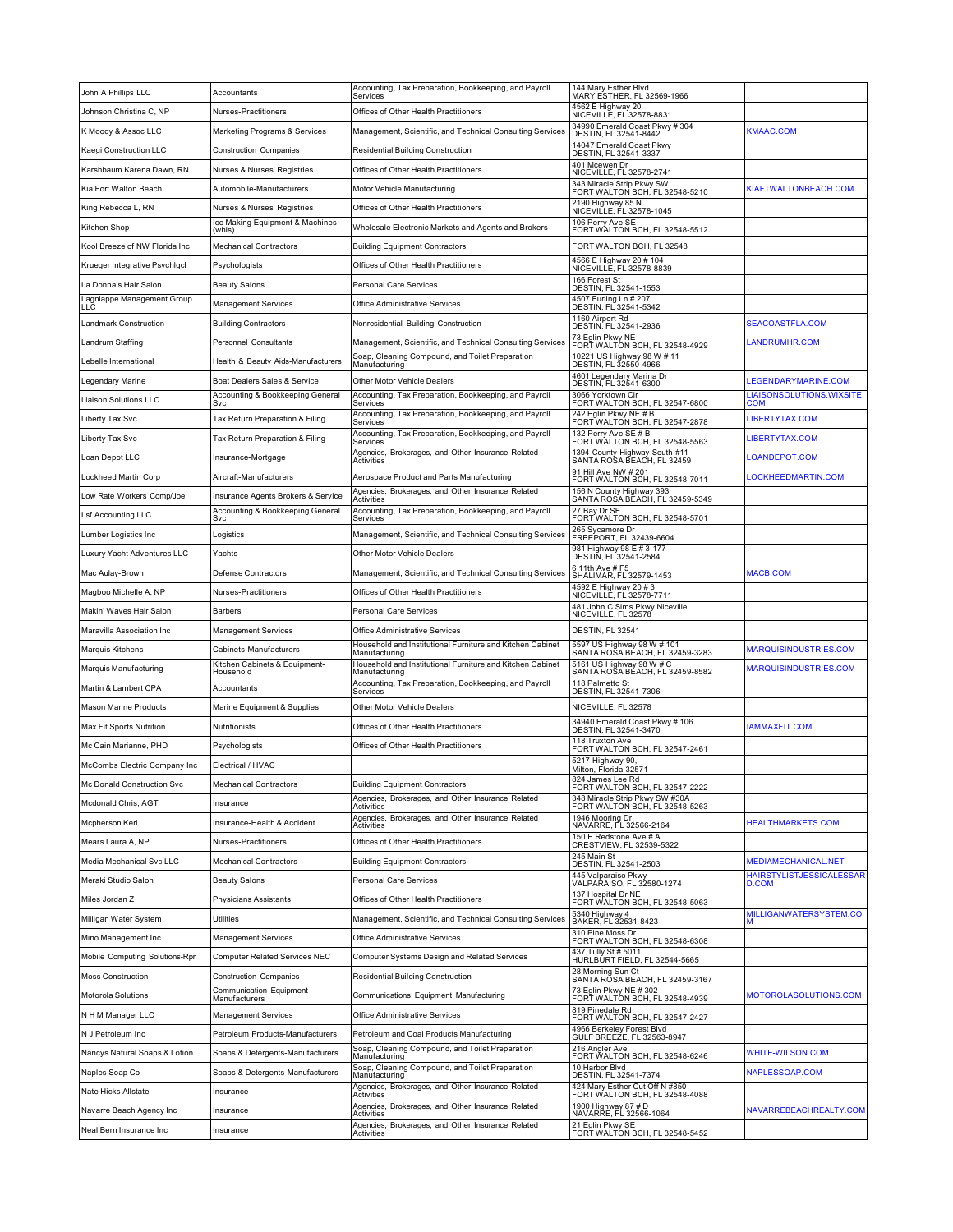| <b>Nelson Construction</b>     | Home Builders                                   | Residential Building Construction                                               | 5947 Trail Ln<br>MILTON, FL 32583-6939                                       |                                     |
|--------------------------------|-------------------------------------------------|---------------------------------------------------------------------------------|------------------------------------------------------------------------------|-------------------------------------|
| Nemesis Engine Mgmt Systs      | <b>Management Services</b>                      | Office Administrative Services                                                  | 8668 Navarre Pkwy #406<br>NAVARRE, FL 32566-2185                             | <b>NEMESISEMS.COM</b>               |
| Netdata Consulting Svc Inc     | Computers-Networking                            | Computer Systems Design and Related Services                                    | 1234 Airport Rd # 111<br>DESTIN, FL 32541-2924                               | NETDATACS.COM                       |
| NFC Development Inc            | <b>Business Management Consultants</b>          | Management, Scientific, and Technical Consulting Services                       | SANTA ROSA BEACH, FL 32459                                                   |                                     |
| Nice Construction Inc          | <b>General Contractors</b>                      | Residential Building Construction                                               | 822 Spence Cir<br>NICEVILLE, FL 32578-1845                                   |                                     |
| Niceville Yacht Club At Boggy  | Yachts                                          | Other Motor Vehicle Dealers                                                     | 15 Bayshore Dr<br>NICEÚILLE, FL 32578                                        | NICEVILLEYACHTCLUB.COM              |
| Noblin Ronald G, CPA           | Accountants                                     | Accounting, Tax Preparation, Bookkeeping, and Payroll<br>Services               | 106 Skipper Ave<br>FORT WALTON BCH, FL 32547-2744                            |                                     |
| Nomad Consulting LLC           | Consultants-Business NEC                        | Management, Scientific, and Technical Consulting Services                       | 506 Boulder St<br>CRESTVIEW, FL 32536-2251                                   |                                     |
| North American It              | Information Technology Services                 | Computer Systems Design and Related Services                                    | 10859 US Highway 98 W # 4-307<br>DESTIN, FL 32550-7869                       |                                     |
| Novus Educational Consulting   | <b>Business Management Consultants</b>          | Management, Scientific, and Technical Consulting Services                       | 1899 Reserve Blvd # 174<br>GULF BREEZE, FL 32563-7012                        |                                     |
| Oas Peter T, PHD               | Psychologists                                   | Offices of Other Health Practitioners                                           | 707 Bayshore Dr<br>NICEVILLE, FL 32578-2589                                  |                                     |
| O'Brien Fabrication LLC        | Metal Goods-Manufacturers                       | Other Fabricated Metal Product Manufacturing                                    | 1109 Palm Blvd S<br>NICEVILLE, FL 32578-2633                                 |                                     |
| Okaloosa County Sch Dist Info  | Computer Services                               | Computer Systems Design and Related Services                                    | 461 School Ave<br>CRESTVIEW, FL 32536-4452                                   | OKALOOSASCHOOLS.COM                 |
| Omnicommander                  | Website Design Service                          | Computer Systems Design and Related Services                                    | 495 Grand Blvd # 201J<br>MIRAMAR BEACH, FL 32550-1706                        |                                     |
| One Alliance Communications    | Marketing Programs & Services                   | Management, Scientific, and Technical Consulting Services                       | 6305 Smugglers Way One<br>GULF BREEZE, FL 32563-7053                         | <b>ONEALLIANCE.COM</b>              |
| O'Shea Bulders                 | <b>Mechanical Contractors</b>                   | <b>Building Equipment Contractors</b>                                           | 321 Cypress St<br>DESTIN, FL 32541-2617                                      |                                     |
| Outly Amanda M, PA             | Physicians Assistants                           | Offices of Other Health Practitioners                                           | 2001 E Highway 20<br>NICEVILLE, FL 32578-8826                                |                                     |
| Painted Lady Soap Co           | Soaps & Detergents-Manufacturers                | Soap, Cleaning Compound, and Toilet Preparation<br>Manufacturing                | 1990 Highway 87 # A<br>NAVARRE, FL 32566-1082                                |                                     |
| Pan Handle Management LLC      | Association Management                          | Office Administrative Services                                                  | 36008 Emerald Coast Pkwy<br>DESTIN, FL 32541-4792                            |                                     |
| Panach'e the Salon             | <b>Beauty Salons</b>                            | Personal Care Services                                                          | 151 Mary Esther Blvd<br>MARY ESTHER, FL 32569-1972                           |                                     |
| Paradise Foods LLC             | Food Products & Manufacturers                   | Other Food Manufacturing                                                        | 1201 N Eglin Pkwy<br>SHALIMAR, FL 32579-1245                                 |                                     |
| Peachy's Pet Salon             | Pet Washing & Grooming                          | <b>Other Personal Services</b>                                                  | 9 Eglin St                                                                   | <b>GISAV.COM</b>                    |
| Peaden Mechanical              | Air Conditioning Contractors &                  | <b>Building Equipment Contractors</b>                                           | FORT WALTON BCH, FL 32547-2703<br>420 Green Acres Rd                         | PEADENMECHANICAL.COM                |
| Pharmacare Strategies Inc      | Systems<br>Pharmaceutical Products-Wholesale    | Drugs and Druggists' Sundries Merchant Wholesalers                              | FORT WALTON BCH, FL 32547-1167<br>230 Sea Winds Dr # 100                     | PHARMACARESTRATEGIES.C<br><b>OM</b> |
| Pitts Fabrication LLC          | Metal Goods-Manufacturers                       | Other Fabricated Metal Product Manufacturing                                    | SANTA ROSA BEACH, FL 32459-8721<br>617 James Lee Rd                          |                                     |
| Planet Secure                  | Security Systems Consultants                    | Management, Scientific, and Technical Consulting Services                       | FORT WALTON BCH, FL 32547-2319<br>5008 US Highway 98 W # 3                   | PLANETSECURE.NET                    |
| Pnc Logistics Inc              | Logistics                                       | Management, Scientific, and Technical Consulting Services                       | SANTA ROSA BEACH, FL 32459-8530<br>252 Monarch Dr                            |                                     |
| Portal Consulting Inc          | <b>Business Management Consultants</b>          | Management, Scientific, and Technical Consulting Services                       | SANTA ROSA BEACH, FL 32459-3170<br>4278 Shadow Ln                            | <b>WITHUM.COM</b>                   |
| Posh Daisy Salon               | <b>Beauty Salons</b>                            | Personal Care Services                                                          | NICEVILLE, FL 32578-4511<br>128 Eglin Pkwy SE                                |                                     |
| Precision Metal Finisher       | Name Plates (whis)                              | Wholesale Electronic Markets and Agents and Brokers                             | FORT WALTON BCH, FL 32548-5519<br>92 Hill Ave NW                             | PMFNAMEPLATES.COM                   |
| Primp Salon                    | Beauty Salons                                   | Personal Care Services                                                          | FORT WALTON BCH, FL 32548-3858<br>9375 US Highway 98 W                       |                                     |
| Primus Pharmaceuticals Inc     | Pharmaceutical Products-Wholesale               | Drugs and Druggists' Sundries Merchant Wholesalers                              | DESTIN, FL 32550-7274<br>2321 Crescent Rd                                    | PRIMUSRX.COM                        |
| Priority-One Insurance Svc Inc | Insurance                                       | Agencies, Brokerages, and Other Insurance Related                               | NAVARRE, FL 32566-8782<br>98 Beal Pkwy NW<br>FORT WALTON BCH, FL 32548-4829  | P-1INS.COM                          |
| Pro Tech Mechanical Svc        | Refrigerating Equip-Commercial                  | Activities<br>Wholesale Electronic Markets and Agents and Brokers               | 269 Azalea Dr<br>DESTIN, FL 32541-7309                                       |                                     |
| Pro Tech Mechanical Svc        | (whis)<br>Refrigerating Equip-Commercial        | Wholesale Electronic Markets and Agents and Brokers                             | 269 Azalea Dr                                                                |                                     |
| Procam LLC                     | (whls)<br>Association Management                | Office Administrative Services                                                  | DESTIN, FL 32541-7309<br>4641 Gulfstarr Dr # 104                             | PROCAMFL.COM                        |
| Progressive Insurance          | Insurance                                       | Agencies, Brokerages, and Other Insurance Related                               | DESTIN, FL 32541-3776<br>745 Beal Pkwy NW # C-3                              | <b>PROGRESSIVE.COM</b>              |
| Pukish Jr Nicholas A           | Physicians Assistants                           | Activities<br>Offices of Other Health Practitioners                             | FORT WALTON BCH, FL 32547-3045<br>1825 Hurlburt Rd # 14                      |                                     |
| Qcfs Management Group          | Management Services                             | Office Administrative Services                                                  | FORT WALTON BCH, FL 32547-3737<br>1567 Nantahala Beach Rd                    |                                     |
| Qineti Q North America         | Computers-System Designers &                    | Computer Systems Design and Related Services                                    | GULF BREEZE, FL 32563-8963<br>2004 Lewis Turner Blvd # C                     | QINETIQ-NA.COM                      |
| Quickbooks Solutions           | Consultants<br>Accounting & Bookkeeping General | Accounting, Tax Preparation, Bookkeeping, and Payroll                           | FORT WALTON BCH, FL 32547-1362<br>117 Pamela Ann Dr                          |                                     |
| R C Karns                      | Svc<br><b>Business Management Consultants</b>   | Services<br>Management, Scientific, and Technical Consulting Services           | FORT WALTON BCH, FL 32547-1326<br>50 Beal Pkwy SW                            |                                     |
| Rak Construction LLC           | <b>Construction Companies</b>                   | Residential Building Construction                                               | FORT WALTON BCH, FL 32548-5369<br>1219 Airport Rd # 314                      |                                     |
| Randy Cosman Health Insurance  | Insurance-Health & Accident                     | Agencies, Brokerages, and Other Insurance Related                               | DESTIN, FL 32541-2967<br>4320 Commons Dr W # 3205                            |                                     |
| Rapa Jessica B, PA             | Physicians Assistants                           | Activities<br>Offices of Other Health Practitioners                             | DESTIN, FL 32541-8653<br>4554 E Highway 20                                   | ACCESSMEDGROUP.COM                  |
| Ray Blackwood Construction     | <b>Construction Companies</b>                   | Residential Building Construction                                               | NICEVILLE, FL 32578-9755<br>599 Third Ave                                    | <b>GBCINTERNETENFORCEMENT</b>       |
| Raytheon Co                    | Missile & Rocket-Manufacturers                  | Aerospace Product and Parts Manufacturing                                       | DESTIN, FL 32541-1709<br>4 9th Ave # C                                       | NET.<br><b>RAYTHEON.COM</b>         |
|                                |                                                 |                                                                                 | SHALIMAR, FL 32579-1746<br>1133 John Sims Pkwy E<br>NICEVILLE, FL 32578-2752 |                                     |
| Rebecca's Tanning Salon Inc    | Tanning Salons                                  | Personal Care Services<br>Accounting, Tax Preparation, Bookkeeping, and Payroll | 24 Walter Martin Rd NE # 1                                                   |                                     |
| Reeder Larry E, CPA            | Accountants                                     | Services                                                                        | FORT WALTON BCH, FL 32548-4989<br>15017 Emerald Coast Pkwy                   | NRRCPA.COM                          |
| Regal Nails Salon & Spa        | Manicuring<br>Refrigerating Equip Supls & Parts | Personal Care Services                                                          | DESTIN, FL 32541-3358<br>102 Rickey Ave<br>FORT WALTON BCH, FL 32547-2567    | <b>REGALNAILS.COM</b>               |
| Remsco Inc                     | (whis)<br>Refrigerating Equip Supls & Parts     | Wholesale Electronic Markets and Agents and Brokers                             | 1414 Brookemead Dr                                                           | WARRANTY.REMSCO.COM                 |
| Remsco Inc                     | (whls)                                          | Wholesale Electronic Markets and Agents and Brokers                             | CRESTVIEW, FL 32536<br>2441 US Highway 98 W # 101                            | REMSCO.COM                          |
| Rental Management Assoc LLC    | <b>Management Services</b>                      | Office Administrative Services                                                  | SANTA ROŠA BĚACH, FL 32459-5386<br>28 Turtle Creek Dr                        |                                     |
| Rental Shop 30A                | Kayaks                                          | Other Motor Vehicle Dealers                                                     | SANTA ROSA BEACH, FL 32459-3412<br>10065 US Highway 98 W                     |                                     |
| Rentallock                     | Security Systems Consultants                    | Management, Scientific, and Technical Consulting Services                       | MIRAMAR BĚACH, FL 32550-4924                                                 |                                     |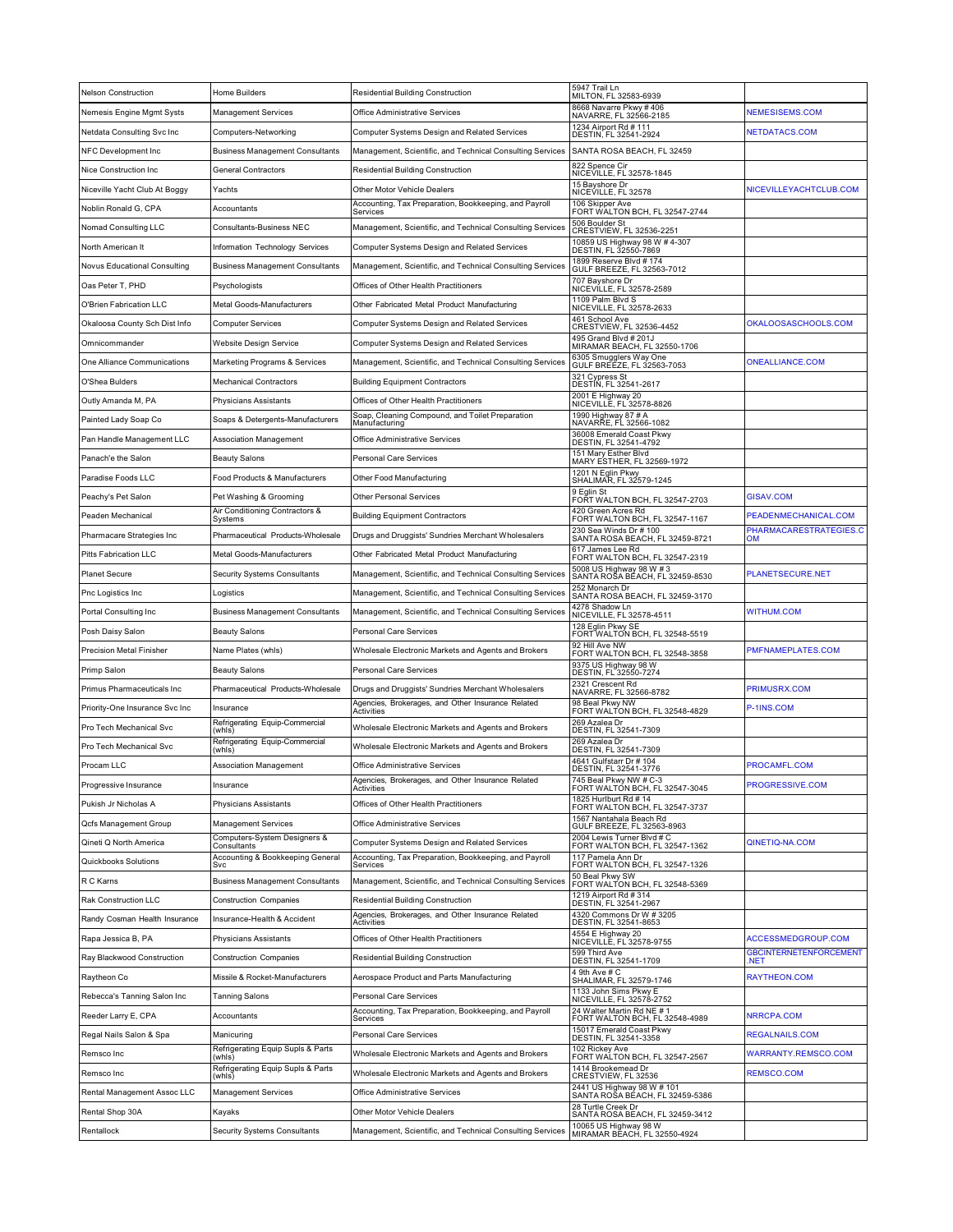| Results Event Timing LLC       | Electronics-Consultants                                             | Computer Systems Design and Related Services                                                                      | 723 Lloyd St<br>FORT WALTON BCH, FL 32547-7160           | <b>EVENTTIMING.COM</b>                             |
|--------------------------------|---------------------------------------------------------------------|-------------------------------------------------------------------------------------------------------------------|----------------------------------------------------------|----------------------------------------------------|
| Revive Media Svc Inc           | Website Design Service                                              | <b>Computer Systems Design and Related Services</b>                                                               | 5 Calhoun Ave # 502<br>DESTIN, FL 32541-5511             | REVIVEMEDIASERVICES.COM                            |
| <b>Ritz Salon</b>              | <b>Beauty Salons</b>                                                | Personal Care Services                                                                                            | 4550 E Highway 20<br>NICEVILLE, FL 32578                 | RITZSALONNICEVILLE.COM                             |
| Rjdj Consulting LLC            | Consultants-Business NEC                                            | Management, Scientific, and Technical Consulting Services                                                         | 666 Denton Blvd NW<br>FORT WALTON BCH, FL 32547-2178     |                                                    |
| Robert G Patrick PA            | Accountants                                                         | Accounting, Tax Preparation, Bookkeeping, and Payroll<br>Services                                                 | 1234 Airport Rd # 224<br>DESTIN, FL 32541-2925           | DESTINCPA.COM                                      |
| Robert Holton Tax Svc Inc      | Tax Return Preparation & Filing                                     | Accounting, Tax Preparation, Bookkeeping, and Payroll<br>Services                                                 | 227 Seville Cir<br>MARY ESTHER, FL 32569-1472            |                                                    |
| Roberto Accounting & Tax Aid   | Accountants                                                         | Accounting, Tax Preparation, Bookkeeping, and Payroll<br>Services                                                 | 713 Eglin Pkwy NE<br>FORT WALTON BCH, FL 32547-2527      | RRTAXAID.COM                                       |
| Roberts Thomas W, DPM          | Podiatrists                                                         | Offices of Other Health Practitioners                                                                             | 10221 US Highway 98 W # 19<br>DESTIN, FL 32550-4968      |                                                    |
| Rockman Construction & Roofing | Roofing Contractors                                                 | Foundation, Structure, and Building Exterior Contractors                                                          | 108 Eglin Pkwy SE<br>FORT WALTON BCH, FL 32548-5519      |                                                    |
| Roesch Laura CPA PLLC          | Accountants                                                         | Accounting, Tax Preparation, Bookkeeping, and Payroll<br>Services                                                 | NICEVILLE, FL 32578                                      | ROESCHCPA.COM                                      |
| Roesch Laura L, CPA            | Accountants                                                         | Accounting, Tax Preparation, Bookkeeping, and Payroll<br>Services                                                 | 83 W John C Sims Pkwy<br>NICEVILLE, FL 32578             | ROESCHCPA.COM                                      |
| Romair Construction            | <b>Building Contractors</b>                                         | Nonresidential Building Construction                                                                              | 36236 Emerald Coast Pkwy<br>DESTIN, FL 32541-4707        |                                                    |
| Royster Construction Co        | Buildings-Metal                                                     | Nonresidential Building Construction                                                                              | 904 Skipper Ave<br>FORT WALTON BCH, FL 32547-1806        | ROYSTERCONST.COM                                   |
| RV Solutions of Destin Inc     | Recreational Vehicles                                               | Other Motor Vehicle Dealers                                                                                       | 708 32nd St<br>NICEVILLE, FL 32578-2519                  |                                                    |
| Salon Hair Design              | <b>Beauty Salons</b>                                                | Personal Care Services                                                                                            | 34940 Emerald Coast Pkwy # 107<br>DESTIN, FL 32541-3470  | SALONSALONINDESTIN.COM                             |
| Salon Surreal                  | <b>Beauty Salons</b>                                                | Personal Care Services                                                                                            | 309 N Main St<br>CRESTVIEW, FL 32536-3541                |                                                    |
| Salon Vedat                    | <b>Beauty Salons</b>                                                | Personal Care Services                                                                                            | 206 Dolphin Estates Ct<br>DESTIN, FL 32541-2235          | ORGANICSALONVEDAT.CO                               |
| Saltmarsh Cleaveland Gund      | Accountants                                                         | Accounting, Tax Preparation, Bookkeeping, and Payroll<br>Services                                                 | 34 Walter Martin Rd NE<br>FORT WALTON BCH, FL 32548-4960 | SALTMARSHCPA.COM                                   |
| Sanders Manufacturing Co       | Machine Shops (mfrs)                                                | Machine Shops: Turned Product: and Screw, Nut, and Bolt                                                           | 500 Industrial Park Rd # L                               | SANDERSMFGCO.COM                                   |
| Sandestin Beauty Salon         | <b>Beauty Salons</b>                                                | Manufacturing<br>Personal Care Services                                                                           | DESTIN, FL 32541-2725<br>2400 Crystal Cove Ln            |                                                    |
| Sandestin Salon & Day Spa      | <b>Beauty Salons</b>                                                | Personal Care Services                                                                                            | DESTIN, FL 32550-4872<br>9300 US Highway 98 W            |                                                    |
| Sandestin Shoe Salon           | Shoes-Retail                                                        | Shoe Stores                                                                                                       | DESTIN, FL 32550-7268<br>9561 US Highway 98 W            | SHOESALON.COM                                      |
| Sasala Michelle, MSN           | Nurses & Nurses' Registries                                         | Offices of Other Health Practitioners                                                                             | MIRAMAR BEACH, FL 32550-7272<br>4562 E Highway 20        |                                                    |
|                                |                                                                     |                                                                                                                   | NICEVILLE, FL 32578-8831<br>1005 Mar Walt Dr             |                                                    |
| Schram Amy N, FNP              | Nurses-Practitioners                                                | Offices of Other Health Practitioners                                                                             | FORT WALTON BCH, FL 32547-6707<br>2649 W Highway 98      |                                                    |
| Science Applications Intl Corp | Computer Integrated Systems Design                                  | Computer Systems Design and Related Services                                                                      | MARY ESTHER, FL 32569-2338<br>42 Miracle Strip Pkwy SE   |                                                    |
| Sea & Sky Inc                  | Aircraft-Manufacturers                                              | Aerospace Product and Parts Manufacturing                                                                         | FORT WALTON BCH, FL 32548-5888<br>215 Mountain Dr # 112  | <b>ULMOTORS.COM</b>                                |
| Secure Construction LLC        | <b>Construction Companies</b>                                       | <b>Residential Building Construction</b>                                                                          | DESTIN, FL 32541-2346<br>1472 Catmar Rd                  |                                                    |
| SECURITYSAINT.COM              | Self Defense Weapons (whis)                                         | Wholesale Electronic Markets and Agents and Brokers                                                               | NICEVILLE, FL 32578-8904<br>296 Winston Manor Rd         | <b>SECURITYSAINT.COM</b>                           |
| Shackelford Construction LLC   | <b>Construction Companies</b>                                       | <b>Residential Building Construction</b>                                                                          | SANTA ROSA BEACH, FL 32459-3463<br>880 Sugar Dr          |                                                    |
| Shadow Media Group             | Website Design Service                                              | Computer Systems Design and Related Services                                                                      | SANTA ROSA BEACH, FL 32459-3612<br>210 Bay St NW #4      | WW38.WW11.SHEFFIELDCON<br>STRUCTIONINC.COM         |
| Sheffield Construction Inc     | <b>Masonry Contractors</b>                                          | Foundation, Structure, and Building Exterior Contractors<br>Accounting, Tax Preparation, Bookkeeping, and Payroll | FORT WALTON BCH, FL 32548-7018                           |                                                    |
| Shelton Stephen B, CPA         | Accountants                                                         | Services                                                                                                          | 107 Juniper St<br>NICEVILLE, FL 32578-2099               |                                                    |
| Shoe Salon Inc                 | Shoes-Retail                                                        | Shoe Stores                                                                                                       | DESTIN, FL 32541<br>831 Harbor Blvd                      | SHOESALON.COM                                      |
| Shores Salon of Destin         | <b>Beauty Salons</b>                                                | Personal Care Services                                                                                            | DESTIN, FL 32541-2701<br>2652 Brodie Ln                  |                                                    |
| Shreeji Petroleum              | Petroleum Products-Manufacturers<br>Hospitalization Plans-Medical & | Petroleum and Coal Products Manufacturing                                                                         | CRESTVIEW, FL 32536-2233<br>300 Mary Esther Blvd         |                                                    |
| Sight & Sun Eye Works          | Surgical                                                            | <b>Insurance Carriers</b>                                                                                         | MARY ESTHER, FL 32569-1693<br>115 John Sims Pkwy W       |                                                    |
| Signature Shares LLC           | Yacht Brokers                                                       | Other Motor Vehicle Dealers<br>Agencies, Brokerages, and Other Insurance Related                                  | NICEVILLE, FL 32578-1915<br>50 Beal Pkwy NW              |                                                    |
| Simerly Rick-Insurance Broker  | Insurance                                                           | Activities<br>Agencies, Brokerages, and Other Insurance Related                                                   | FORT WALTON BCH, FL 32548-4825<br>50 Beal Pkwy NW        |                                                    |
| Simerly-Ayers Ins Group Inc    | Insurance                                                           | Activities<br>Agencies, Brokerages, and Other Insurance Related                                                   | FORT WALTON BCH, FL 32548-4825<br>1845 John Sims Pkwy E  | <b>FLORIDABLUE.COM</b>                             |
| Simsol Insurance Svc Inc       | Insurance Adjusters                                                 | Activities                                                                                                        | NICEVILLE, FL 32578-2337<br>185 Paradise Point Ln        | RYZECLAIMS.COM                                     |
| Skyy Consulting & Svc LLC      | <b>Consultants-Business NEC</b>                                     | Management, Scientific, and Technical Consulting Services                                                         | SANTA ROSA BEACH, FL 32459-3351<br>1194 N Eglin Pkwy     |                                                    |
| Smartronix Inc                 | Information Technology Services                                     | Computer Systems Design and Related Services                                                                      | SHALIMAR, FL 32579-1227                                  | SMARTRONIX.COM                                     |
| Sneller II Gary R              | Physicians Assistants                                               | Offices of Other Health Practitioners                                                                             | 1034 Mar Walt Dr # 100<br>FORT WALTON BCH, FL 32547-6637 |                                                    |
| Soho Salon & Studio            | <b>Beauty Salons</b>                                                | Personal Care Services                                                                                            | 225 Main St # 4<br>DESTIN, FL 32541-2550                 |                                                    |
| Southern Association Mgmt      | Association Management                                              | Office Administrative Services                                                                                    | 36468 Emerald Coast Pkwy #7102<br>DESTIN, FL 32541-0712  | <b>SOUTHERNASSOCIATIONMAN</b><br>AGEMENT.FSWP1.NET |
| Southern Pine Management LLC   | <b>Management Services</b>                                          | Office Administrative Services                                                                                    | 4516 E Highway 20 # 184<br>NICEVILLE, FL'32578-9755      |                                                    |
| Southern Rail                  | Fence-Manufacturers                                                 | Spring and Wire Product Manufacturing                                                                             | 318 Green Acres Rd #6<br>FORT WALTON BCH, FL 32547-1157  |                                                    |
| Southern Roots Salon & Spa     | Tanning Salons                                                      | Personal Care Services                                                                                            | 4522 E Highway 20<br>NICEVILLE, FL'32578-9755            | SOUTHERNROOTSSALONSPA<br>COM                       |
| Speegle Construction           | General Contractors                                                 | Residential Building Construction                                                                                 | 210 Government Ave # C<br>NICEVILLE, FL 32578-1893       | SPEEGLECONSTRUCTION.CO                             |
| Speegle Construction           | General Contractors                                                 | Residential Building Construction                                                                                 | 100 Boatner Rd<br>EGLIN AFB, FL 32542                    |                                                    |
| Squadron Inc                   | Aviation Consultants                                                | Management, Scientific, and Technical Consulting Services                                                         | 67 Santa Barbara Ave<br>SANTA ROSA BEACH, FL 32459-4022  | THE-SQUADRON.COM                                   |
| Stanton Mauricia D, APN        | Nurses-Practitioners                                                | Offices of Other Health Practitioners                                                                             | 1005 College Blvd W # B<br>NICEVILLE, FL 32578-1060      |                                                    |
| State Farm Insurance           | Insurance                                                           | Agencies, Brokerages, and Other Insurance Related<br>Activities                                                   | 6929 Navarre Pkwy<br>NAVARRE, FL 32566-7468              |                                                    |
| Sterling Aviation Ins Svc LLC  | Insurance                                                           | Agencies, Brokerages, and Other Insurance Related<br>Activities                                                   | 495 Grand Blvd # 206<br>MIRAMAR BEACH, FL 32550-1897     | <b>STERLINGRISK.COM</b>                            |
| Steve Tribble CPA & Assoc LLC  | Accountants                                                         | Accounting, Tax Preparation, Bookkeeping, and Payroll<br>Services                                                 | 303 Monahan Dr<br>FORT WALTON BCH, FL 32547-3239         |                                                    |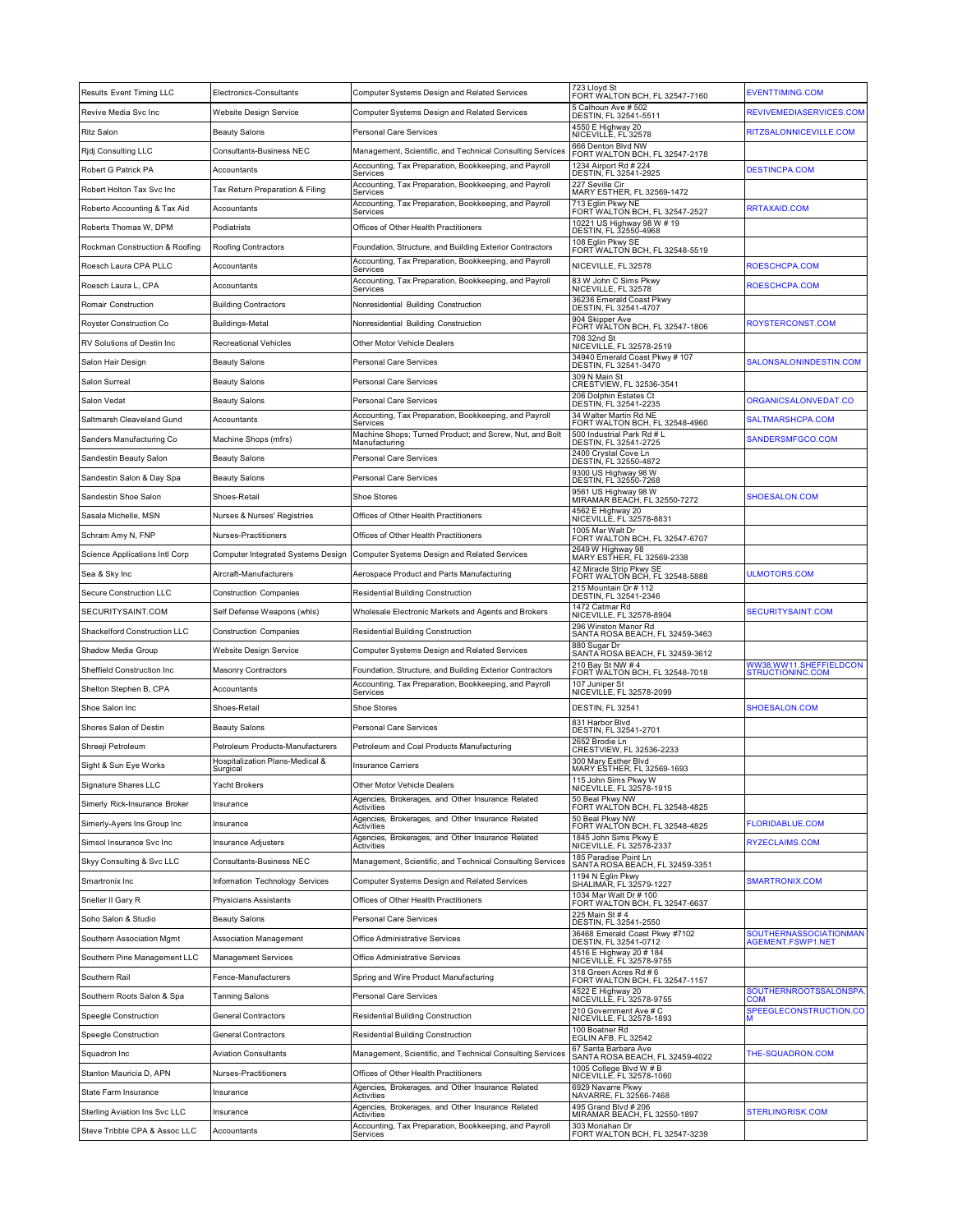| Sticks & Stones District Inc                              | Marble Products-Natural-<br>Manufacturers | Other Nonmetallic Mineral Product Manufacturing                                                                    | 888 N County Highway 393<br>SANTA ROSA BEACH, FL 32459-5364                       | STICKSANDSTONESDIST.COM              |
|-----------------------------------------------------------|-------------------------------------------|--------------------------------------------------------------------------------------------------------------------|-----------------------------------------------------------------------------------|--------------------------------------|
| Stone Brian A                                             | Nurses-Practitioners                      | Offices of Other Health Practitioners                                                                              | 151 E Redstone Ave<br>CRESTVIEW, FL 32539-5352                                    |                                      |
| Stone Network LLC                                         | Granite Products-Manufacturers            | Other Nonmetallic Mineral Product Manufacturing                                                                    | 3422 US Highway 98 W # 1<br>SANTA ROŠA BÉACH, FL 32459-7005                       | STONENETWORKONLINE.CO                |
| Studio J Salon                                            | <b>Beauty Salons</b>                      | <b>Personal Care Services</b>                                                                                      | 73 Eglin Pkwy NE # 104<br>FORT WALTON BCH, FL 32548-4939                          |                                      |
| Sullivan Insurance of NW FL                               | Insurance                                 | Agencies, Brokerages, and Other Insurance Related<br>Activities                                                    | 25 Walter Martin Rd NE # 102<br>FORT WALTON BCH, FL 32548-4958                    | DANSULLIVANINSURANCE.CO              |
| Suncoast Security Inc                                     | <b>Security Systems Consultants</b>       | Management, Scientific, and Technical Consulting Services                                                          | 386 S Main St<br>CRESTVIEW, FL 32536-3739                                         | SUNCOASTSECURITYINC.CO               |
| Sunset Beach Svc                                          | Safety Consultants                        | Management, Scientific, and Technical Consulting Services                                                          | 9 Gipson PI NE<br>FORT WALTON BCH, FL 32548-4907                                  | SUNSETBEACHSERVICE.COM               |
| T S R Inc                                                 | <b>Business Management Consultants</b>    | Management, Scientific, and Technical Consulting Services                                                          | 513 J D Miller Rd<br>SANTA ROSA BEACH, FL 32459                                   |                                      |
| T3 Solutions Inc                                          | Information Technology Services           | Computer Systems Design and Related Services                                                                       | 4164 W County Highway 30A<br>SANTA ROSA BEACH, FL 32459-4336                      |                                      |
| Talon Construction                                        | <b>Building Contractors</b>               | Nonresidential Building Construction                                                                               | 2313 Florida 87<br>NAVARRE, FL 32566                                              | TALONCONSTRUCTIONFL.CO               |
| Tang Cassandra L, PA                                      | Physicians Assistants                     | Offices of Other Health Practitioners                                                                              | 4566 E Highway 20 # 102<br>NICEVILLE, FL 32578-8839                               |                                      |
| Tax Gator LLC                                             | Tax Return Preparation & Filing           | Accounting, Tax Preparation, Bookkeeping, and Payroll<br>Services                                                  | 1455 S Ferdon Blvd # A1<br>CRESTVIEW, FL 32536-4900                               |                                      |
| Taylor Chandler                                           | Accountants                               | Accounting, Tax Preparation, Bookkeeping, and Payroll<br>Services                                                  | 151 Mary Esther Blvd # 405B<br>MARY ESTHER, FL 32569-1975                         |                                      |
| FCC & R Solutions LLC                                     | Information Technology Services           | Computer Systems Design and Related Services                                                                       | 929 Cocobolo Dr<br>SANTA ROSA BEACH, FL 32459-8079                                |                                      |
| <b>TDR Construction</b>                                   | <b>Construction Companies</b>             | <b>Residential Building Construction</b>                                                                           | 571 Inverness Rd<br>EGLIN AFB, FL 32542                                           | TDR-CONSTRUCTION.COM                 |
| Terry Sutton Consulting Inc                               | Consultants-Business NEC                  | Management, Scientific, and Technical Consulting Services                                                          | 2093 Palmetto Lake Dr<br>NAVARRE, FL 32566-2998                                   |                                      |
| Textron Defense Systems                                   | Missile & Rocket-Manufacturers            | Aerospace Product and Parts Manufacturing                                                                          | 51 3rd St # 5<br>SHALIMAR, FL 32579-1700                                          | <b>TEXTRONSYSTEMS.COM</b>            |
| T'Hairapy Salon & Spa                                     | <b>Beauty Salons</b>                      | Personal Care Services                                                                                             | 4652 E Highway 20 # 100<br>NICEVILLE, FL 32578-8724                               |                                      |
| Thomas Gordon Air LLC                                     | <b>Mechanical Contractors</b>             | <b>Building Equipment Contractors</b>                                                                              | FORT WALTON BCH, FL 32548                                                         |                                      |
| Thompson Mellisa A C, NP                                  | Nurses-Practitioners                      | Offices of Other Health Practitioners                                                                              | 2400 S Ferdon Blvd # A<br>CRESTVIEW, FL 32536-6459                                |                                      |
| <b>Titan Specialty Construction</b>                       | <b>Construction Companies</b>             | <b>Residential Building Construction</b>                                                                           | 5680 Gulf Breeze Pkwy #5<br>GULF BREEZE, FL 32563-9577                            |                                      |
| Todd Claim Svc                                            | <b>Insurance Adjusters</b>                | Agencies, Brokerages, and Other Insurance Related<br>Activities                                                    | 124 Beal Pkwy SW<br>FORT WALTON BCH, FL 32548-5336                                | TODDCLAIMSERVICE.COM                 |
| Too Blonde Salon                                          | <b>Beauty Salons</b>                      | Personal Care Services                                                                                             | 114 Palmetto St # 4<br>DESTIN, FL 32541-2350                                      |                                      |
| Top Shelf Salon                                           | <b>Beauty Salons</b>                      | Personal Care Services                                                                                             | 11394 US Highway 98 W # G<br>DESTIN, FL 32550-8671                                |                                      |
| Torch Technologies                                        | Information Technology Services           | Computer Systems Design and Related Services                                                                       | 1 11th Ave                                                                        | TORCHTECHNOLOGIES.COM                |
| Totten-Totten Accounting                                  | Tax Return Preparation & Filing           | Accounting, Tax Preparation, Bookkeeping, and Payroll                                                              | SHALIMAR, FL 32579-1324<br>135 S John Sims Pkwy                                   |                                      |
| <b>Trident Construction</b>                               | <b>General Contractors</b>                | Services<br><b>Residential Building Construction</b>                                                               | VALPARAISO, FL 32580-1272<br>605 N County Highway 393 # A3                        |                                      |
| TSA Consulting Group                                      | Insurance                                 | Agencies, Brokerages, and Other Insurance Related                                                                  | SANTA ROSA BĒACH, FL 32459-5390<br>15 Yacht Club Dr NE                            | <b>TSACG.COM</b>                     |
| TSA Consulting Group Inc                                  | <b>Business Management Consultants</b>    | Activities<br>Management, Scientific, and Technical Consulting Services                                            | FORT WALTON BCH, FL 32548-4469<br>'3 Eglin Pkwy NE # 202                          | <b>TSACG.COM</b>                     |
| Two Cards Shy Consulting LLC                              | Consultants-Business NEC                  | Management, Scientific, and Technical Consulting Services                                                          | FORT WALTÓN BCH, FL 32548-4939<br>105 Durango Rd<br>DESTIN, FL 32541-3076         |                                      |
| Two Georges Marina                                        | Boat Dealers Sales & Service              | Other Motor Vehicle Dealers                                                                                        | 100 Old Ferry Rd                                                                  | TWOGEORGESMARINA.COM                 |
| Tybrin Inc                                                | <b>Computer Programming Services</b>      | Computer Systems Design and Related Services                                                                       | SHALIMAR, FL 32579-1215<br>1030 Titan Ct # 850                                    |                                      |
| Utilis USA                                                | Tents-Manufacturers                       | Other Textile Product Mills                                                                                        | FORT WALTON BCH, FL 32547-6638<br>36 Tupelo Ave SE                                | UTS-SYSTEMS.COM                      |
| Varna Aviation Group Inc                                  | Aircraft-Dealers                          | Other Motor Vehicle Dealers                                                                                        | FORT WALTON BCH, FL 32548-5435<br>4530 White Point Ct<br>NICEVILLE, FL 32578-4256 |                                      |
| VATC                                                      | Computers-Networking                      | Computer Systems Design and Related Services                                                                       | $611th$ St                                                                        |                                      |
| Venture Technology                                        | Computers-System Designers &              | <b>Computer Systems Design and Related Services</b>                                                                | SHALIMAR, FL 32579-2004<br>817 Pinedale Rd                                        | <b>VENTURE-TECHNOLOGY.COM</b>        |
| Vets To Jets Inc                                          | Consultants<br>Aircraft-Dealers           | Other Motor Vehicle Dealers                                                                                        | FORT WALTON BCH, FL 32547-2427<br>300 Branch Hill Park                            |                                      |
| Virginia Lind & Assoc                                     |                                           | Agencies, Brokerages, and Other Insurance Related                                                                  | NICEVILLE, FL 32578-4916<br>8 Brooks Ave # A                                      |                                      |
| Virtuous Management Group                                 | Insurance<br>Management Services          | Activities<br>Office Administrative Services                                                                       | FORT WALTON BCH, FL 32547-6716<br>755 Grand Blvd # 105B-351                       | <b>VIRTUOUSMG.COM</b>                |
| W Gargas Construction                                     | <b>General Contractors</b>                | Residential Building Construction                                                                                  | MIRAMAR BEACH, FL 32550-1838<br>239 Main St                                       |                                      |
| Walker's Cooling & Heating LLC                            | <b>Mechanical Contractors</b>             | <b>Building Equipment Contractors</b>                                                                              | DESTIN, FL 32541-2581<br>4843 Kensington Ln                                       |                                      |
|                                                           | Roofing Contractors                       |                                                                                                                    | CRESTVIEW, FL 32539-6327                                                          |                                      |
| Walther Bill Construction<br>Warner Mechanical Contractor |                                           | Foundation, Structure, and Building Exterior Contractors                                                           | CRESTVIEW, FL 32536<br>257 Azalea Dr                                              |                                      |
|                                                           | <b>Mechanical Contractors</b>             | <b>Building Equipment Contractors</b><br>Accounting, Tax Preparation, Bookkeeping, and Payroll                     | DESTIN, FL 32541-7320<br>36474C Emerald Coast # 3301                              |                                      |
| Warren Averett                                            | Accountants                               | Services<br>Accounting, Tax Preparation, Bookkeeping, and Payroll                                                  | DESTIN, FL 32541-6701<br>296 S Ferdon Blvd # 25                                   | WARRENAVERETT.COM                    |
| Warren Averett                                            | Accountants                               | Services                                                                                                           | CRESTVIEW, FL 32536-3704<br>156 N County Highway 393 # 4                          | <b>WARRENAVERETT.COM</b>             |
| Wavefly                                                   | Information Technology Services           | Computer Systems Design and Related Services<br>Agencies, Brokerages, and Other Insurance Related                  | SANTA ROSA BĚACH, FL 32459-5349<br>7552 Navarre Pkwy                              |                                      |
| We Insure                                                 | Insurance                                 | Activities                                                                                                         | NAVARRE, FL 32566-7305<br>914A Mar Walt Dr                                        | WEINSUREGROUP.COM                    |
| Weidell Larry, PA                                         | Physicians Assistants                     | Offices of Other Health Practitioners                                                                              | FORT WALTON BCH, FL 32547-6706                                                    |                                      |
| White Sands Chiropractic Clini                            | Acupuncture                               | Offices of Other Health Practitioners                                                                              | 24 Beal Pkwy SW<br>FORT WALTON BCH, FL 32548-5388                                 | WHITESANDSINTEGRATIVEM<br>EDICAL.COM |
| <b>Whitetail Construction</b>                             | Dry Wall Contractors                      | <b>Building Finishing Contractors</b>                                                                              | 217 Page Bacon Rd<br>MARY ESTHER, FL 32569-1685                                   |                                      |
| <b>Whitetail Construction</b>                             | <b>Construction Companies</b>             | <b>Residential Building Construction</b>                                                                           | 2476 Heritage Cir<br>NAVARRE, FL 32566-2884<br>9238 Barney Broxson Rd             |                                      |
| William J Rollo Consulting LLC<br>WILSON CPA & CONSULTING | Consultants-Business NEC                  | Management, Scientific, and Technical Consulting Services<br>Accounting, Tax Preparation, Bookkeeping, and Payroll | MILTON, FL 32583-2429<br>1221 Airport Rd # 205                                    |                                      |
| LLC                                                       | Accountants                               | Services                                                                                                           | DESTIN, FL 32541-2964<br>130 E Redstone Ave                                       | <b>BLWCPA.COM</b>                    |
| Windfelder Charles B, PAC                                 | Physicians Assistants                     | Offices of Other Health Practitioners                                                                              | CRESTVIEW, FL 32539-5348                                                          |                                      |
| <b>Window Classics Corp</b>                               | Doors-Metal-Manufacturers                 | Architectural and Structural Metals Manufacturing                                                                  | 605 N County Highway 393 # A8<br>SANTA ROSA BEACH, FL 32459-5390                  |                                      |